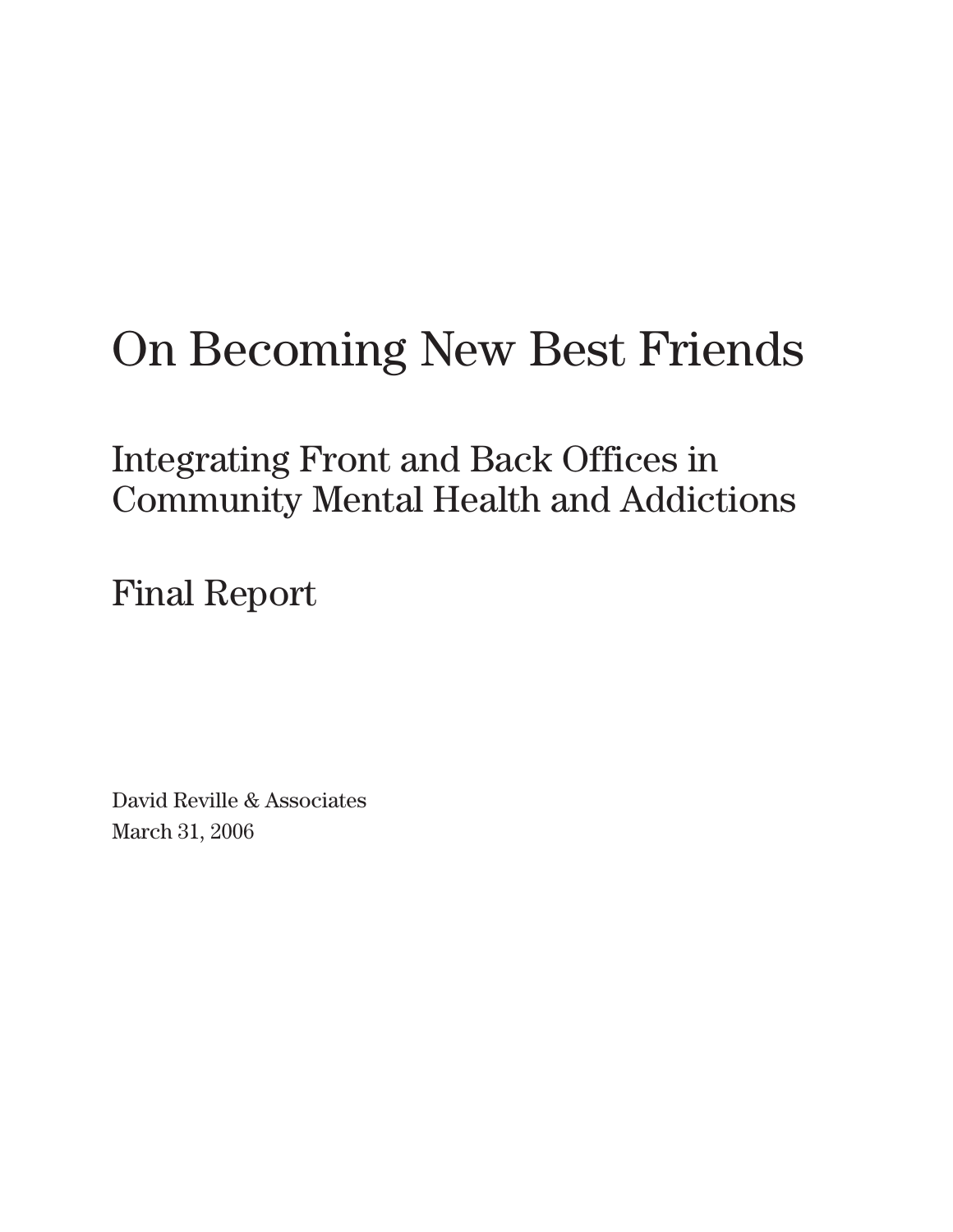## Table of Contents

- 2 Acknowledgements
- 3 Summary
- 5 Recommendations
- 6 Introduction
- 7 Our Assignment
- 8 Our Approach
- 9 Our Findings
- 9 1.0 The Environment
- 14 2.0 Back Office Partnerships
- 23 3.0 Sharing Facilities (or Co-location)
- 26 4.0 Integration of Service Delivery
- 34 5.0 Mergers
- 39 6.0 Advice from the field: Conditions for successful integration
- 45 Conclusions
- 49 Appendices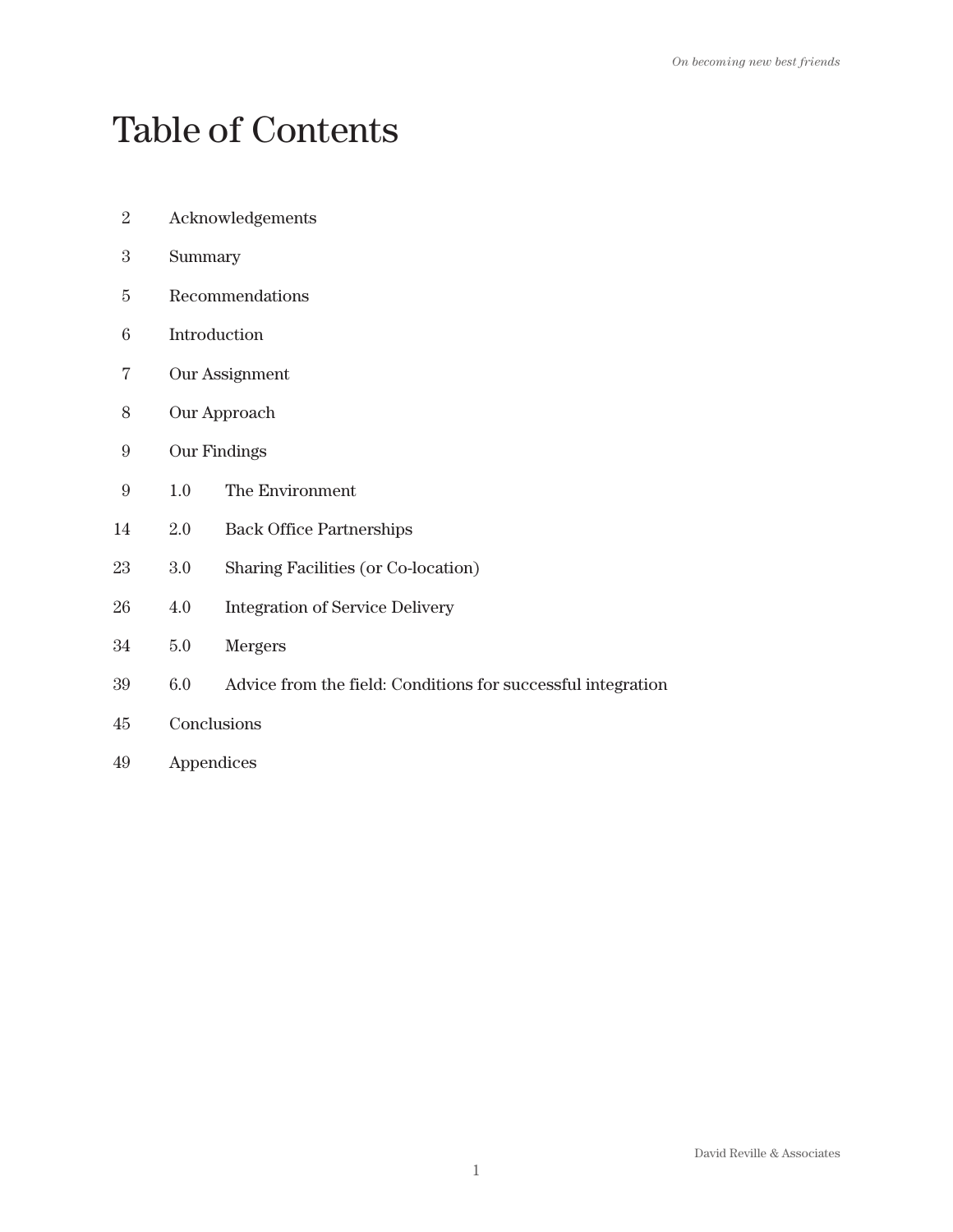## Acknowledgements

We would like to acknowledge the patience and thoughtfulness of our more than 100 key informants. We were impressed by their commitment to their clients.

During the course of our work, we benefited greatly from the advice and expertise of Carrie Hayward, Director, Mental Health and Addiction Branch; Anne Bowlby, Manager, Addiction Program; Brian Davidson, Manager, Supportive Housing; Wayne Oake, Manager, Mental Health Program and Paul Secord, Senior Program Analyst, Central East Region.

David Reville, Principal Deborah Wise Harris, Associate

David Reville & Associates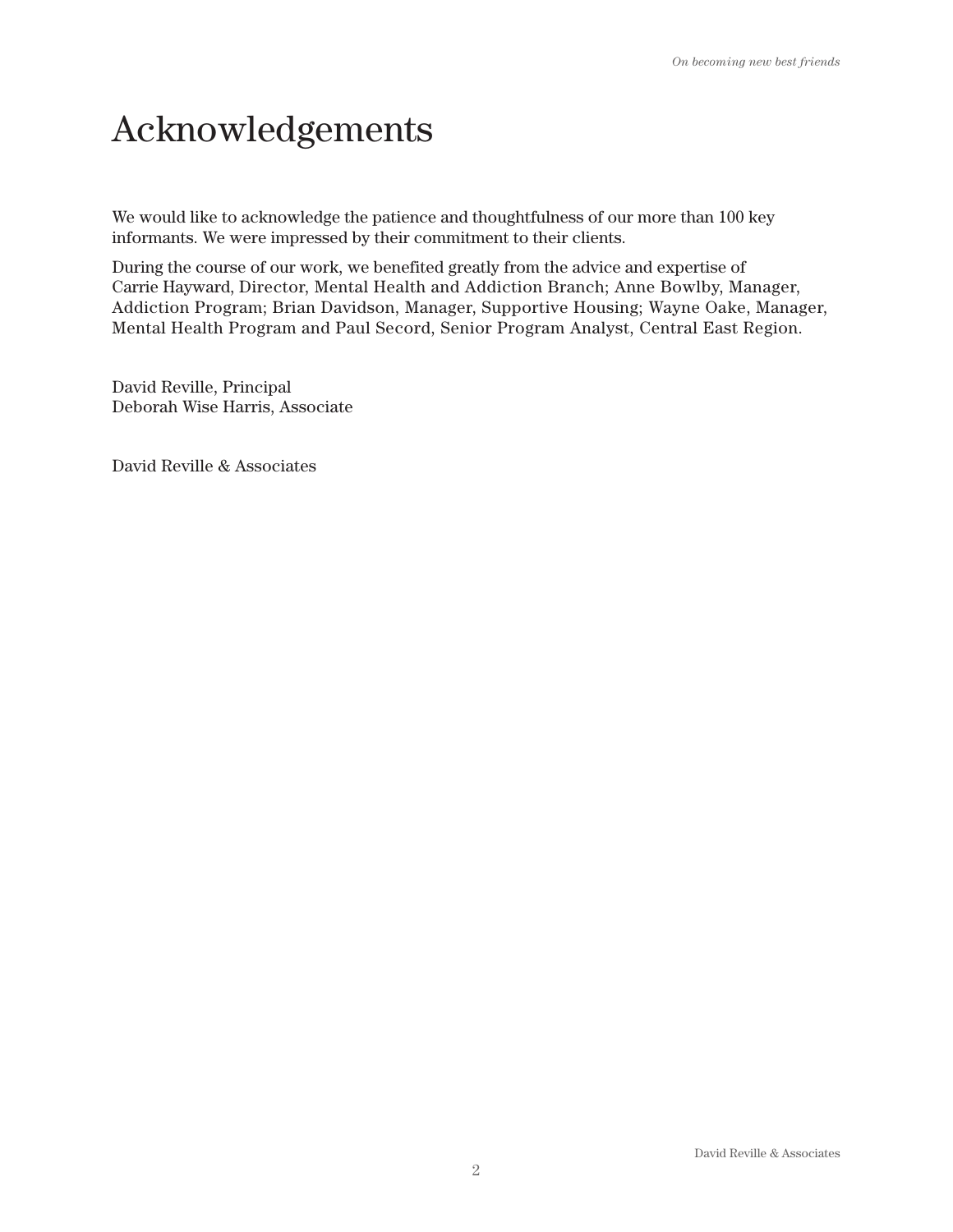## Summary

We set out to "determine the potential for effective and efficient service delivery through the consolidation of community mental health and addiction agency office functions and agency services." We gathered data primarily from interviews and a questionnaire.

We found the most activity in service integration. There's less going on in terms of back office integration. There are just a few amalgamation discussions under way.

There is a lot of support for service integration, provided the integration is through partnerships and co-locations. However, many Executive Directors are skeptical about the benefits of back office integration. They said that in order to do any amount of back office integration, additional funding is needed. Amalgamations are not strongly supported and there is only a very small amount of support for forced amalgamations.

By far the strongest piece of advice we were given about consolidation was that the ministry needed to make it crystal clear that it wanted agencies to be working on it. The corollary was that the ministry should leave it to the sector to figure out how to do it and should provide support to the sector to help them do it. In short, the sector thinks the ministry should be clear and facilitative but not prescriptive.

In our recommendations, we suggest how the ministry could go about being clear and facilitative but not prescriptive.

We think that a policy statement about consolidation is the single most useful thing the ministry can do to encourage more activity in that area. Because we got the sense that the sector was feeling a bit tender, we're suggesting that the ministry acknowledge the good work that has been and is being done in the consolidation area.

To get the most out of consolidation, we think that the ministry needs to make some strategic investments. We are suggesting some demonstration projects to learn what might be achieved. The modesty of our recommendations reflects our sense that, as things stand, there's not much that can be done in terms of back office integration. We do think that agencies have back office needs that are not now being met and we think it would be appropriate to try to meet those needs with a shared services approach. We heard that even the largest agencies need expert advice in the human resources area and in employment law and that IT expertise was also in short supply.

Notwithstanding our belief that the back office is not where the sector should be putting its attention, there may be some efficiencies to be found. However, for that to happen, back office integration has to get on the agenda. That's the rationale for supporting planning for back office (and service) integration at regional planning tables. Supporting agencies to amalgamate and supporting the evaluation of consolidation activities appear to us to be tangible ways for the ministry to show its support for consolidation work.

When talking with informants in Toronto, we heard a lot about the poor fit between LHIN boundaries and the existing service delivery patterns. There's also a perception, both inside and outside Toronto, that mental health agencies in Toronto are disorganized. The way the sector developed in Toronto has resulted in a number of agencies that are relatively small and, although efficiency and effectiveness and size do not necessarily correlate, the sheer number of agencies may contribute to the sense of disorganization and "siloing." These are matters that are best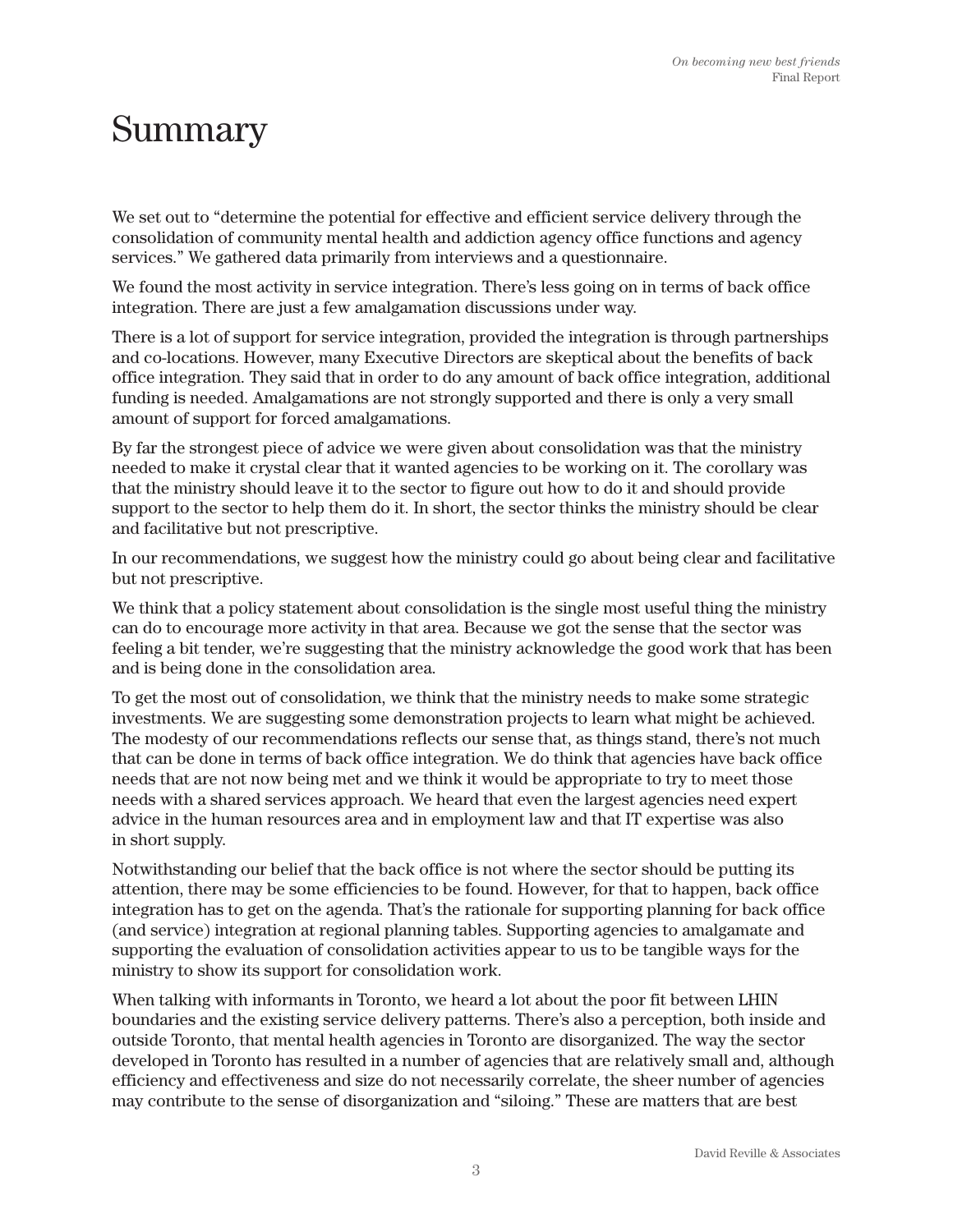addressed at local planning tables. Our recommendation is that the ministry assist the sector to develop planning tables that can deal with the special circumstances in Toronto.

Some CMHA branches are trying to get out in front of the curve and are studying the potential for back office integration. We think that the results should be shared.

Our informants frequently praised the community development skills of staff in the regional offices. We think they should be encouraged to continue in that role until the regional offices are phased out.

We were impressed by the partnerships that have been formed to deliver the service enhancements and homelessness funding. We think that they should become a feature of future investments.

Recommendation 9 reflects the concerns we heard about Consumer Survivor Initiatives (CSIs). We suspect that the leadership needs to be strengthened but we think a more thorough look is needed to really understand the needs of CSIs.

Finally, there are all sorts of reasons to share the report with the sector, not the least of which is that it will reinforce the fact that consolidation is on the ministry's agenda and that the sector needs to address it.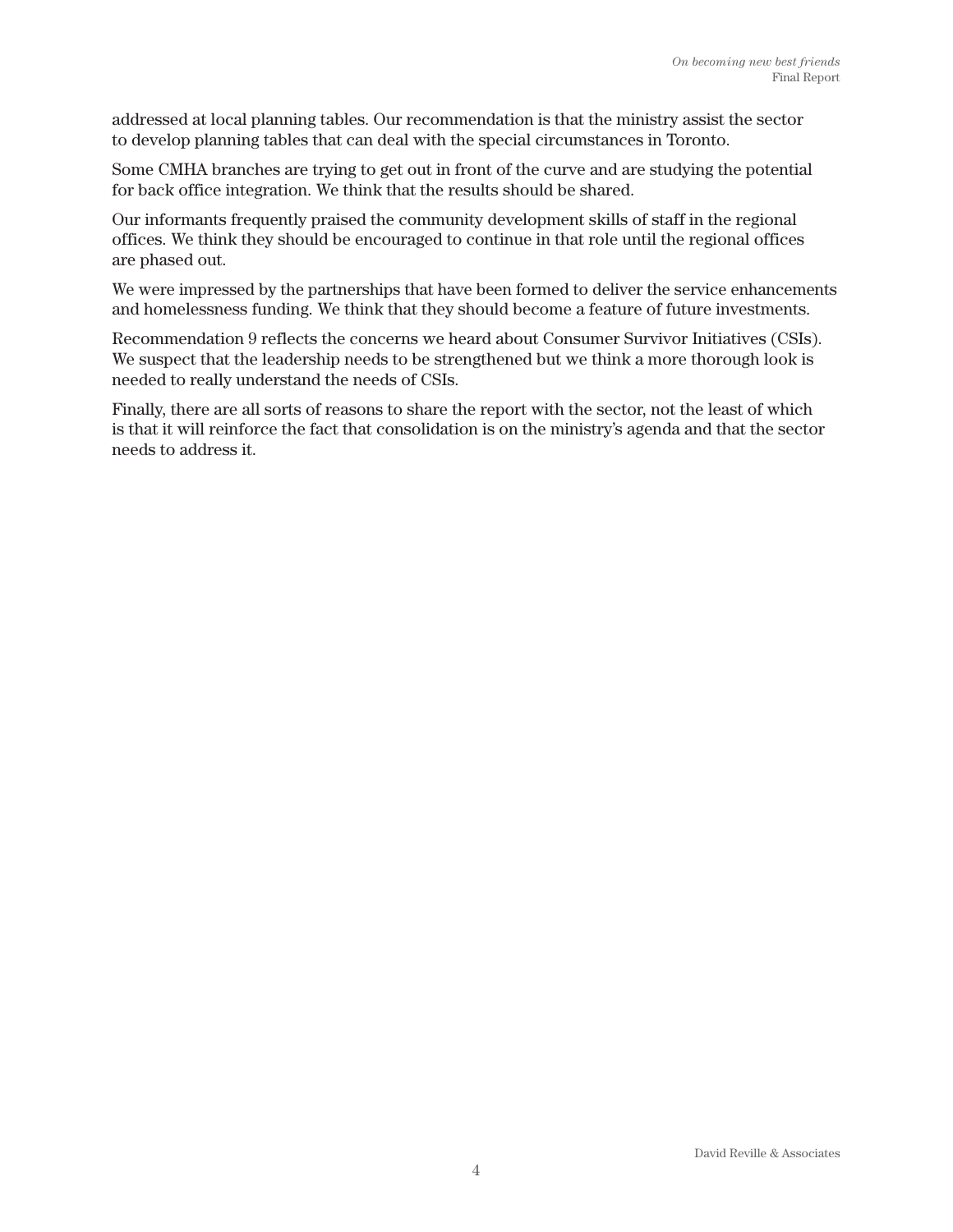## Recommendations

- 1. That the Ministry of Health and Long-Term Care issue a policy statement setting out its belief that more effective and more efficient service delivery can be achieved through the consolidation of community mental health and addiction agency office functions and agency services and that the ministry wants the sector to be actively engaged in consolidation activities. The policy statement should make it clear that the planning and implementation of consolidation should be done by the sector in each of the LHINs. The statement should recognize the valuable work that has already been done and is being done in the sector.
- 2. That the Ministry of Health and Long-Term Care inform community mental health and addiction agencies that any savings realized through the consolidation of office functions may be directed toward service provision.
- 3. (a) That the Ministry of Health and Long-Term Care invite proposals for demonstration projects that result in the sharing of back office expertise in human resources, legal services, information technology and information management.
	- (b) That the Ministry of Health and Long-Term Care defray the costs of amalgamations, such costs to include fees for professional services and project management, communication and evaluation costs and layoff and severance costs.
	- (c) That the Ministry of Health and Long-Term Care provide support for the planning for back office and service integration at regional networks or planning tables.
	- (d) That the Ministry of Health and Long-Term Care provide support for the evaluation of back office partnerships and service integrations.
- 4. That the Ministry of Health and Long-Term Care invite proposals for the development and maintenance of a website that would feature best practices in back office integration, service coordination and amalgamation in the sector.
- 5. That the Ministry of Health and Long-Term Care provide assistance to community mental health and addiction agencies in Toronto in order to help them develop appropriate planning tables.
- 6. That the ministry request that the two groups of CMHA branches which are currently studying the potential for back office efficiencies make their results available to the sector. (CMHA Nipissing, CMHA Sudbury and CMHA Sault Ste. Marie; CMHA Windsor-Essex, CMHA Chatham Kent and CMHA Lambton.)
- 7. That the Ministry of Health and Long-Term Care make it a priority for staff in its regional offices to facilitate back office integration and agency service coordination.
- 8. That the Ministry of Health and Long-Term Care make working in partnership a condition of receiving funds from any new investments in the sector.
- 9. That the Ministry of Health and Long-Term Care invite proposals for a review of Consumer Survivor Initiatives with a view to understanding more about how to support a strong CSI presence in Ontario.
- 10. That the Ministry of Health and Long-Term Care make this report available to key informants and other interested parties in the sector.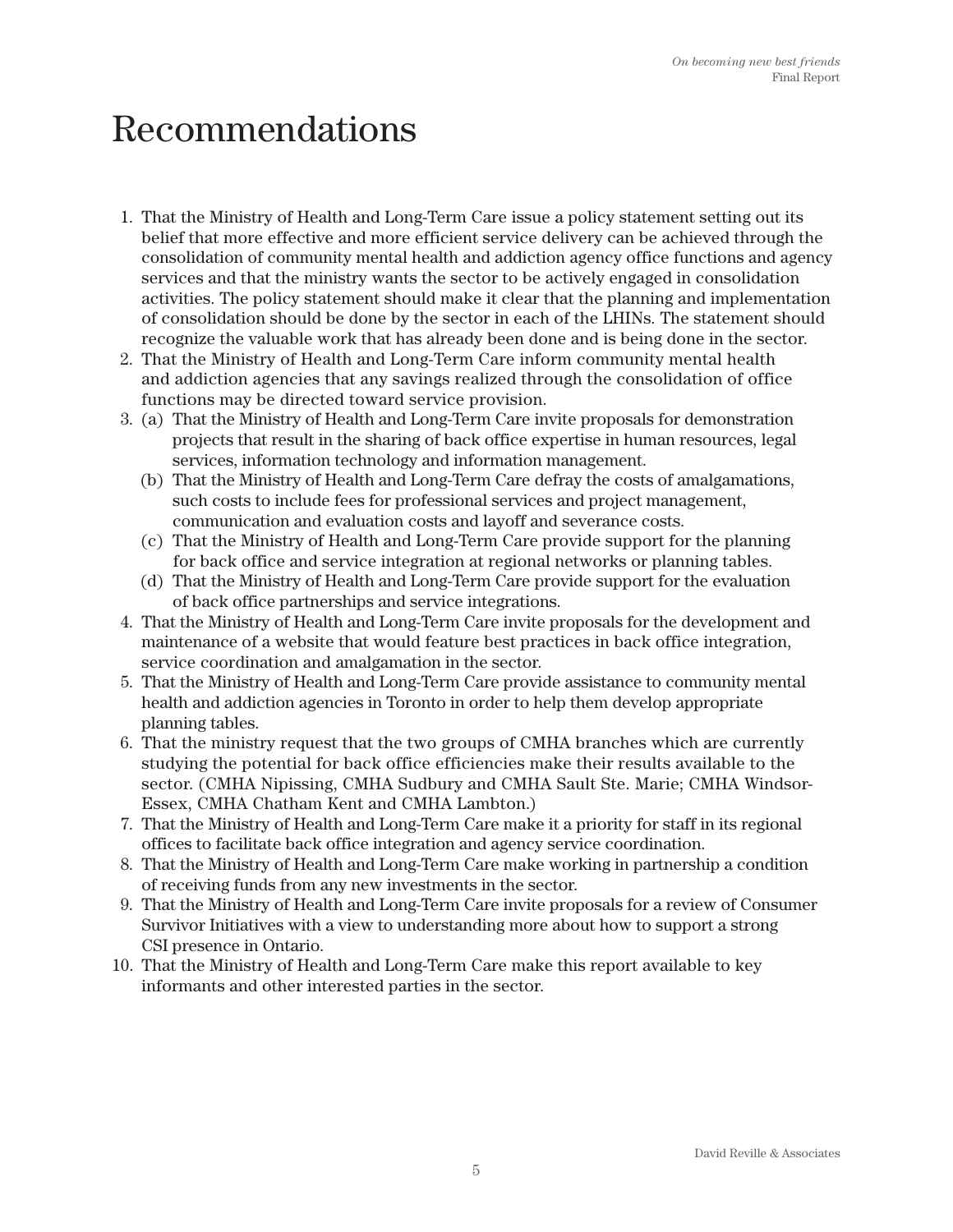## Introduction

The idea of delivering mental health services to people in their communities is relatively new, new enough that the Windsor-Essex branch of the Canadian Mental Health Association, for example, didn't even exist before March 16, l971. By the end of this year, however, that agency will be delivering about \$10 million dollars worth of services and programs.

The Windsor-Essex branch, like similar organizations across the province, was established by concerned community leaders in response to the deinstitutionalization of the 60s and 70s.

Over roughly the same period, highly dedicated people, many with personal experiences with addiction, have been developing services and programs for people with addictions.

From virtually a standing start in the 70s, the community mental health and addictions sector has grown to almost 500 agencies with budgets totaling about \$670 million.

Take the previous sentence apart and a different picture begins to emerge. For instance, it's misleading to talk of a community mental health *and* addictions sector. If you talk to the people who deliver addiction services, you hear things like this: "People in mental health complain they're the orphans of the health care system. That must make us the poor cousins of the orphans." Moreover, the enthusiasm for integrating mental health and addiction services is not only recent but also unevenly shared. There are those who insist that the users of addiction services are quite a different group of people from the users of mental health services, this in spite of evidence that concurrent disorders are common. Possibly misleading, too, is the "almost 500 agencies." Many of the 500 agencies are, in fact, hospitals that sponsor community mental health and addiction programs. Some agencies have more than one program number. Then there's the impression of rapid and exponential growth. The growth is, of course, relative, too; people in the sector complain that while their budgets have grown, their share of the health care budget has not.

Nor has the growth been steady. It has come in fits and starts. Over the last few years, there have been a number of significant investments in community mental health, among them "community investment," "homelessness money," "accord funding" and "service enhancements." However, community mental health providers complain that there were no base budget increases for more than a decade and that the investments that were made were not allocated evenly across the sector. Moreover, providers of addiction services have not benefited from the same level of investment that providers of community mental health services have enjoyed.

There's been a lot of scrutiny of the sector and a lot of reports have been presented to successive Ministers of Health. What is perhaps most remarkable is how similar the reports are. [The system is] "underfunded, unplanned, poorly coordinated, geographically uneven and heavily weighted toward the provincial hospitals and psychiatric units as opposed to community services." That was how Dr. Gil Heseltine saw it in the early 80s.1 Those of us who remember that report can only sigh when along comes Senator Kirby in 2004 pronouncing that we (Canadians) still do not have "a real system in any recognizable sense of the term."2

The government of Ontario has embarked on implementation of a transformation agenda for health care. The government has a vision that relies on integration and on networks and on local planning and control. In this paper, we take a look at how well positioned community mental health and addictions providers are to fit into the transformation agenda and what measures the government could undertake to help the sector become better positioned.

<sup>1</sup> Towards a Blueprint for Change; A Mental Health Policy and Program Perspective" (1983). And see Reville, D. (2005) "Mental Health Reform: Tilting at Windmills" Canadian Public Policy Special Electronic Supplement, Queen's University.<br><sup>2 "</sup>Mental Health Reform for Canada in the 21st Century: Getting There From Here" (2005). Canadian Public Policy Special Electronic Supp

University, p.S8.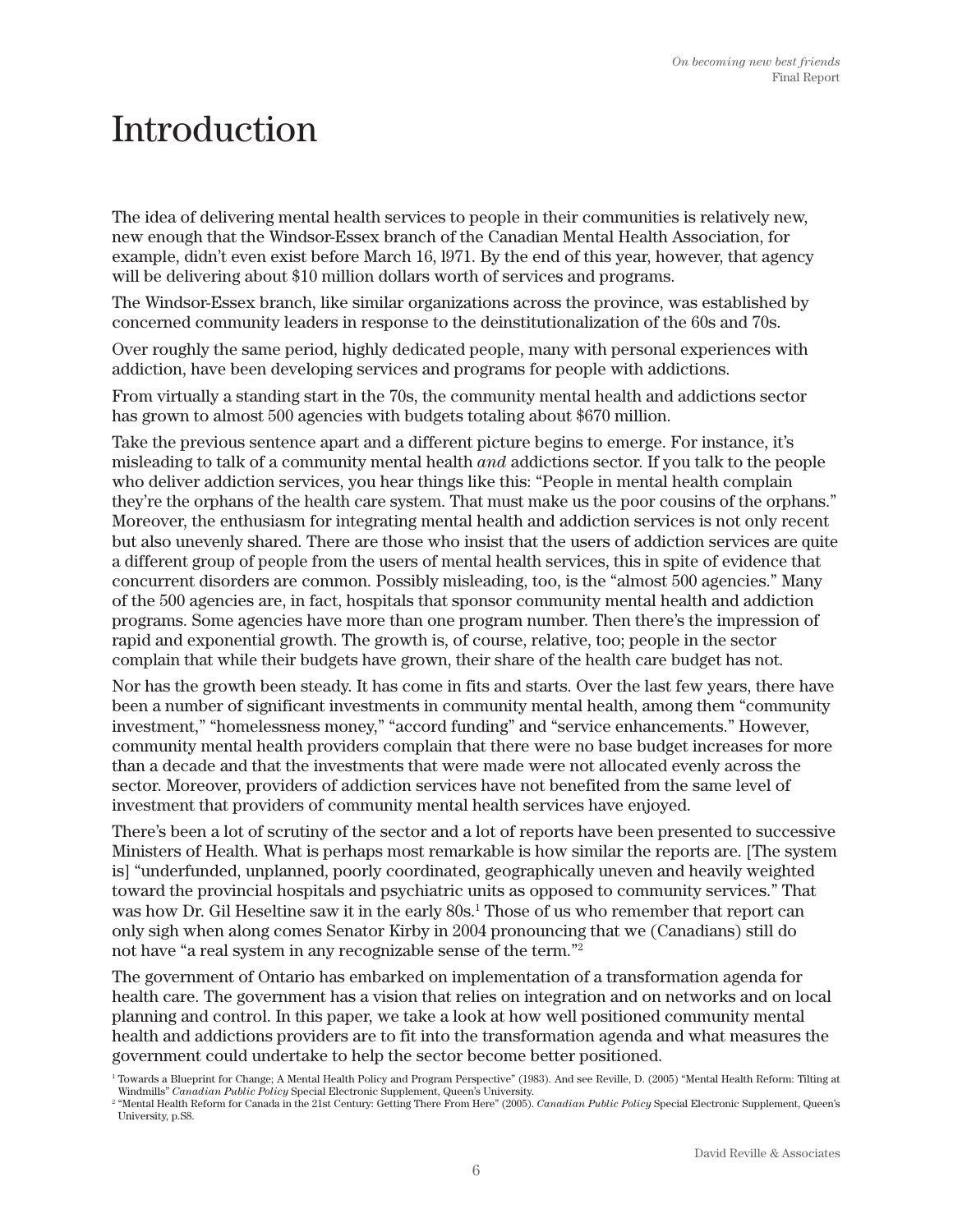## Our Assignment

We – David Reville & Associates – were asked to "determine the potential for effective and efficient service delivery through the consolidation of community mental health agency office functions and agency services." We understood that as seeking answers to two large questions. One question was: Can agencies manage in a more collaborative way? The second question was: Can agencies deliver services in a more collaborative way?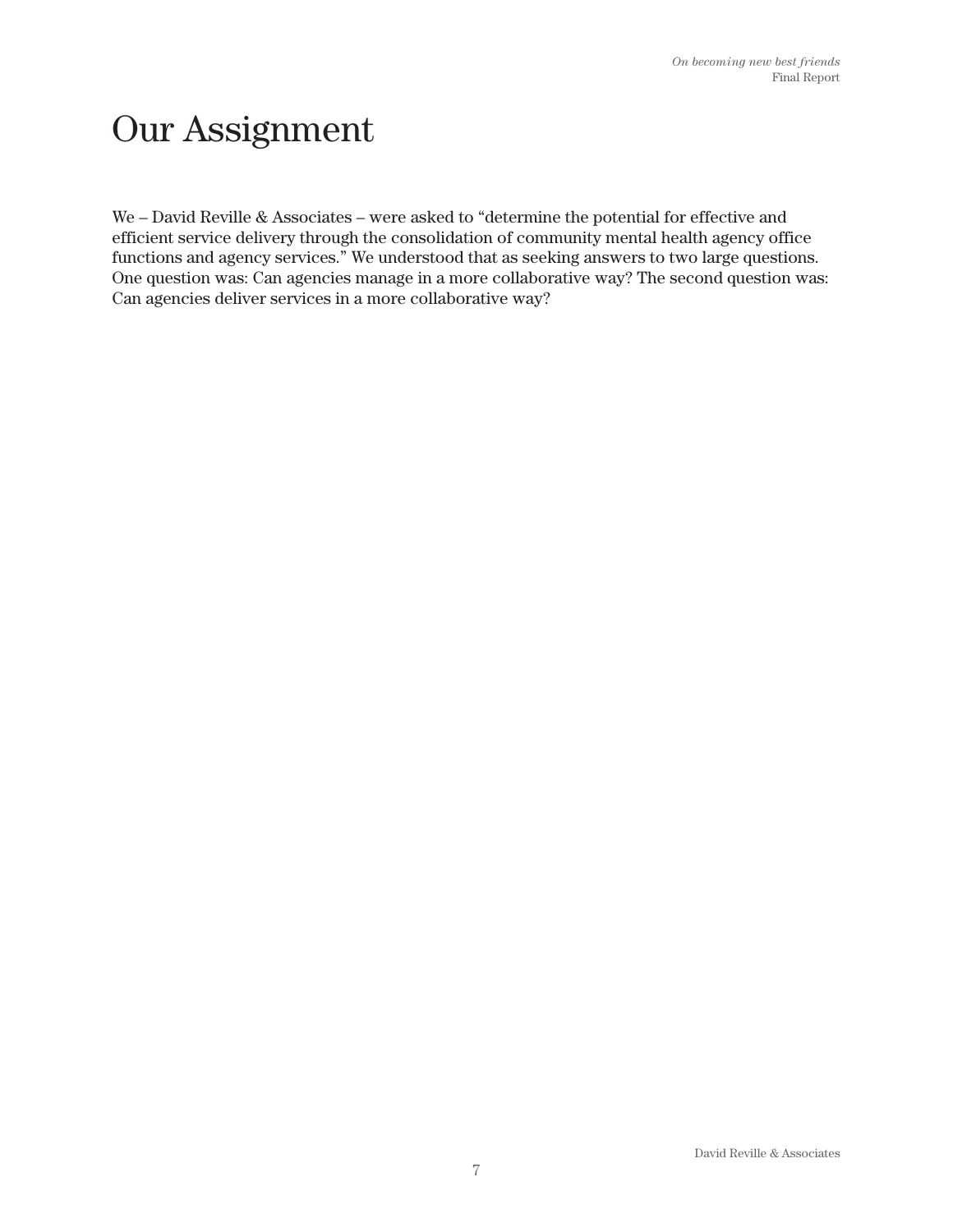## Our Approach

We started by talking with our client. We drove out to Newmarket and Hamilton and Mississauga and St. Clair Avenue to talk to the ministry's regional people. We had teleconferences with those regional program managers and consultants who work in the north, the east and the southwest. We talked on the phone to other consultants who hadn't been able to meet in person or join a conference call. We were pleased that we were able to talk to at least two MOHLTC people in each region. They told us what was going on in their regions and they introduced us to the LHINs future. We asked them to help us develop a list of people to call. We said we were looking for visionaries, for Chief Executive Officers (CEOs) and Executive Directors (EDs) who were already engaging with the Transformation Agenda. We asked for lists of programs and budgets and names and phone numbers and e-mail addresses.

Then we made up our own list and began dialing and e-mailing. We set up interviews with 64 people and, over several weeks, we had long conversations, mostly on the phone, with them. Our phone bills are a tour of Ontario: Kenora in the northwest, Kapuskasing in the north, Cornwall in the east, Windsor in the southwest, St. Catharines in Niagara, big cities like Toronto, Ottawa, Hamilton and London, villages and towns like Seaforth and Cobourg. Most of the people we talked to manage multimillion dollar budgets. A few of the people we talked to run agencies with low six figure budgets.

We talked to providers in every part of Ontario but we were concerned that even though we'd talked to about 13% of the sector's leaders, our sample might be skewed. What if we were talking only to the converted? Our solution was to develop an e-mail questionnaire for the 200+ agencies that belong to the Ontario Federation of Community Mental Health and Addiction programs. The questionnaire provided us with data from 41 more agencies.3

At the end of this report there are eight appendices: three interview schedules, a questionnaire, a list of the ministry staff interviewed and two lists of the key informants in the field, those we interviewed and those who responded to our questionnaire. Appendix eight is a discussion of issues related to Consumer Survivor Initiatives.

 $3$  We are grateful to the staff at the Ontario Federation of Community Mental Health and Addiction programs for distributing the questionnaire to its members and for assembling the data from the returned questionnaires. The report ran to 73 legal-sized pages.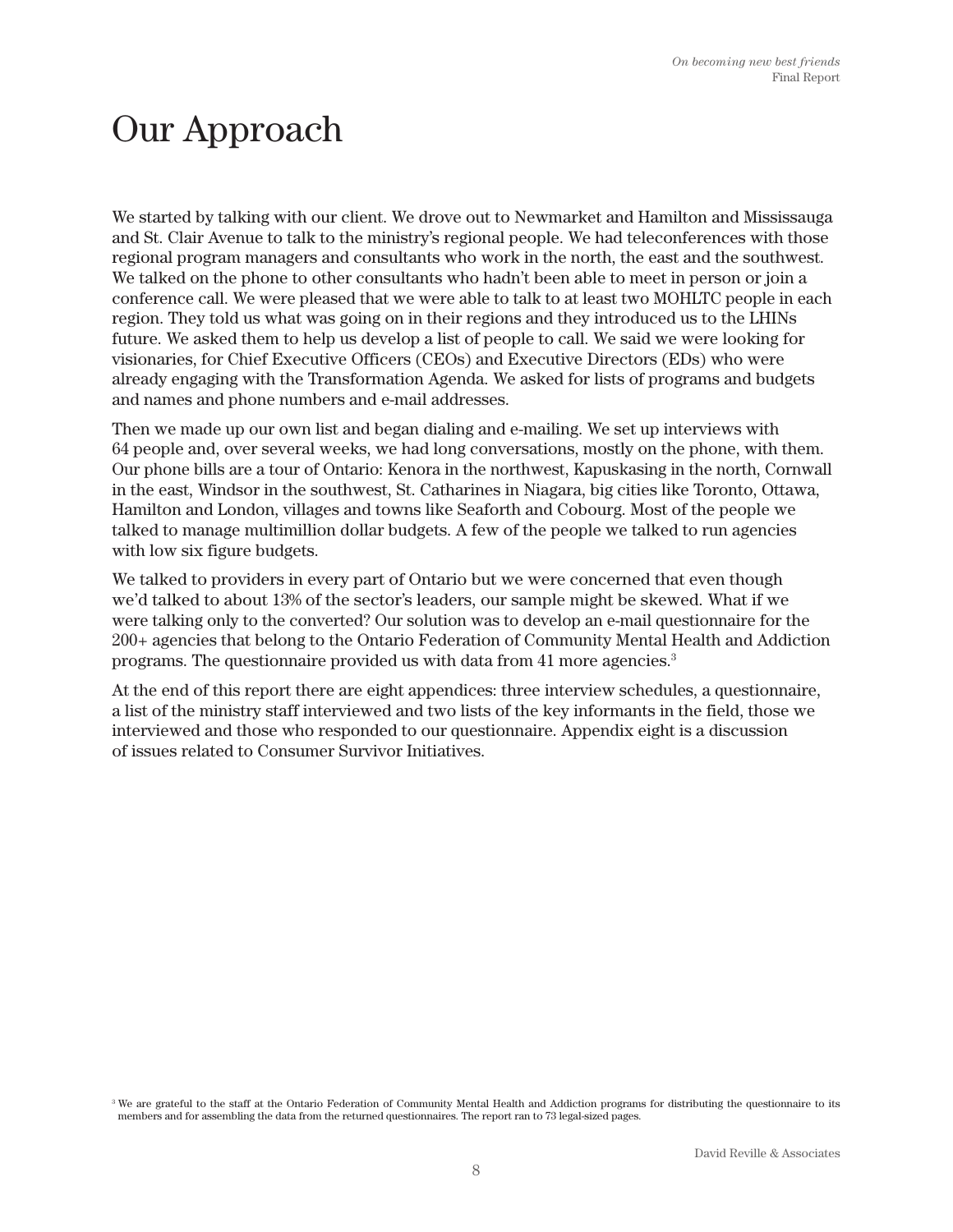## Our Findings

## 1.0 The Environment

## 1.1 Actually, we've got our hands full just now.

We wondered whether we'd come asking questions at a good time. What we found was that we were interrupting people who were very busy trying to put new programs in place. They said that they were absolutely delighted that there was new money, that there hadn't been any for so long. At the same time, though, they were struggling to meet the demand for other programs, the ones that hadn't received new money. One provider put it this way: "It's great that there's going to be new supportive housing on the justice side but that doesn't make the lineup shorter for everybody else."

While our contacts are busy with the past and the present, they are wondering about the future. They've been involved in pre-LHINs consultations and in public hearings on the legislation, but they don't yet know the effect that LHINs will have on them. They wondered whether it was a good time for us to be asking them about consolidation and integration and the other questions on our list. Maybe we could come back later?

#### 1.2 We encountered a mild resistance to talk collaboration in the absence of more information about the impact on the sector LHINs would have.

- "We're waiting for the LHINs to kick in, so decisions aren't being made right now and there's a sense from people that 'I don't have to partner with anyone.' "
- "We're coping with LHIN restructuring it may be logical to be discussing back office partnership at [our] planning table, but attention is focused on LHINs for now."
- "LHINs have put the brakes on integration."
- "It's a chaotic period. Nobody knows what's happening."

#### 1.3 On the other hand, there are providers who are determined to get out ahead of the LHINs.

- "My attitude is that we should do it *before* the LHINs tell us to do it."
- "I think some of my colleagues have their heads in the sand. We need to get with the program."

#### 1.4 Lack of information about how LHINs will function has created apprehension and speculation among agencies.

- "There is a sense of apprehension out there."
- "We need clear policy. We're all awaiting the LHIN legislation."
- "One of the fears around the LHINs is that a lot of agencies will disappear."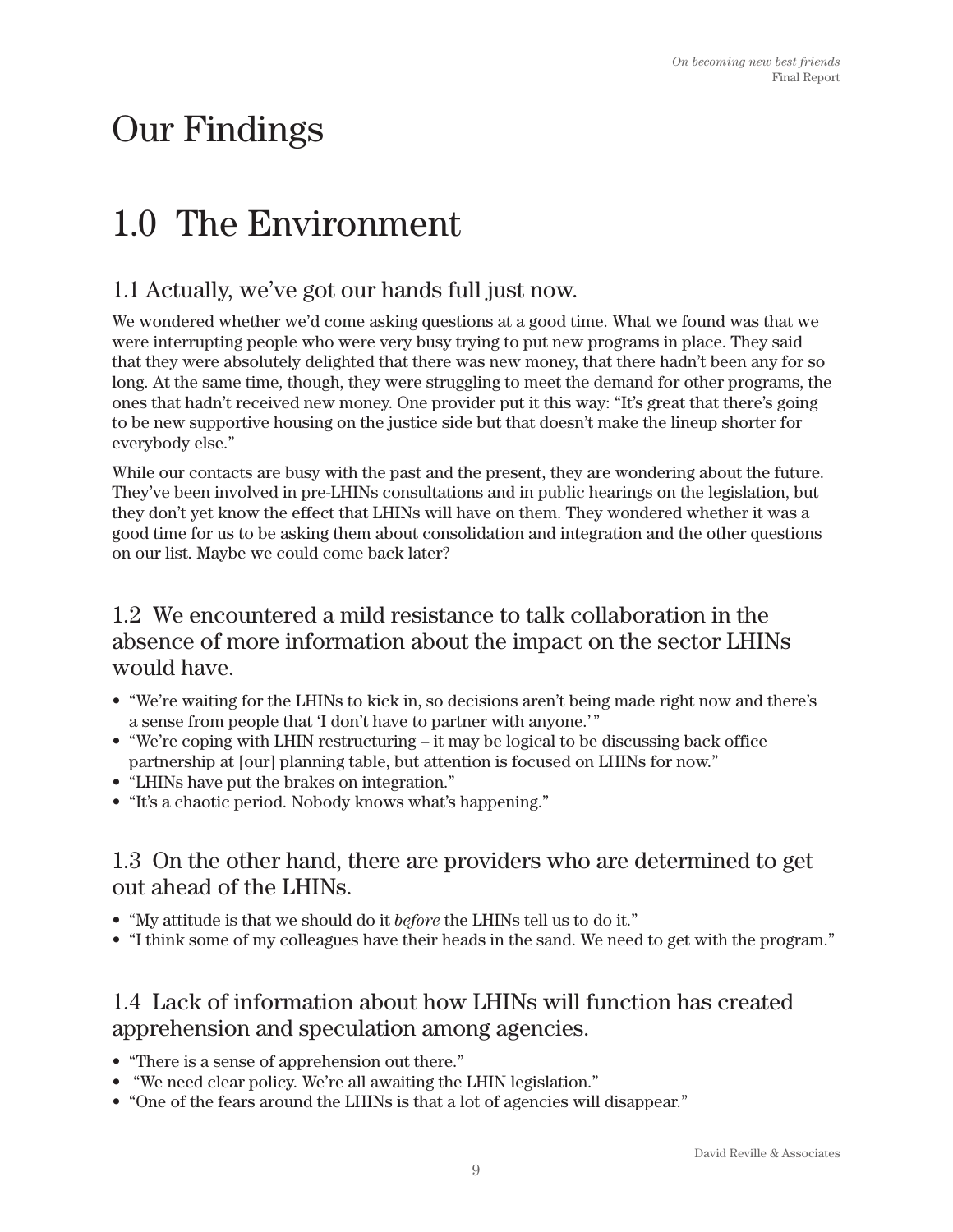- "CCACs are collapsing into LHINs. Things are rolling into vertical integration."
- "I hear they're amalgamating everyone under \$500,000."
- "It's hard to read the tea leaves to see what makes sense."
- "We are Davids in a world of Goliaths."

1.5 Some agencies view the LHIN boundaries with concern; these new boundaries cross their existing networks, threatening the coordination they have developed in their regions.

- "We must be careful not to destroy the networks that overlap the LHINs."
- "LHINs boundaries go right through our service; how are we going to handle that?"
- "We're in transformation right now. Who should we be in partnership with? What are the LHINs going to look like? Do we continue cross-LHIN?"
- "A lot of interlocking things have evolved. LHIN boundaries don't necessarily work for mental health."

#### 1.6 Boundaries aren't the only concern about LHINs; there's concern about approach.

• Central East has said it will base the next round of planning on the Mental Health Implementation Task Force (MHITF) reports. There are problems with that: the reports are a bit stale and they aren't consistent. For instance, Toronto-Peel favoured a network-based focus; most of the other MHITFs recommended that there be one agency per district. That has the potential for some serious tension.

#### 1.7 The picture isn't clearer now that we've seen the legislation.

• The LHINs legislation appears to be more proscriptive than we had been led to believe by the LHINs people.

1.8 In spite of the mild hesitation to discuss integration at this point, for the most part, agencies talked willingly enough about integration, saw integration as part of the agenda and were prepared to discuss working together (with the ministry, with LHINs, with one another) to develop – and continue to develop – models of cooperation.

Perhaps one of the strongest pieces of evidence that agencies are "with the program" came by courier early in December: an RFP from three agencies, already modeling collaboration, to develop a plan for integration. The agencies had signed off on a proposal that contained the following key messages:

- Transformation agenda in high gear
- Health services integration a priority for 2006
- LHINs will fundamentally change the dynamics of health sector governance
- Health services integration is in the "best interest" of the provider organizations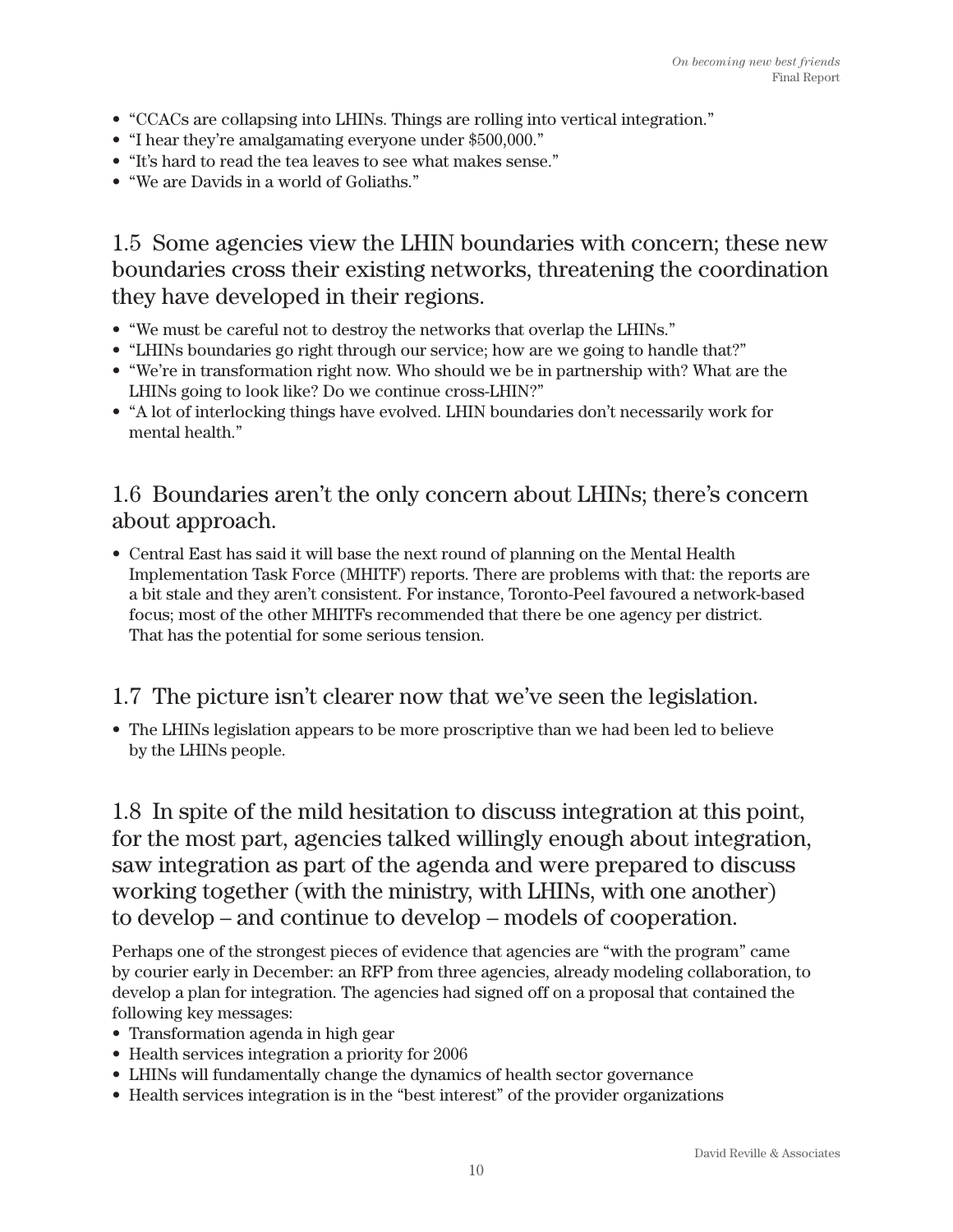- A collaborative relationship between LHINs and provider organizations is essential to joint planning for (an) integrated system
- A collaborative relationship among providers is essential to meet LHIN expectations for health services integration
- Serious commitment, new relationships and new mechanisms are essential to collaboration at both levels

Despite LHINs-anxiety, the government's message about transformation has begun to penetrate, generating a willingness on the part of our sample of agencies to discuss back office and service delivery integration with us. A service provider put it this way: "LHINs mean partnership; LHINs mean 'don't go anywhere alone.' "

A visit by the Minister left a strong impression on one of our key informants: no more stand-alone agencies; nor more stand-offish agencies, either. We were told that the Minister said: "You will start to become new best friends whether you want to or not."

And, when you consider the extent to which back office and service delivery partnerships have been developing across the province, new best friends they have already started to become. This, in spite of the fact that providers do not always hear a unified message from the ministry. One provider pointed out that the government has changed four times since l985; several pointed to a policy landscape littered with reports that have not been implemented.

### 1.9 The ministry has not delivered a clear message promoting integration. Although the Minister's message has gotten through to many key informants, Ministry decisions have not uniformly supported integration.

- "[There has been] no encouragement from the ministry to take on back office partnerships. All we hear are rumblings about mergers and other kinds of service partnerships."
- "Minister Smitherman's message has not been reinforced through the ministry as a whole; you get the same funds whether you partner or not. Some agencies are now saying, 'They haven't stopped funding me so why should I do anything differently?' "
- There are examples of agencies that have put forward co-location plans to the ministry for capital allocation but have not met with support. For instance, six agencies in Peterborough and Lindsay came together to co-locate but were unable to move forward due to lack of assets and no funding. In another instance, a proposal to centralize bookkeeping and MIS reporting two years ago was rejected by the Regional Office. Three years ago a group of agencies put forward a proposal to develop a coordinated access model by pooling surplus funds; the proposal was rejected by the ministry. "Funding decisions," one key informant mused, "don't always seem to reward integration."

## 1.10 This is an under-funded system.

Some providers told us that our efficiency questions were insulting and off the mark. Even with every drop of efficiency wrung out of the system, they said, it still doesn't have the resources to do the job. An informant pointed to a provincial study done for the Mental Health Implementation Task Forces (MHITFs) that showed that 50 per cent of all clients weren't getting the level of care they needed.4

<sup>&</sup>lt;sup>4</sup> Contrast that with the 75 per cent of people needing care who get none at all. Dr. Paul Garfinkle, CEO of CAMH includes that statistic in almost all of his speeches.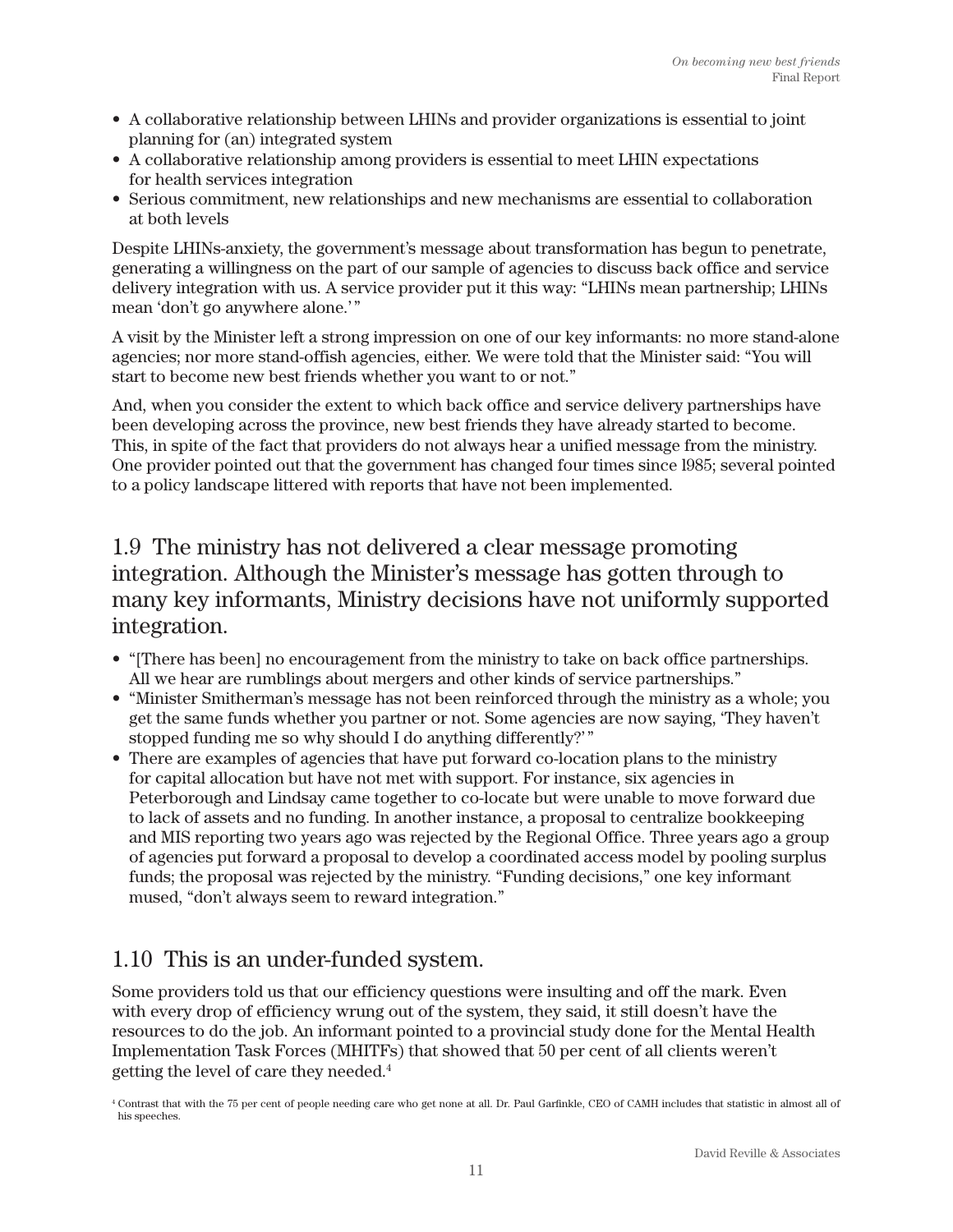• "The service integration conversation is happening everywhere – but how can people work together without an influx of funding?"

Providers complain that there's an assumption that the sector is adequately resourced and that if it could just get its act together, all would be well. Providers say that the assumption is erroneous and insulting.

## 1.11 Right now, there's a lot of growth in the sector. That growth has put a strain on administrative functions.

- One service provider suggests that organizations have been overwhelmed by the new money that has come into the system. This new money has gone to client service, not to administration, creating back office strain for some agencies.
- For instance, the Ottawa branch of the CMHA has added 32 new full-time equivalents (FTEs) in the last two years.
- The budget of an amalgamated CMHA Cochrane Timiskaming (formerly CMHA Kirkland Lake and CMHA Timmins) went from \$300,000 to \$3 million in six years.
- Supportive Housing in Peel (SHIP) grew by 200 per cent in eight months.
- York Support Services Network has grown by 50 per cent in two years, from 60 FTEs to 90.
- "Expectations increase as you become a larger organization; ignoring that organizations may break down because they can't handle the responsibilities."
- One service provider suggests that "core funding is not being shored up," and so while new programs are being added, they are "adding weight to a structure that is already crumbling."

#### 1.12 Mental health and addiction services are delivered in very different environments.

When thinking about service models, it is important to remember that there are "four" Ontarios. There's urban Ontario, rural Ontario, there's the North, and then there's Toronto.

## 1.13 Key informants in rural Ontario urge rural-centred solutions.

- "It needs to be a rural model. Don't just look at a city model and think it will apply here in the sticks. Because it won't. We have no public transportation. We have no resident psychiatrists, we have no local Schedule 1 or tertiary care beds, we have limited employment opportunities for clients, we have huge housing waiting lists, we have various gaps in services, we have a doctor and all other medical service shortage, and we have a staff who have been around for many years who will be resistant to change . . ."
- "Geographic service area is a barrier. Understanding of rural and urban needs within the delivery model is a prerequisite."
- "As a rural agency, there may be some difficulty with distances between agencies."
- "The residential agencies are so spread out, it [back office integration] doesn't seem to make sense. Geography is a barrier."
- "[There is] difficulty seeing how we could work together: we're 45 minutes away from Peterborough; an hour away from Campbellford; 2 hours away from Haliburton."
- "It's difficult to talk about back office efficiency like in a large city. If you're in Windsor, you have public transportation. We have no public transportation in Eastern Ontario. We travel to see the client. Economies of scale go out the window."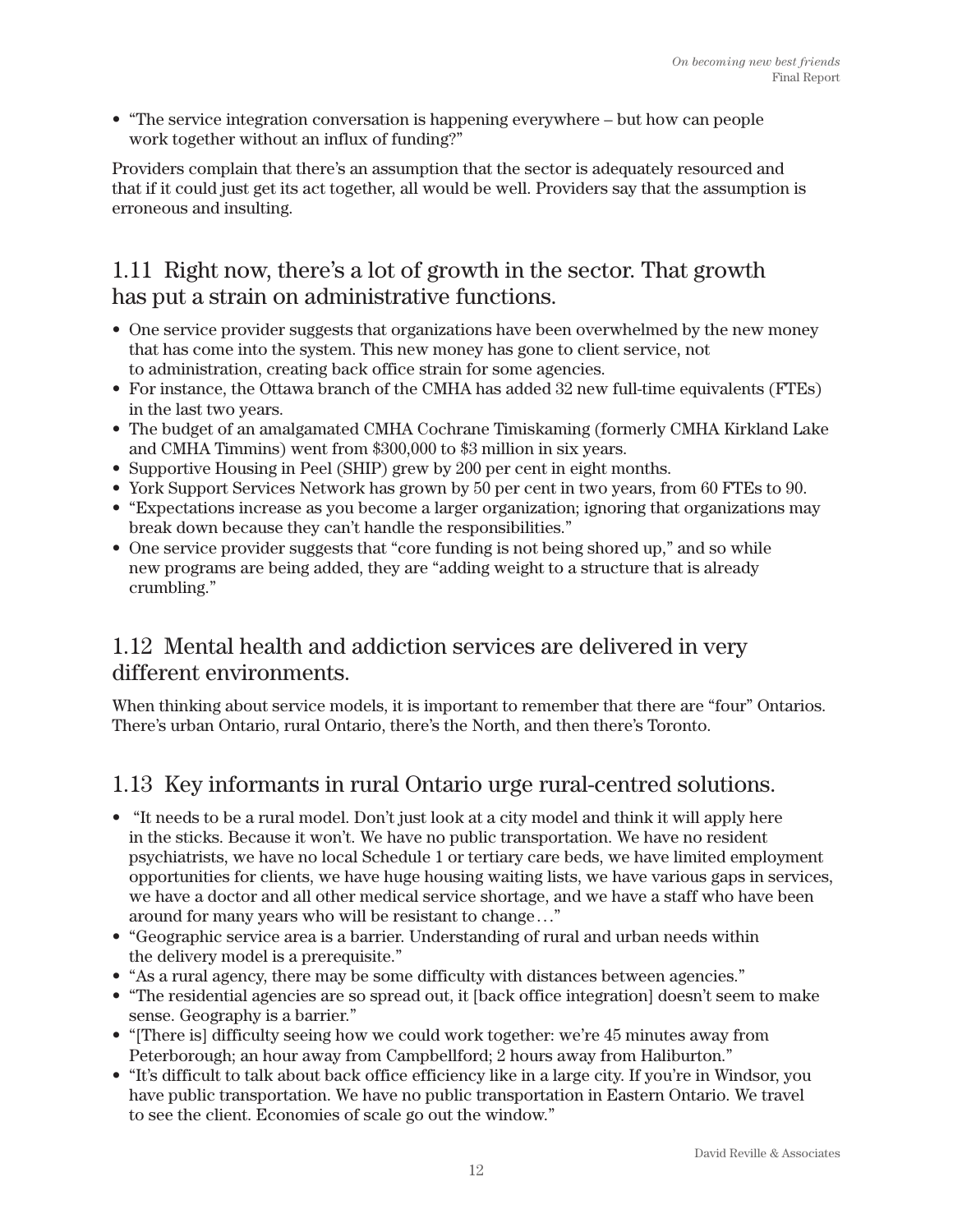### 1.14 Some key informants see geographical isolation as an impetus for developing partnerships.

- "Partnerships have facilitated the development of a broader range of services and improved access through the service connections. For example, outreach to clients in remote areas . . ."
- "Our isolation has contributed to our success at collaboration."

1.15 Notwithstanding a long list of examples of service coordination in Toronto, there is a strong perception among key informants both inside and outside the city that there are too many agencies and too little coordination. There is very little back office partnership or co-location among agencies in Toronto.

- "We [Toronto] have too many small agencies functioning on their own."
- "[Toronto has] a large number of agencies living side by each, and they haven't done a lot of coordinating."
- "The mental health system [in Toronto] is so big, the logistics of bringing it together are too difficult."
- "In Toronto in particular there's a hodge podge of services . . ."
- "Not a well coordinated sector [in Toronto]. Room for streamlining and coordination."
- "I was really shocked at how disorganized and disjointed Toronto is . . . I thought they would be much more coordinated."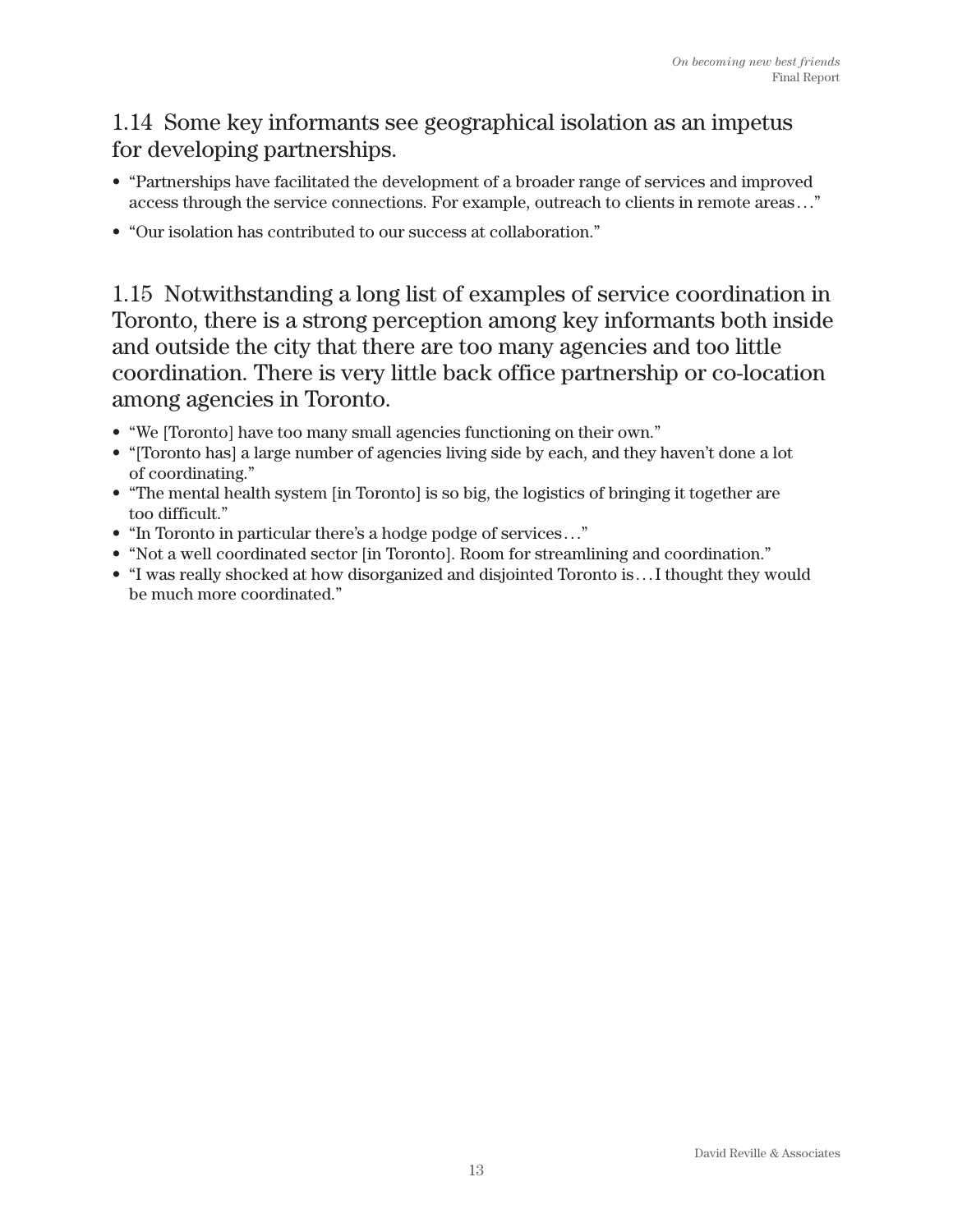## 2.0 Back Office Partnerships

2.1 There is a strong sense that the back office of community mental health and addiction agencies have been squeezed due to administrative under-funding over more than a decade.

Let's look initially at the overall reaction to the subject of back office integration among those agencies currently managing their own back office, either through their own infrastructure or by outsourcing back office functions.

- "We can do it," said one provider, "but it's not going to save any money. There's no fat in the system."
- Another executive director claimed, "Staff is doing double duty, working on the front lines, working in the back office. We don't really have a separate back end, there's nothing to extract."
- Another explained, "we lost so much ground in the 90s that our back offices are starving."

Again, the argument is that the real issue is the lack of resources.

- "We would need additional resources [to institute back office arrangements] the back office function has been so stretched."
- "What's true in many agencies is that people have stretched their resources to deal with increased administrative requirements."
- "Without having a base funding increase in over ten years, our agency has already streamlined back office and other functions."
- ". . . the drive to reduce administration that has occurred over the past ten years has left agencies without the necessary administrative structure to effectively deliver service."

#### 2.2 In larger agencies, back office functions are managed by small administrative and corporate teams.

Small agencies mainly outsource many of their back office functions to private sector companies or consultants in their communities, in particular, financial management and Information Technology (IT) functions. Often, the executive directors of small agencies perform many of the back office functions themselves, either with or without the support of an administrative staff person. Payroll and IT are routinely outsourced.

#### 2.3 Many smaller agencies outsource payroll and IT; the Executive Director or a small administrative team (often of one FTE) does all the rest.

- One executive director described her back office as "chaotic" due to the fact that they've been doing this piecemeal for so long.
- "If your back office is an executive director, what are you going to do [to create efficiencies]?"
- When asked about the back office, an executive director responded, "You're looking at it."
- Take, for example, an agency that has one FTE for all of its back office functions. "We have one person doing data collection, accounts payable, accounts receivable and IT."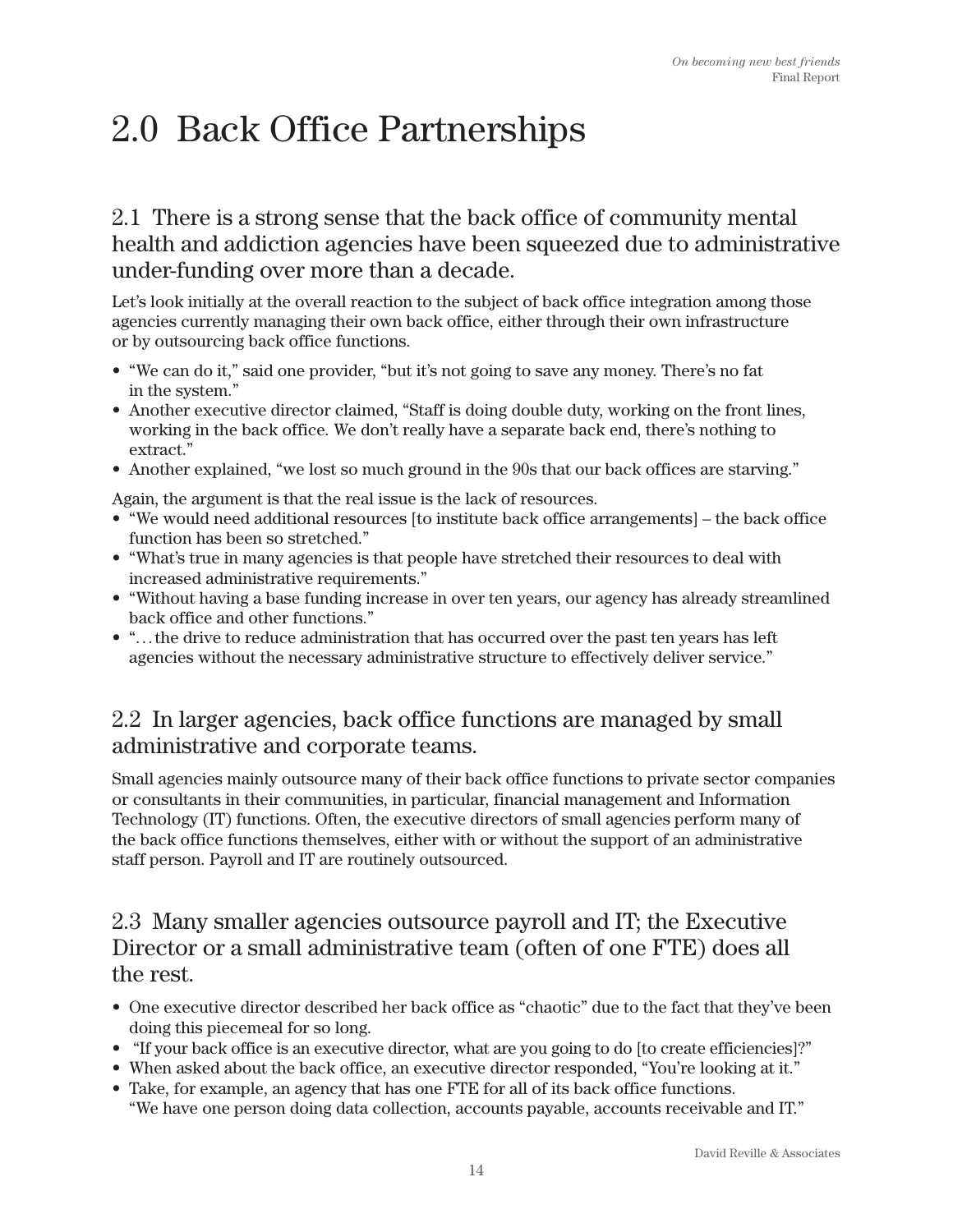### 2.4 In some agencies, back office functions are provided by volunteers and volunteer board members.

- "We have a personnel committee composed of board and staff reps that do hiring and recruitment."
- [We manage] Information Technology mostly with volunteer support or in-house expertise.
- "We have an experienced HR person on our board who chairs our HR committee and provides expert advice as required . . We also have a volunteer who takes care of our website."
- "All administration [is done] by a volunteer board of 10 people."

## 2.5 Some back office functions are also provided by consumers.

- "[We have outsourced web services] to a consumer member."
- "Payroll is done by consumers as part of their training experience."

## 2.6 Back office integration is more common in the hospital sector.

- "Almost all of the back office support that I know about has been between hospitals."
- "So many of the agencies are hospital-sponsored, so back office wouldn't work [with community-based agencies]."
- "There are only three free-standing agencies in the neighbourhood... the others are hospital-sponsored . . . so there's not much play in the back office area."

### 2.7 Most providers clearly stated that in order for back office partnerships to work, further investment would be required.

- "We have a finance director, but one person can do only so much work. We would need another staff person before we could offer much in the way of help."
- Another said, "We would help with MIS with smaller agencies but we need additional resources to do so."
- "It costs money to set up back office partnerships."
- "We could do it tomorrow but we would need a financial incentive."
- "With supports and incentives, you can put agencies together left, right and centre."
- "If new money were available, we could pull together a partnership."
- "There are opportunities to do things more effectively but we'd need start-up funds."
- "The ministry has to build in incentives of some kind to encourage back office."
- "Other organizations may be struggling with hiring, finances, payroll and I'm open to working with those organizations, especially smaller organizations. The other parties would have to be willing to do it and some financial compensation would be necessary."
- "What are the agencies going to get for this?"
- "Be clear about expectations. What do we each get?"
- "Everyone talks about partnerships but there's no money to put them together . . ."
- "Our infrastructure is very lean. We do the books for the programs we sponsor. We could do it for other agencies but we'd need some more resources."
- "Some 'bigger organizations' have indicated a potential to provide [back office] services for 'smaller organizations'… However, funding is an issue."
- "[We] could not take on work for outside agencies without additional resources."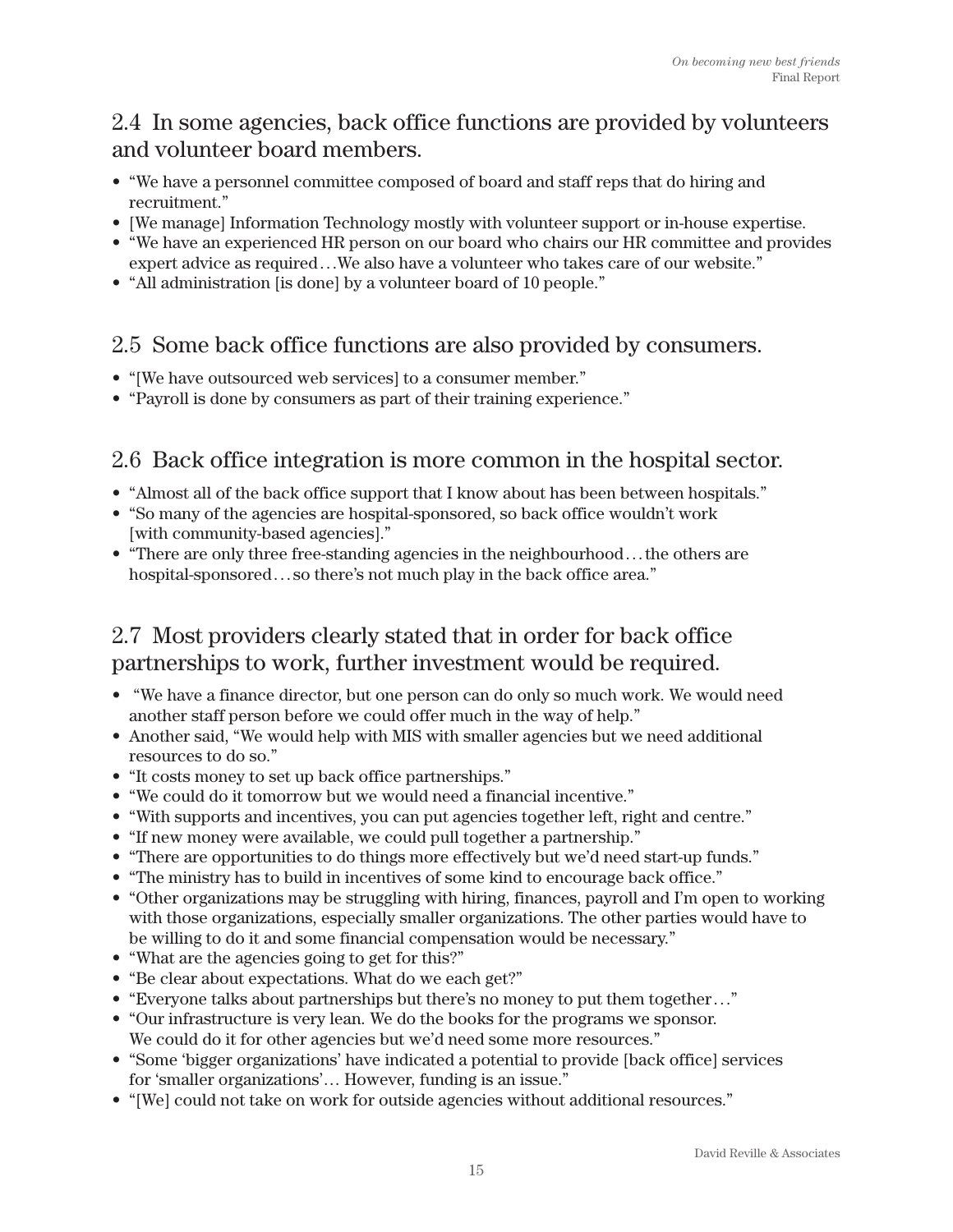- "We could conceivably manage other organizations back office functions but would require additional resources."
- "[The] ministry. . .is encouraging these partnerships but lack of funding prevents it."
- "Partnerships require tremendous investment in resources to be effective and such resources are not available."
- ". . . none of the notions implied in this survey are shockingly new: the potential of benefits in economies of scale, back office integration, associative access to resources have been discussed for years – but the will and the money required to move them forward have been utterly lacking from MOHLTC."

#### 2.8 In addition to the requirement for new investment, we found significant barriers to back office coordination, namely the absence of trust and the fear of loss of autonomy.

- "The unwillingness of smaller agencies to partner with larger agencies is due to the fear of amalgamation, the fear of being swallowed up by large organizations. The board fears loss of identity, the staff fear job loss."
- "Back office partnership is seen as the thin end of the wedge," the wedge being forced amalgamation.
- "Are we simply talking about sharing payroll, or is it a step to something else that isn't being tabled?"
- "Agencies have a vested interest in making sure they remain intact."
- "Agencies are used to being in competition with one another. That hasn't helped build trust."
- "We approached smaller agencies in a low-key way, offering to help them with their bookkeeping, to host their books on our software/hardware network; they declined because they were afraid that it would be perceived as a takeover."
- "In the lean times, agencies had their heads down. They were just trying to survive. That wasn't a good atmosphere in which to build trust."
- "Lack of trust is a barrier to back office partnership agencies have to trust one another."
- Examples of two large community mental health agencies bear this out. Both offered back office services to smaller community agencies and were rebuffed, reportedly due to a lack of trust. One small agency offered to assist an even smaller one with its financial management; in spite of the fact that there were no strings attached, the offer was declined.

### 2.9 There's a difference of opinion about the importance of agencies having their own back office.

- "Organizational autonomy doesn't depend on having your own photocopier, for goodness' sake. That's a message that needs to get out there."
- "If we don't have a back office, will our capacity to develop internally be limited? Will back office sharing de-skill my staff?"
- "We might lose the on-site expertise we have developed to manage our needs."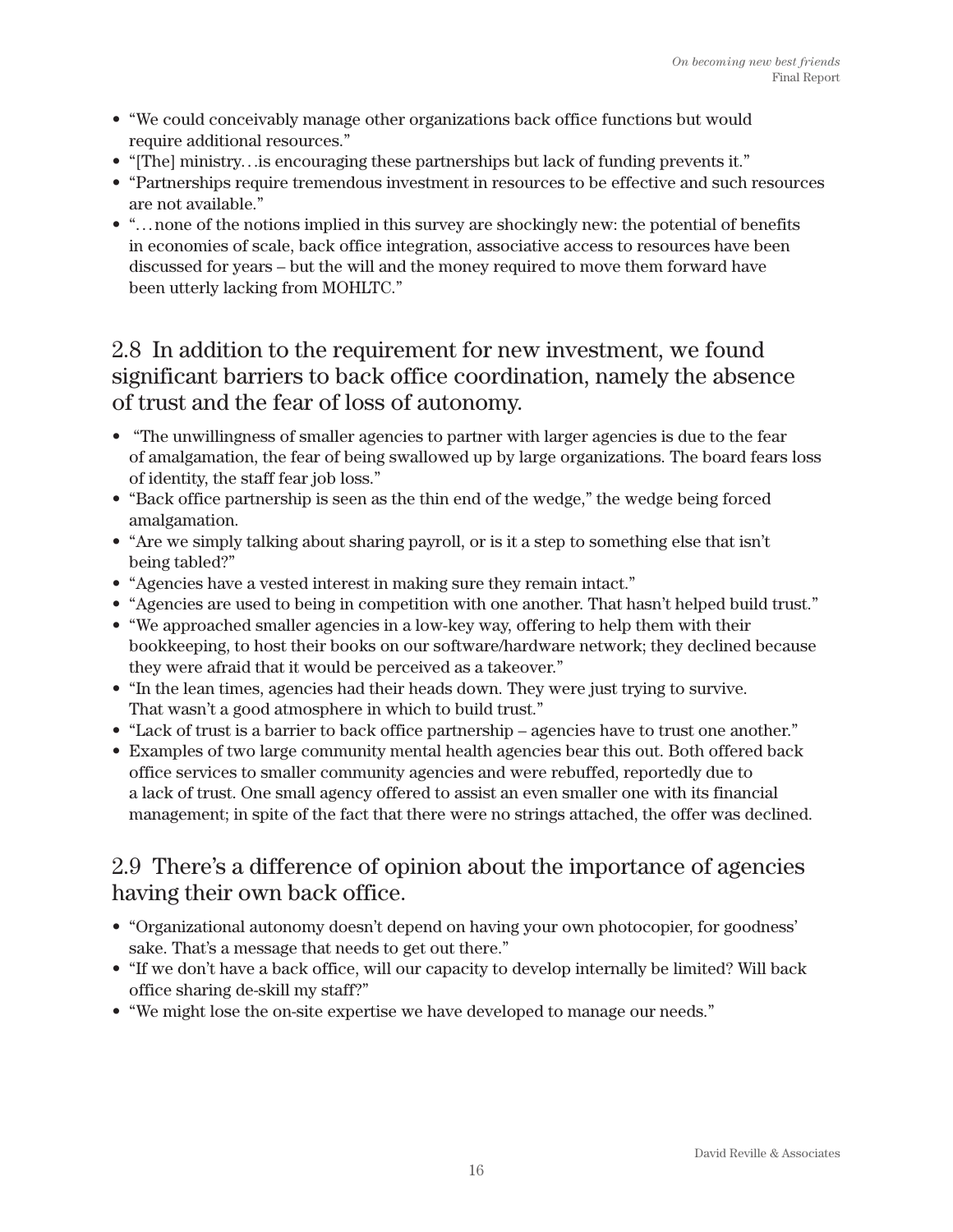## 2.10 Some key informants felt that back office integration would save little or no money; in fact, a few thought that back office integration might create new expenses.

- "There's not a lot to be harvested."
- "Coordination is OK," says one service provider, "but it won't free up a single body."
- "I'm not sure the work in coordinating back office functions would bring enough return on investment to make it worthwhile. Nickels and dimes . . . I'm not sure it's worth the energy."
- "I'm not sure that any efficiencies would be great enough to counterbalance the disruption."
- Several agencies looked at jointly hiring a bookkeeper but determined that it wouldn't have saved money.
- "I do not see likelihood of substantial savings. I do see the likelihood of a great deal more work, inefficiency and frustration, especially in the short term."
- "There would be limited advantages to partner for these services... We did explore a partnership in this area this past year but no savings were projected so the plan was cancelled."

## 2.11 Some barriers to back office partnerships are practical ones: different computer platforms and software, differing wage scales, union/non-union workforces and privacy.

- "Say both groups are unionized different unions what are you going to do, get rid of one of the unions?"
- "In theory, back office integration is great, but there's no consistency in the system different salaries, benefits, hardware, software."
- "Despite the new legislation around privacy/confidentiality, there remain concerns about how to effectively and legally share client details."

#### 2.12 The issues of responsiveness and over-centralization were also raised as potential downsides to the creation of back office partnerships.

- "Who gets served first in sharing back office?" one provider wondered.
- Another Executive Director foresees a reduction in efficiency: "I need my computer back up today. I can't wait for a shared IT person."
- "My managers would want to have the same ready access to advice, information and good return time on submissions to the back office."
- "You can be pretty much assured the person will be in the wrong spot some of the time."
- "[One] would have to assure the level of responsiveness and flexibility we require to maintain business processes."
- "With one person working for several agencies, we don't always have access to that person when we need them ..."
- "Time-sensitive inquiries cannot always be answered as quickly as possible."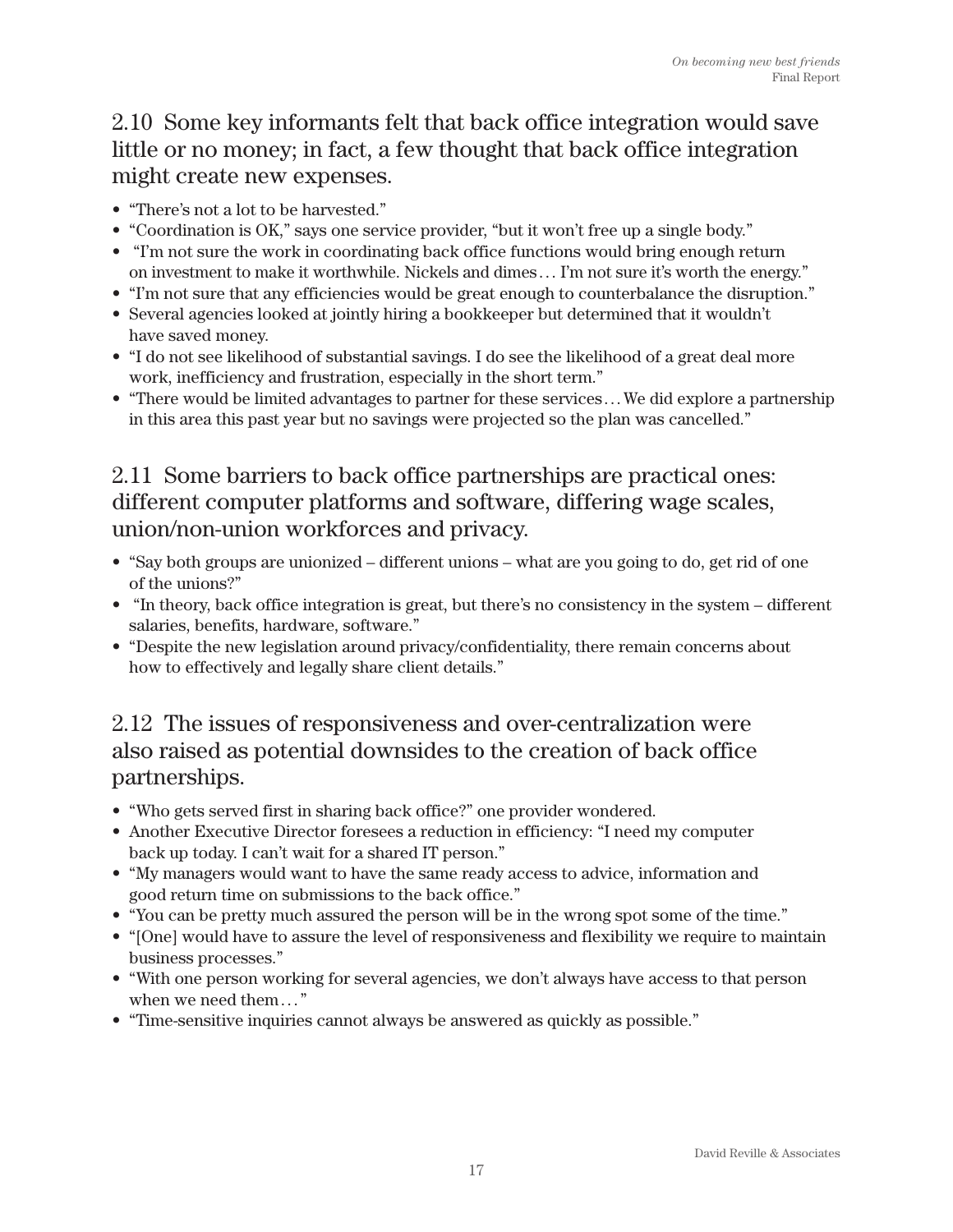## 2.13 Many key informants saw little direct benefit for clients from back office integration. Providers emphasized the need for partnerships to benefit the client directly.

- The client "wouldn't know the difference," is a common refrain among key informants.
- "Meeting consumer needs is what all of this should be about."
- "I would expect little or no benefit to customers."
- "This should be driven by service to the client."
- "The only reason to do it is if there's a benefit to the front line (i.e., client service)."
- "Back office [efficiencies] might be invisible to clients."
- "Will it result in better service to the clients? Really? I doubt it."
- "Client, client, client has to come first."
- "... all the restructuring/transformation of agencies in the world is useless unless supported by sufficient front-line and administrative resources to deliver hands-on services to residents of our communities."
- One agency provider explained frankly why she does not pursue back office partnerships. "We have our hands full trying to provide service . . . there has to be a catalyst, an inefficiency in order to want to seek out change. There's no compelling reason to bother . . . I need five new staff tomorrow. Coordination isn't going to solve my problems."

## 2.14 Back office integration in respect of Information Technology (IT) was seen as useful by those who were skeptical of back office integration generally.

- As one agency put it, "Most agencies can't support an IT person. Sharing an IT person, Web designer and support through technology, we could coordinate services better."
- "I especially support the integration of the IT function: when health care organizations purchase their software independently, it costs so much more."
- "We should definitely be working better together on IT. We don't have dedicated IT positions; we could share an IT position."
- "We do a combination of contracting our IT out and relying on those in-house staff who have some facility, regardless of what else it is that they do. It's very challenging for us. We should be pooling funds among a number of organizations for trouble shooters or a system designer or a coordinator."
- "Community mental health agencies don't have salaried technical support. It's unlikely for the ministry to hire technical support for each. It would be very useful to have a shared IT support person, making it more efficient."
- "As far as IT goes, it would be great to be able to have a specialist that could be shared among agencies, as most agencies don't have a dedicated position for IT."

### 2.15 Sharing resources for Information Management was also seen as helpful, especially with the ministry's new MIS/CDS requirements.

- "It's rather daunting, even for larger agencies. I imagine that smaller agencies are really struggling."
- "The more technical the function, the more advantages there are [to sharing back office]. MIS is a good example."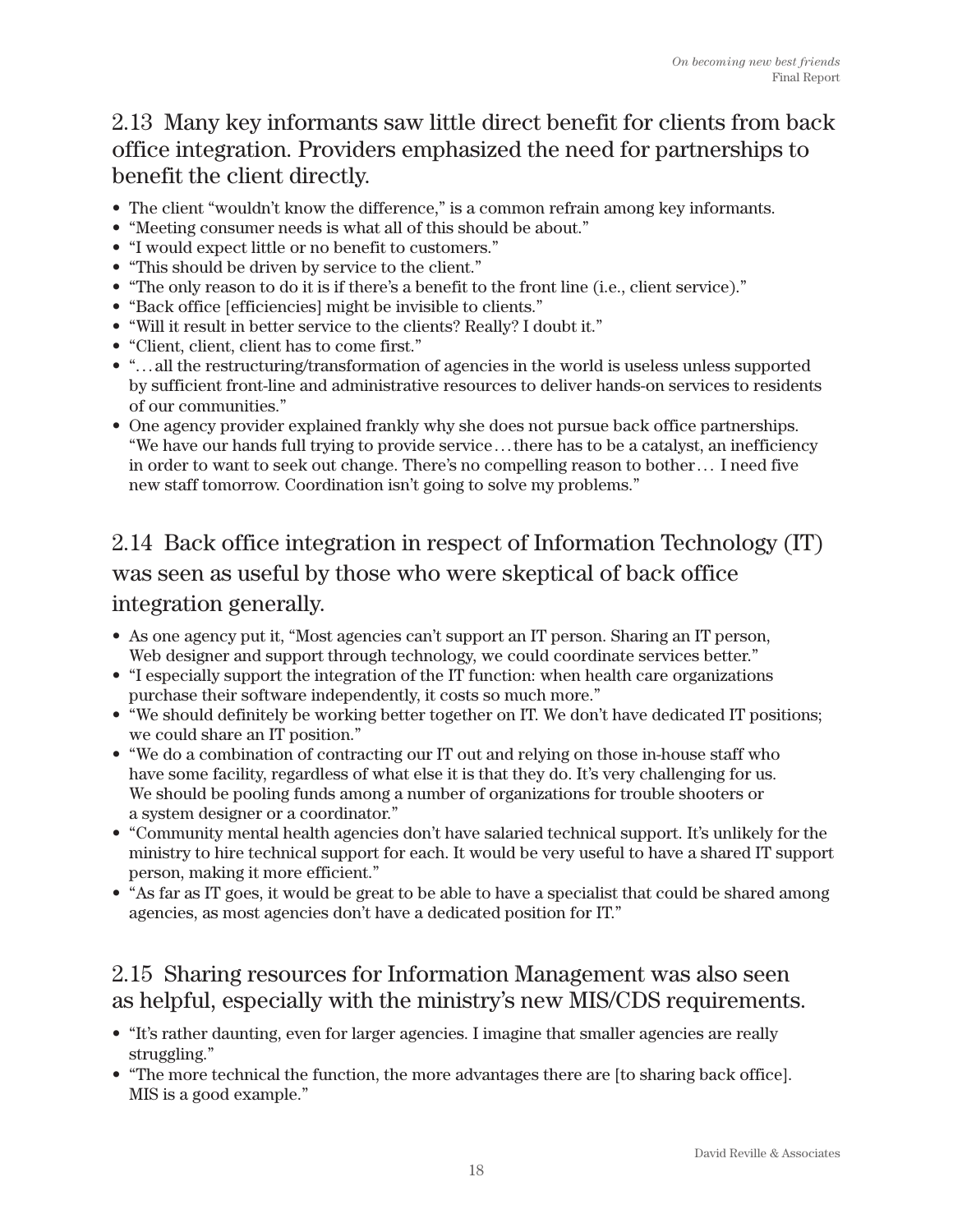- A number of larger organizations have offered to support smaller agencies with requirements for MIS/CDS.
- One regional consultant sees MIS as a first step toward greater integration: "MIS is driving coordination. Working together (on MIS) may be less threatening than working together clinically."
- "Help with MIS and tech support would be great for us."

#### 2.16 Investment is needed to support partnerships in Information Technology and Information Management.

- "We would need one-time support to create standardized platforms."
- "We'd be glad to help smaller agencies with MIS but we can't do it without some more resources."
- "We would need to establish 'fee for service' to support additional staff resources to meet the demand. We have the facility and the technological resources."
- "It would be good to hear from the ministry, 'Here's some money for you to work together.' Maybe some additional resources for IT, some funds to hire consultants for IT and MIS."
- "A positive role would be to provide the incentives e.g., 'OK, we will fund one FTE for an IT expert to share' or 'we'll give you start up funds to bring people together.' "

### 2.17 Sharing expertise means not having to build one's own administrative infrastructure.

- "It would be great if agencies like ours, which do not have the resources to hire senior HR and IT experts, could access a single shared resource for HR, IT, legal and labour relations advice."
- "Sharing the cost and having more skilled staff perform specific functions is the beginning of developing your own specialist staff."

### 2.18 A number of groups of agencies have come together, with Ministry support or resources, to share a consultant's expertise.

- The MOHTLC has funded a consultant to pilot an assessment tool and to create a shared intake and assessment process. (CMHA Durham and Durham Mental Health Services.)
- "What has been helpful to us are funds for consulting services to facilitate discussions and planning with other agencies . . . and to develop the tools and processes required to coordinate services. Funds for information tools and technology would also be helpful."
- HKPR Directors' Council commissioned "a roadmap to excellence" for back office partnerships and service integration.
- The CMHAs in Erie-St. Clair (LHIN 1) (Windsor Essex, Chatham Kent, Lambton) have put out an RFP for a consultant to assist them to work jointly on a plan to implement joint service and back office integration.
- Three CMHAs (CMHA Nipissing; CMHA Sudbury; CMHA Sault) have hired a consultant to assist them to look at back office efficiencies.
- In Peel, SHIP and CMHA Peel hired the same consultant to help them prepare to get MIS/CDS up and running.
- Adult Mental Health Services of Haldimand-Norfolk brought in an expert on dual diagnosis from Toronto for a day workshop and had 39 participants from other regional agencies.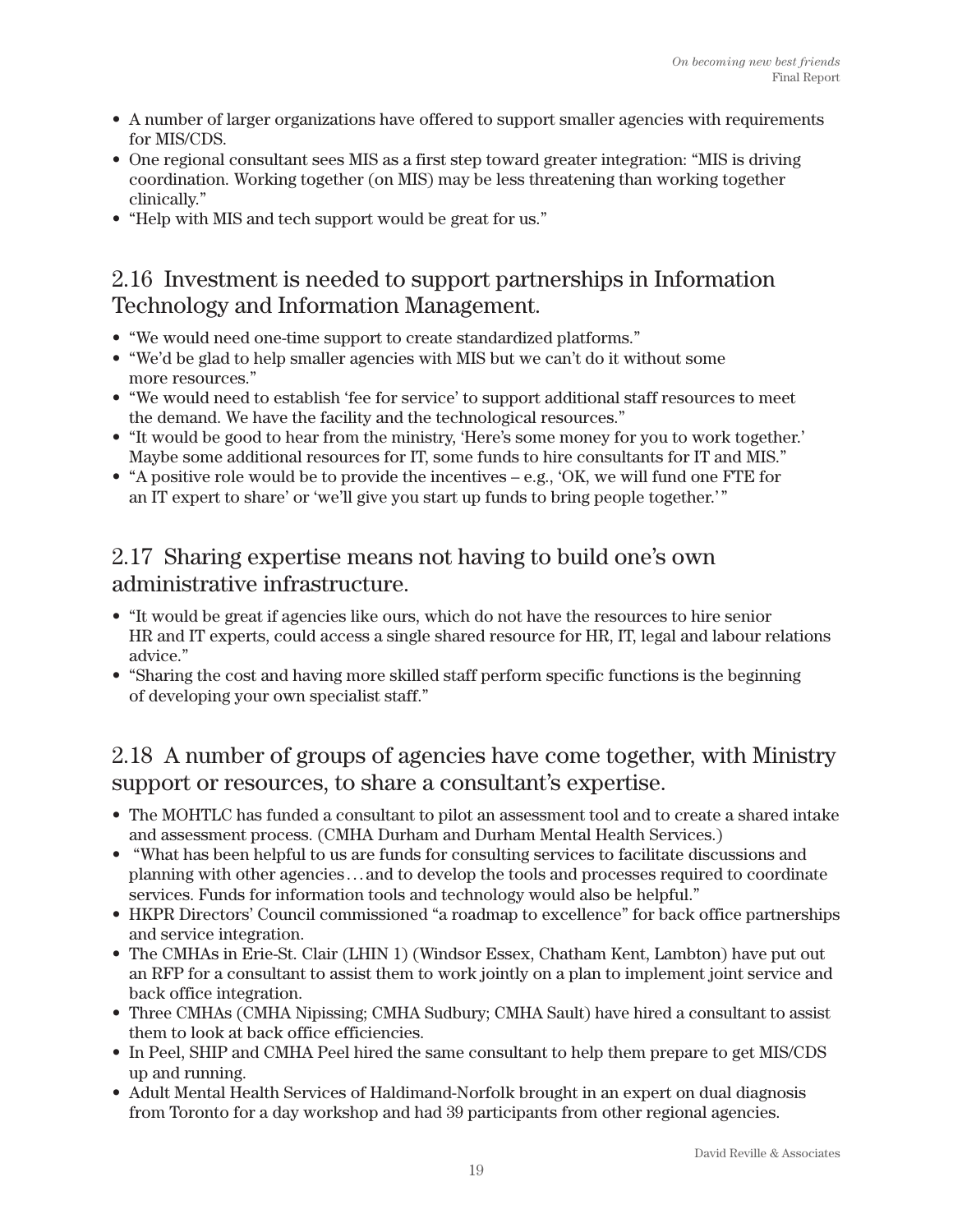## 2.19 Some CMHA branches across the Province are working together to find efficiencies.

- As part of a provincial network, CMHAs meet regionally, cross-pollinating ideas, helping each other with recruitment and talking to one another.
- CMHA Ontario provides access to legal and policy services for all of its branches, an efficient way to share services.
- CMHA Ontario has developed an evaluation template for the success of partnerships, which provides assistance in identifying possible challenges. One CMHA partner who used the template said "It is helpful to go through the process so that you are entering the partnership with an excellent picture of what the issues may be and are able to build the strongest partnership possible."
- A number of regional branches have also begun active processes with ministry-supported consultants to identify possible back office and other efficiencies with other CMHAs. (See above, section 2.18.)

#### 2.20 There is a range of existing back office partnerships – from sharing a single function to total integration. Here are some examples of integrated back offices.

- CMHA Ottawa has an arrangement with Project Upstream, a housing and case management provider for the seriously mentally ill. Governed by a separate board, Project Upstream co-locates at the CMHA offices, where all of their back office functions are managed by the CMHA, including MIS/CDS, integrated client records, purchasing, bookkeeping and IT.
- In Toronto, St. Jude Community Homes and Madison Avenue Housing and Support Services have had a formal financial back office arrangement, since January 2005.
- Womankind, an addiction treatment facility, sponsored by St. Joseph's Health Care in Hamilton, has a formal relationship with New Choices, an addiction program for pregnant and parenting women and children under 6, run by the Salvation Army. Co-located with Womankind, New Choices shares the back office including supplies, parking, Internet; e-mail, photocopy, telephone; food, snow shoveling and cleaning. Apart from sharing the back office, these two organizations have also integrated some aspects of service delivery. The manager of Womankind sits on the advisory board for New Choices and together the organizations do joint programming, have joint staff, and have a common database for clients. "By co-locating with us," explains Debbie Bang, the manager of Womankind, "they have access to back office functions without having to build their own infrastructure."

In addition, New Choices benefits from bulk purchasing with St. Joseph's Health Care, Womankind's hospital sponsor.

- CMHA Elgin assists two smaller agencies, Psychiatric Survivors Network of Elgin (a Consumer Survivor Initiative) and the Bereavement Resource Council of Elgin (a United Way agency), with some back office services. The CMHA has offered the Consumer Survivor Initiative help with MIS/CDS.
- With no administrative staff, only three FTEs and one coordination position spread over four communities, Sunset Country Psychiatric Survivors (a Consumer Survivor Initiative) has had its payroll and financial management supported by CMHA Fort Frances for the past six years. They are hoping to contract with CMHA Fort Frances for MIS/CDS as well. They have maintained their independence throughout.
- CAN-HELP, a consumer and family initiative, has no administrative staff; its back office functions are also performed by CMHA Fort Frances.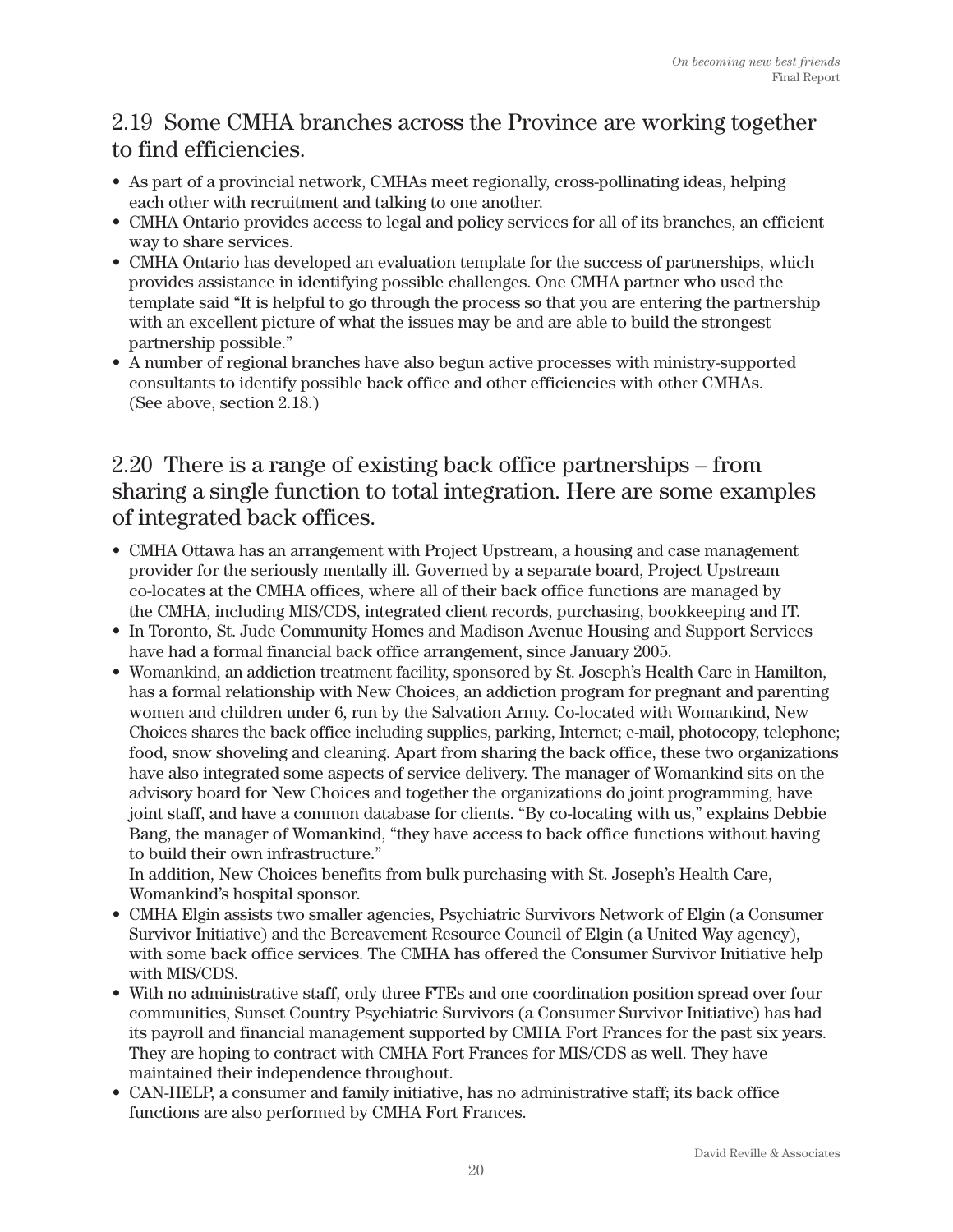#### 2.21 Here is a look, by function, of some highlights of current back office partnerships, along with some current thinking about back office.

#### **Information Technology**

- CMHA Durham is now exploring the provision of IT services and supports for Durham Mental Health Services, another community mental health program (DMHS). CMHA Durham has a server with a large capacity and it is investigating how to coordinate information systems.
- For its own part, Durham Mental Health Services has hired one FTE in IT. "We want to help smaller agencies. We're going to be offering support in the new year [2006]. We do it informally now, but we're going to formalize it."
- Toronto East Counselling and Support Service receives IT support from the South Riverdale Community Health Centre. See Section 3.7.

#### **Information Management**

- Durham Mental Health and CMHA Durham and some small agencies have bought a common database for MIS/CDS.
- CMHA Elgin is helping Psychiatric Survivors Network of Elgin with MIS/CDS.
- St. Joseph's Care Group in Thunder Bay provided training in MIS/CDS to small agencies in the area.
- Peel Addiction Assessment and Referral Centre (PAARC) "Our bookkeeper has already been trained in MIS by her home agency, so she will be an asset to us when we become compliant."

#### **Financial Management**

- CMHA Hamilton does the financial management for Mood Menders, a Consumer Survivor Initiative (CSI), as well as support for information management. Mood Menders maintains its own governance and autonomy.
- Several agencies informally share part-time bookkeepers.
- North Bay Community Housing Initiatives (NBCHI) has made its finance person available to the North Bay branch of CMHA which pays NBCHI for the time it uses.
- In Guelph, the Community Mental Health Clinic does payroll for some small agencies on a cost recovery basis.

#### **Human Resources (HR)**

- In the absence of HR support on staff, Executive Directors often manage the human resources duties.
- Sharing HR expertise would be a more effective way to meet needs than constantly hiring consultants.
- Some see merit in having an HR expert on employment laws and reference checking, for instance, making that their primary responsibility and sharing with other agencies.

#### **Payroll**

Many agencies outsource payroll to the private sector.

#### **Insurance**

A group of agencies presented themselves to an insurance carrier as an interrelated company, allowing one agency to provide benefits to its employees for the first time, and saving another agency \$5,000 a year.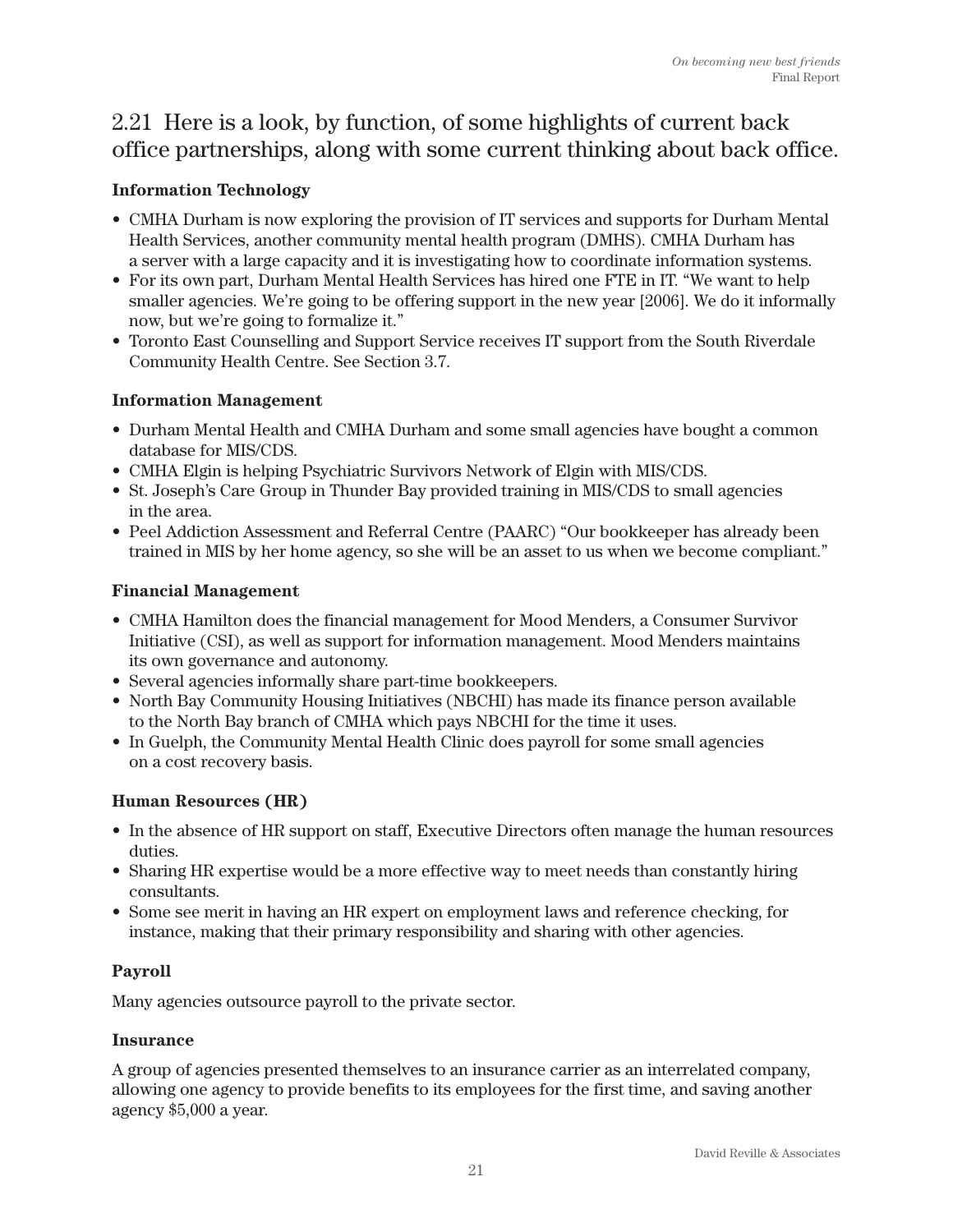#### **Recruitment**

 In an informal example, an Executive Director recently enlisted the support of managers from two local prisons to assist in hiring a discharge planner.

#### **Audits**

Some service providers suggested working with other agencies to leverage a better deal for annual audits. It is unclear whether or not this would produce efficiencies. More than one provider felt that their auditors were giving them a bargain.

#### **Bulk Purchasing**

Some agencies belong to purchasing consortia. For instance, in Thunder Bay, 12 different agencies have formed the Lakehead Purchasing Consortium through which they buy custodial paper, garbage bags, hydro and natural gas. Hospital-sponsored agencies benefit from membership in large bulk purchasing companies such as HealthPro. CMHA has a bulk purchasing agreement with Staples for its branches. Through Addictions Ontario, Alwood Residential Treatment Facility is a member of GAIN and saves money through bulk purchasing. Some agencies have abandoned bulk purchasing arrangements because they didn't work out. One Executive Director told us about a failed attempt to put together a group of five agencies to do bulk purchasing; apparently, an analysis did not demonstrate enough savings to make the effort worthwhile.

#### **Marketing**

All of the community mental health agencies in the southwest region came together to produce a common marketing brochure.

#### 2.22 According to service providers, savings in the back office have got to be invested in service.

- "Any saving should be redirected to front line services."
- "Agencies should be allowed to retain the savings, at least for a couple of years."
- "There will be buy-in if the money goes back into the front line program."
- "One incentive would be keeping savings from efficiencies."
- "Put profits back into direct service."
- "Back office partnerships can generate resources that can be used for client services."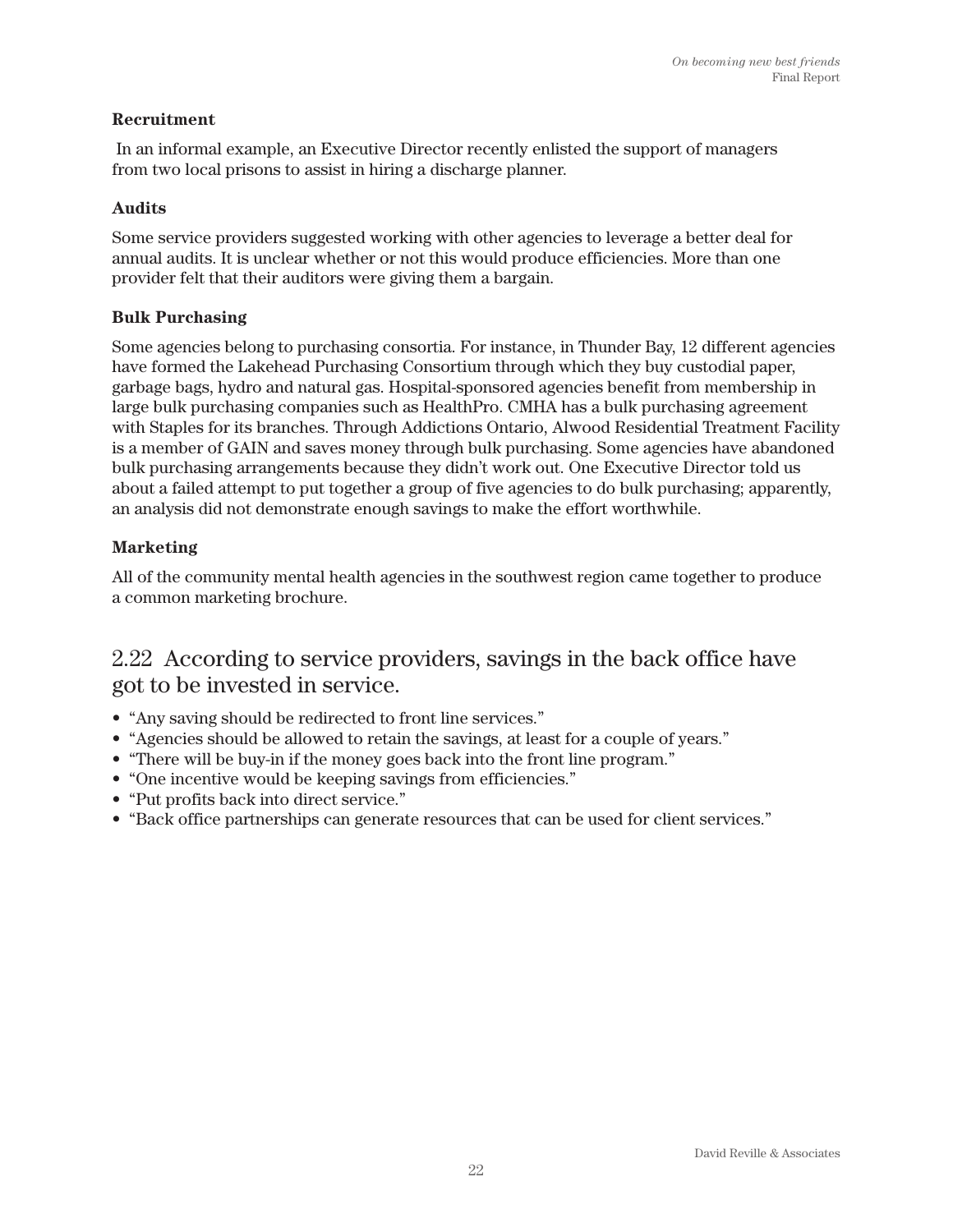## 3.0 Sharing Facilities (or Co-location)

**Many organizations are co-locating with other organizations both in their own sector and in the broader social services sector. Co-location has a positive impact on the client by creating "one-stop shopping" and a more "seamless" experience of services.** 

- "There is seamless service delivery when organizations are under one roof."
- "Clients shouldn't have to travel all over to get the services they need. In a client-centred world, we'd put the services in one place."
- "It would be easier for clients to access services if they were in the same building or area."
- As one service provider remarked, "If I can't serve a particular client, I can say 'let me take you down the hall and introduce you to John who does that.'"
- "[I]ncreased contacts among front-line staff tend to improve their understanding of service activities and functions that were more separate. Clients tend to have better access to 'one-stop shopping.' "

#### 3.1 Here are a few examples of co-locations.

- North Cochrane Addiction Services (NCAS) in Cochrane, co-locates with social service agencies, health unit, doctors, mental health and justice diversion program in its two-year-old facility. Everyone shares the boardroom.
- Addiction Services of Eastern Ontario (ASEO) co-rents with CMHA in Alexandria. They also have co-location arrangements with the Montfort Hospital in Rockland and Winchester Hospital in Winchester.
- CMHA Ottawa co-locates with Project Upstream (and has a back office partnership).
- Addiction Centre (Hastings Prince Edward Counties) Inc. co-locates part-time with two community mental health agencies in Bancroft and Picton. Informally, they also share equipment such as overhead projectors, screens, and tables. Recently they shared human resources expertise when interviewing candidates for a concurrent disorders program.
- Womankind Addiction Services co-locates with New Choices (and shares back office and staff, including the manager).
- CMHA Elgin co-locates with Regional Mental Health Care which provides staff for consumers; CMHA is landlord, provides housing maintenance for nine bed residential program, policies and procedures.
- Sunset Country Psychiatric Survivors co-locates with CMHA Fort Frances in Kenora, and shares back office with CMHA Fort Frances.
- Muskoka Parry Sound Community Mental Health Service co-locates in two offices with Addiction Outreach.
- CMHA Durham plans to co-locate with an Integrated Community Health Team they have helped propose, creating joint access to primary health and community mental health care on the same site. They have made co-location arrangements with the Durham Region Employment Network (DREN) to use their eighth floor and for the Community Support Service (Peer Support Program) to use their fourth floor.
- CMHA Peel provides space for FAME (Families Mental Health Everywhere) and Peel Addiction Assessment Referral Centre (PAARC). It also provides meeting place for other community mental health agencies.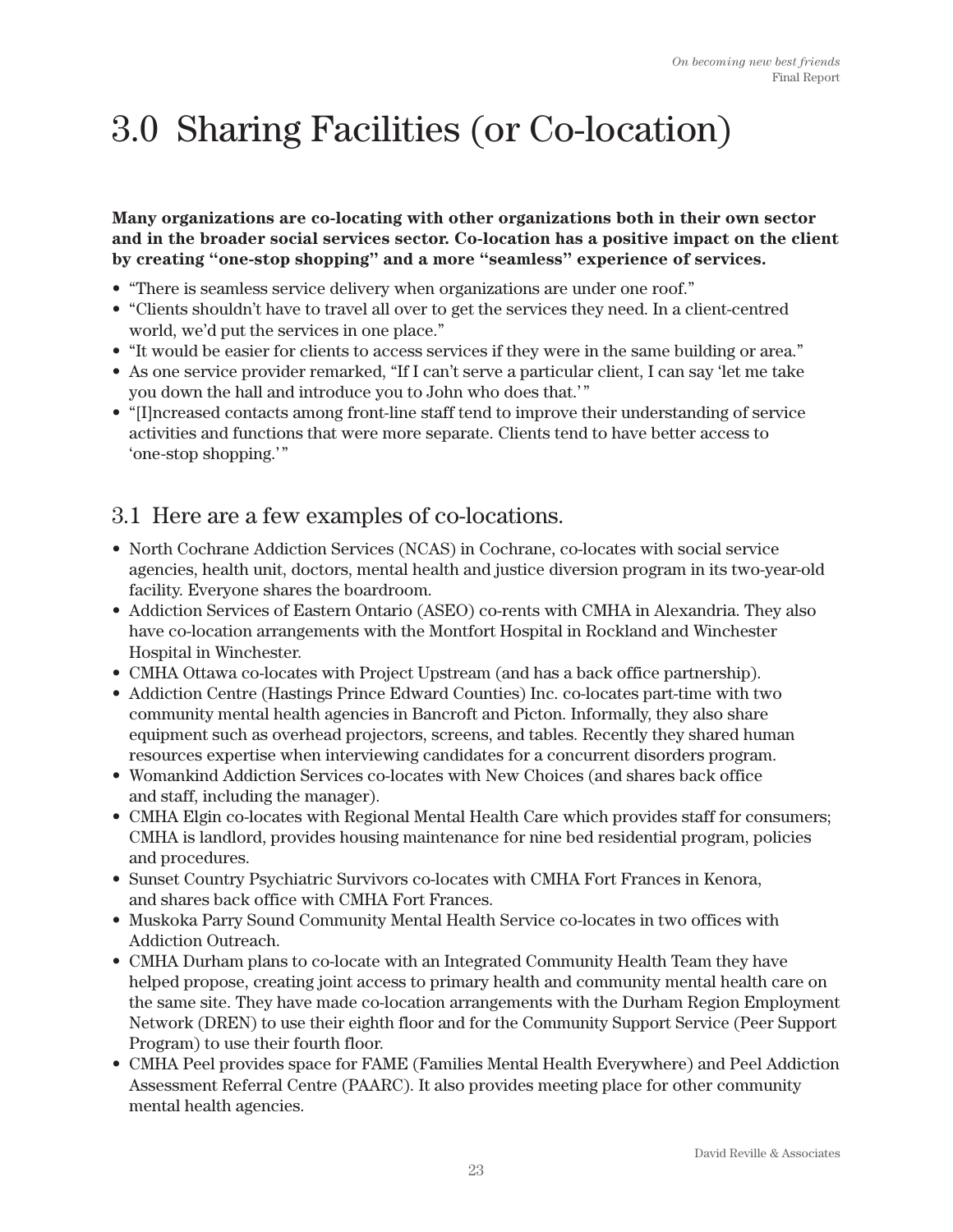- Durham Mental Health Services co-leases with Pinewood addiction program. Pinewood offers a day program that they co-facilitate with CMHA.
- CMHA Peterborough co-locates with Schizophrenia Society of Ontario.
- Four County Crisis Program co-locates with Telecare.
- Addiction Services for York Region is planning a co-location with two other community mental health services, sharing human resources, financial management and IT. Currently ASYR co-locates satellite services with Pathways in Markham, with Family Services of York Region in Richmond Hill and with York Support Services Network in Sutton.
- Adult Mental Health Services of Haldimand-Norfolk shares space with an ACT Team run out of a local hospital. They have clients in common, and can very easily get together to discuss issues.
- There is a plan to co-locate most community mental health and addiction services in a single location in Belleville. The partners include the ACT Team, the crisis program from the general hospital, the addiction service, including the residential treatment program, the Consumer Support Service and Mental Health Services – Hastings Prince Edward. This plan was first submitted to the Ministry of Health Capital Branch in 2003.
- Mainstay Housing moved its head office into a church-owned facility which also houses two CSIs – Fresh Start Cleaning and Maintenance and the Raging Spoon Diner.
- Search Community Mental Health Services moved into a new facility in 2002 that was built specifically for their needs. They share the facility with an addiction agency; that sharing led to the development of a concurrent disorders group.
- The Salvation Army Ontario Central Division has a Scarborough Satellite program that is co-located after hours and at no charge on the site of the Scarborough Hospital Community Mental Health Program site. Their program runs Monday through Friday, 4 p.m. to 9:30 p.m.
- CMHA Huron Perth provides part-time clinic space for Alexandra Marine and General Hospital and for a psychiatrist one day a week.
- See section 4.10: CMHA Windsor-Essex and CHC.
- See section 4.6: Toronto East Counselling and Support is co-located with South Riverdale Community Health Centre
- See section 4.10: Mental Health Services Hastings Prince Edward currently has an office in the Gateway CHC in Tweed.
- See section 4.10: Regeneration Housing in Toronto co-locates with a Community Health Centre.

#### 3.2 Some agencies have space within their facilities that they share with other community agencies.

- In one case, these shared facilities create an employment opportunity for consumer/survivors, who provide catering for events taking place in the community space (CMHA Durham).
- The same agency is setting up a computer training room to train staff in the use of IT. The resource will soon be available to staff from other organizations at a small cost (CMHA Durham).
- Waterloo Regional Homes for Mental Health Inc. also has a shared board room that they are planning to make more available to other agencies once they move in March 2006.
- Toronto North Support Services shares its meeting space with other agencies. It has offered that space to a mental health agency with a multicultural focus, and finds that both agencies benefit, Toronto North Support Services from the multicultural expertise, and the other agency from the use of the space.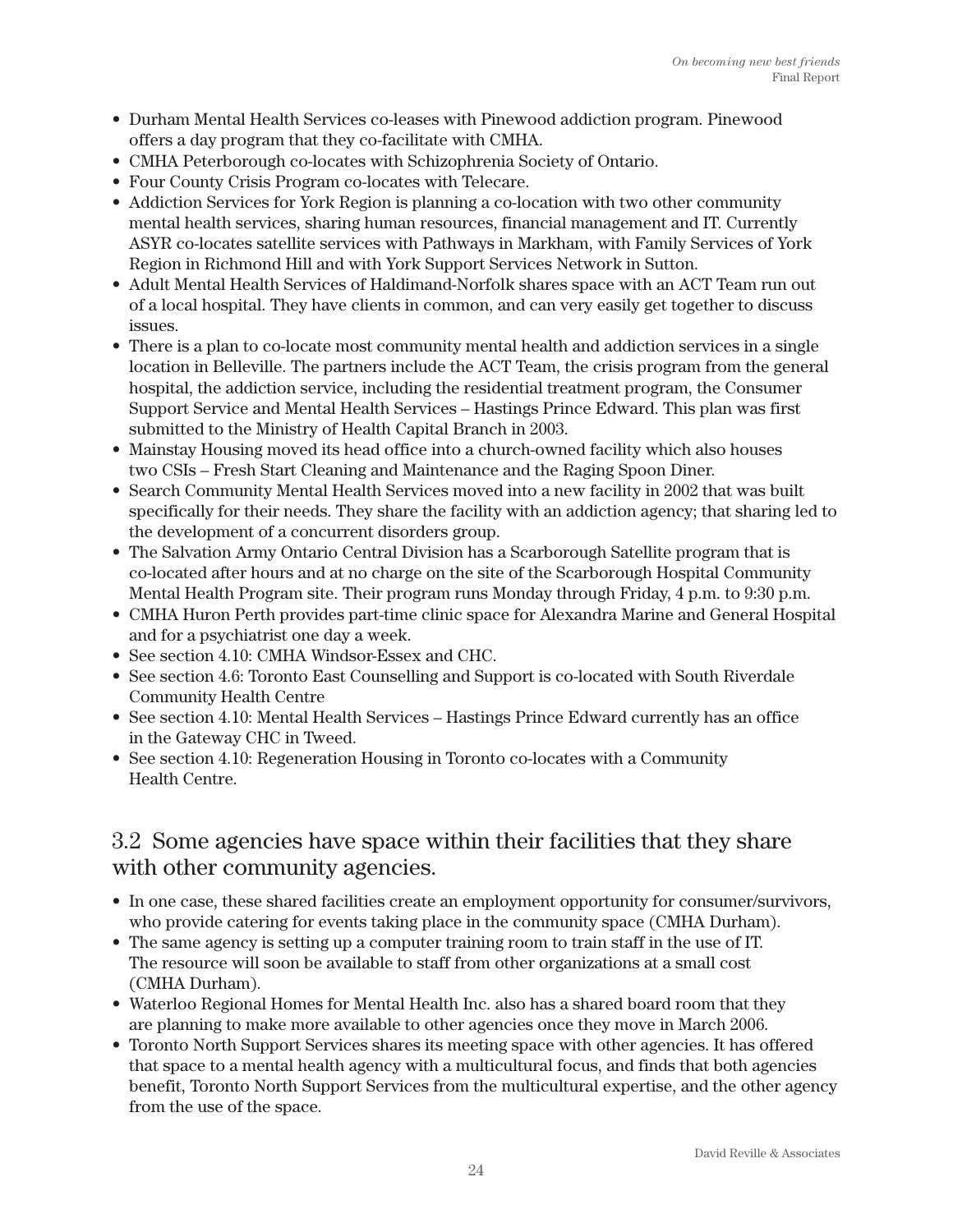- There are also examples of agencies that work in service collaboration with other agencies and thereby second staff to work from the site of the other agency. One example is COSTI, which has a Portuguese worker out of the Toronto Western Hospital. In this example, co-location makes coordination of the program possible.
- PAARC (Peel Addiction Assessment Referral Centre) shares board room space with other agencies and uses facilities from a local mental health agency when they are closed on Saturdays. They also have met clients at another agency, when that has proven to be a more comfortable meeting place for the client.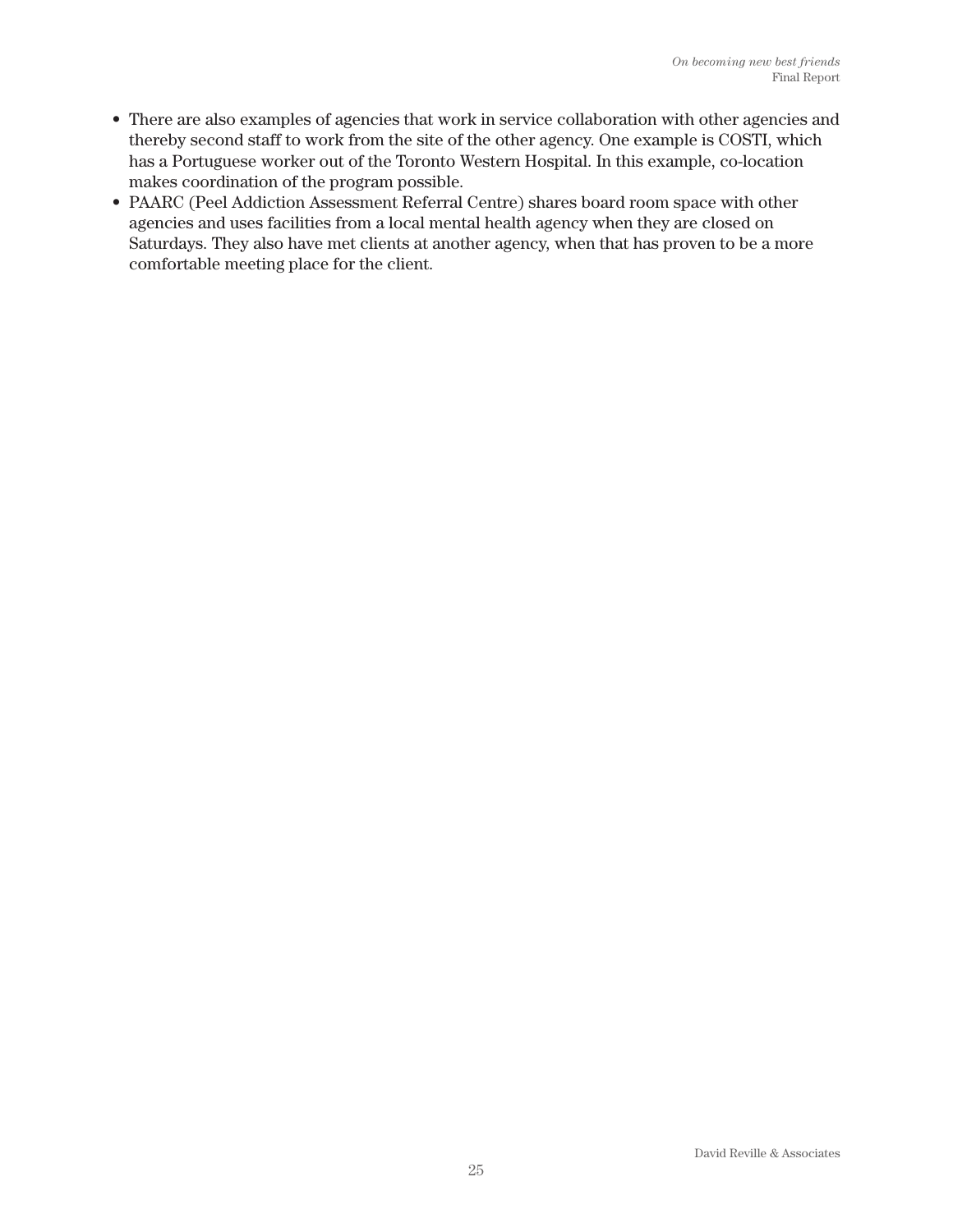## 4.0 Integration of Service Delivery

4.1 Some informants believe that, ahead of back office partnerships, the first priority should be to integrate service delivery.

- "There's money for expanding services and there's an emphasis on partnership; it's important to develop those partnerships and to get those new services out to our clients. Working on the back office should be secondary."
- "I'm less concerned about back office than I am about direct service functions."

4.2 As with Back Office Coordination, key informants identified some resistance to service delivery integration. (See section 2.8) The issue of trust is positioned front and centre as is the fear of the loss of autonomy.

• One agency manager compared integrating services with joining the European Union. "Is our culture going to be eroded if we join this big group? Will we get swallowed up?"

## 4.3 Some providers warned against integrating services just for the sake of integrating.

- "Integration should not be for the sake of integration, but to recognize a true value to clients and the system."
- "It makes little sense to form partnerships just for the sake of forming partnerships."
- "I currently see many agencies (especially smaller ones) rushing to engage into partnerships because it is expected of them (and because they fear for their existence if they don't) without appropriate planning and execution."
- ". . . the partnership needs to have value in itself partnerships should not be set up just to satisfy a belief that partnerships, per se, are a good thing."

## 4.4 Philosophical differences are barriers to service delivery integration, according to key informants.

- "In Toronto, there are sharp philosophical differences between not just the three agencies that do mobile crisis intervention services but also between the three agencies and the police service. Those differences have to be overcome before an effective partnership can be built."
- "[Barriers to working together include] different philosophical points of views working with clients; even in addictions – what model do you use – harm reduction vs. abstinence models?"
- "Some people talk recovery. Some people do it. What if we see our agency as a Monday to Friday and you see your agency as a 24/7?"
- One community agency had a partnership with a hospital which was unsuccessful mainly due to their differences in philosophy, namely the community organization had a community-based (non-medical) model, as compared to the hospital's medical model.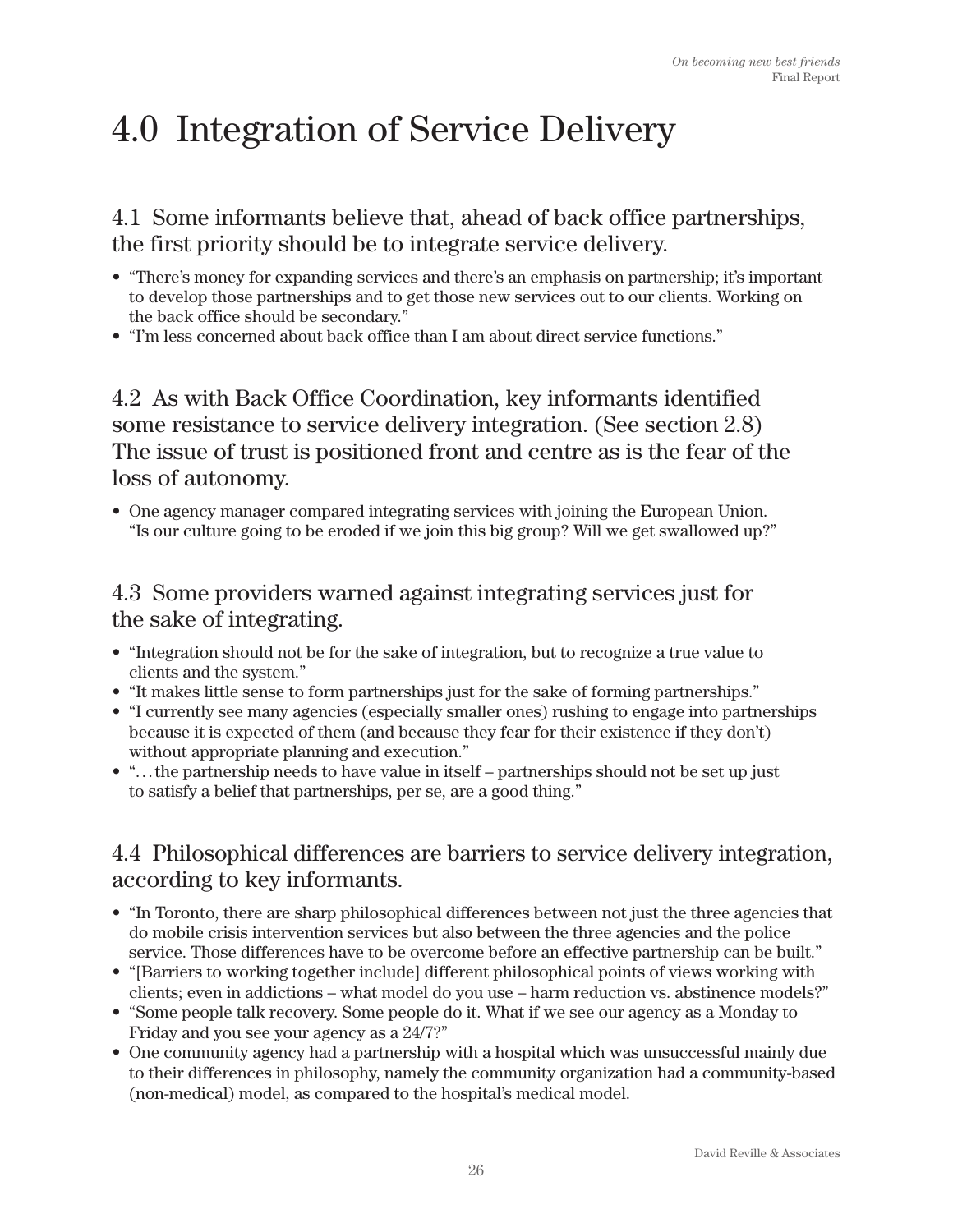### 4.5 When it comes to the integration of mental health and addiction programs, some providers of addiction services are concerned that their agencies will be overwhelmed by mental health programs.

- "People are fearful of... addictions being swallowed up by mental health and not being seen as a distinct service."
- "CMHA approached an addiction agency to merge a few years ago, and then recently again so far the response is 'we'll think about it'; they have \$500K – we have \$5 million; so it's a matter of being swallowed up."

#### 4.6 However, some community mental health agencies have partnered with addiction agencies to provide programs for clients with concurrent disorders. Here are some examples:

- Amethyst Women's Addiction Centre is in partnership with CMHA Ottawa in running groups for clients with concurrent disorders.
- Mental Health Services Hastings Prince Edward is working with the Addictions Centre to develop a concurrent disorders program.
- PAARC (Peel Addiction Assessment Referral Centre) supports 20 to 25 clients with concurrent disorders and provides consultative services to Housing and Support Peel (HASP). HASP is an eight agency partnership which provides housing and support to those with mental health problems.
- CMHA Brant partners with an addiction service provider to offer a weekly concurrent disorders group.
- Toronto East Counselling and Support Service has an innovative partnership with South Riverdale Health Centre to provide primary health care, case management and other supports to individuals with concurrent disorders.
- TriCAS (TriCounty Addiction Services) has specific agreements in Lanark, Leeds and Grenville counties with Lanark County Mental Health and Leeds-Grenville Counselling and Rehabilitation to deliver concurrent disorder services.
- Eight addiction agencies and CMHA Ottawa provide 15 concurrent disorder treatment groups, co-facilitated by a CMHA mental health and addiction worker. There is an accompanying 5.5 day training program on concurrent disorders. The program is three years old.
- FourCAST and CMHA Peterborough run a concurrent disorder group.

### 4.7 Many agencies are engaged in a number of service delivery partnerships with other organizations in the sector.

- As one agency explains, "Service integration allows our agency to get access to a hospital doctor, to be connected to ODSP or Ontario Works, reducing the bureaucracy that can be a barrier to participants getting services that they should have."
- Durham Mental Health Services partners with CMHA Durham to run a day program at the CMHA, with staff from both agencies.
- Waterloo Regional Homes is formalizing a partnership with CMHA Waterloo Wellington to provide a mobile crisis service.
- In Renfrew County, the three existing addiction agencies have become the Renfrew County Addiction Treatment System. They have Terms of Reference and a Work Plan. The executive committee meets monthly and they are currently developing a website and brochures.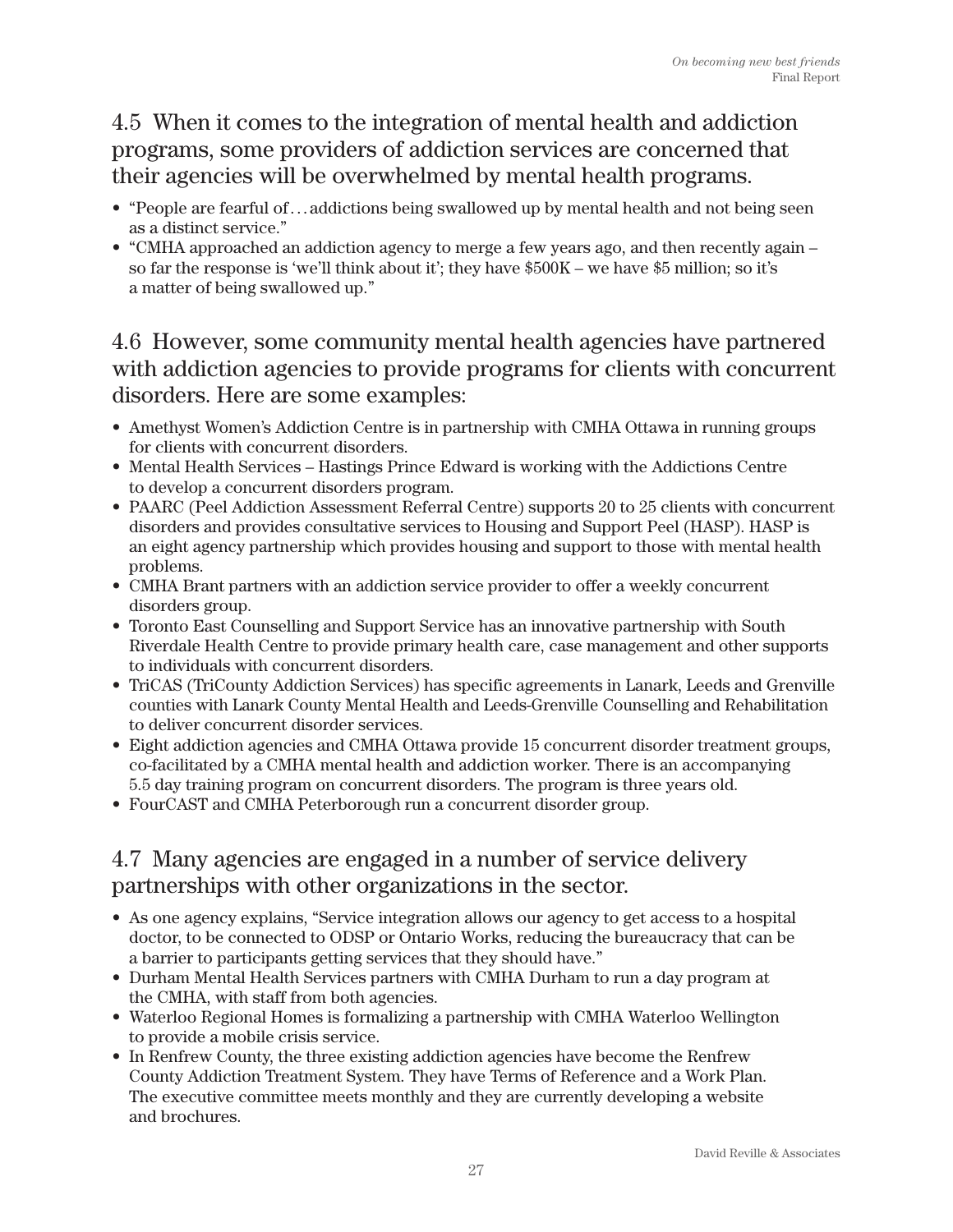- Mainstay Housing has created a formal "Support Service Agreement" to define mutual accountability for services between Mainstay and over 20 community and hospital-based mental health services which provide clinical support to their joint clients.
- COSTI has teamed up with the Centre for Addiction and Mental Health to provide a problem gambling prevention component for its multi-lingual treatment program. The program is delivered to twenty language communities by sixteen other agencies.
- COSTI sponsors its own awareness raising program for problem gambling with ten ethnocultural partnerships. It started as a pilot project and now receives annualized funding.
- In Toronto, COTA provides support services to tenants in partnership with Habitat services, which provides oversight and governance with private boarding houses.
- Community Mental Health Services of Renfrew is cooperating with the Phoenix Centre (mental health for children and youth) and Columbus House (a teen residential program) and Assessment Referral Service (addictions) to host SLAAMH (Students Learning About Addictions and Mental Health). They are hoping to get services into eight high schools in Renfrew.
- Adult Mental Health Services works closely with Addiction services: doing joint training, sharing the cost of a facilitator, getting concurrent service training, sharing an intake form, and assigning a specific contact with the organization as a liaison.
- CMHA Lambton provides training about mental illnesses to its local CCAC.
- Ottawa Salus and CMHA Ottawa collaborate to provide supportive housing. CMHA purchased the housing and Ottawa Salus does the property management.
- Street Outreach is a partnership of the Region of Peel with Peel Addiction Assessment Referral Centre (PAARC), Catholic Cross Cultural Services, St. Leonard's Society and CMHA Peel. They provide services to homeless people each night from a van.
- The "Dundas Osler" partnership involves COTA, Mainstay Housing, Community Resource Connections of Toronto (CRCT), and CAMH. Mainstay has two buildings, COTA works with CAMH to find suitable tenants; CRCT does individual case management and COTA provides group support to tenants in these buildings.
- Portuguese Mental Health and Addictions identifies COTA and CCAC workers with Portuguese language facility in order to create a Portuguese-speaking web throughout the system.
- CMHA Peterborough has a consumer employment partnership with the City of Peterborough for a client-run Coffee Plus on wheels. CMHA Peterborough has a similar partnership with Price Chopper to run a Coffee Plus.
- Durham CMHA operates the Hubbell Café in partnership with Hubbell Canada Inc., CMHA East Metro and Whitby Mental Health Centre.
- Human Beans is a coffee kiosk located at E.A. Lovall Adult Learning Centre, provided by Durham CMHA staff and clients in partnership with Durham Board of Education.
- Sistering co-facilitates an ongoing project for women in trauma with the Barbra Schlifer Commemorative Clinic.
- Addiction Services of York Region has a partnership with the York Catholic and Public School Board, called "Alternative to Long-Term Suspension." Students who have been suspended for alcohol/drug related offences for over 20 days receive counseling and education along with their families.
- Homeward has a partnership with Toronto (Don) Jail and Toronto West Detention Centre to deliver pre-release and post-release discharge planning for offenders with serious mental illness.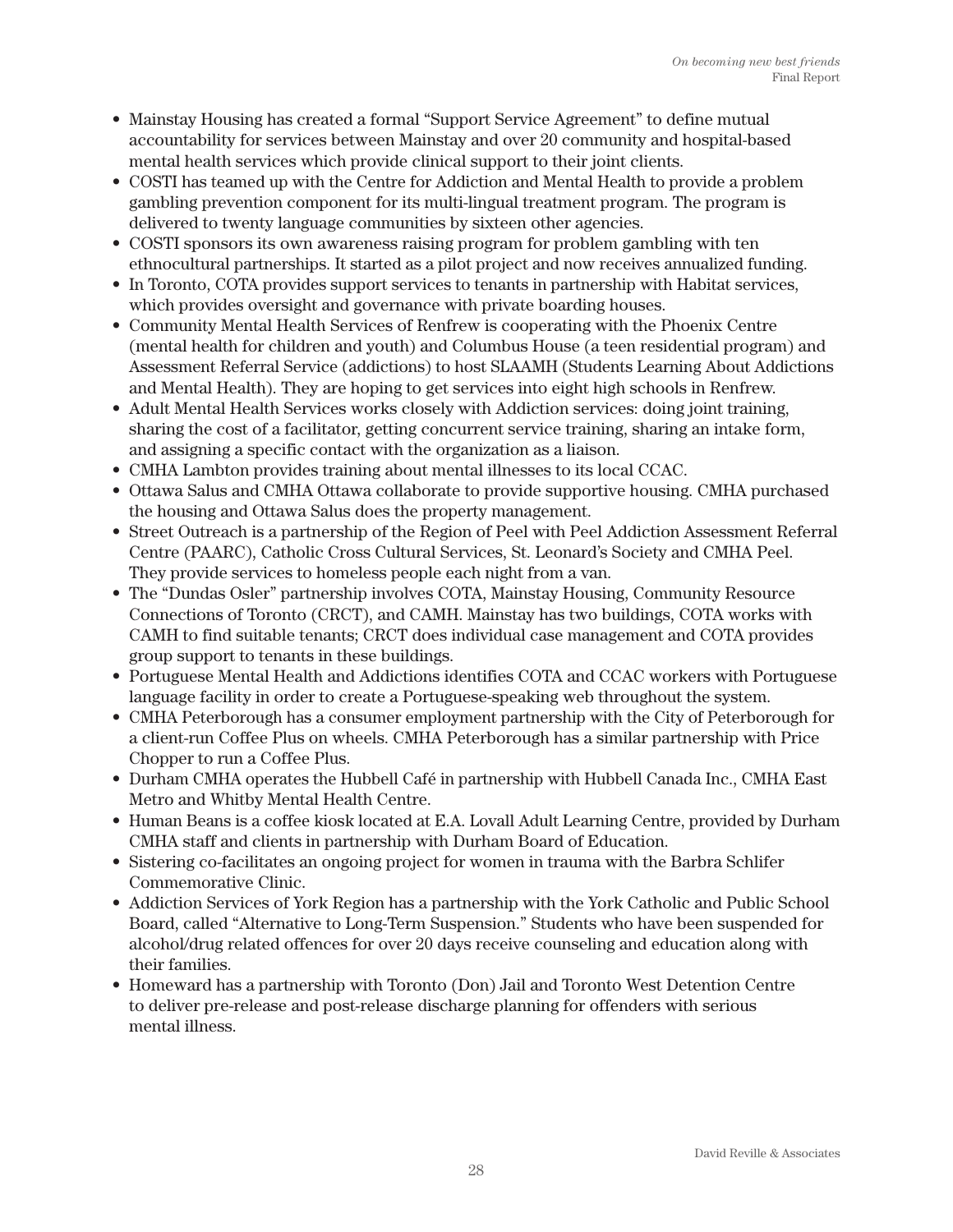### 4.8 Agencies are working together to provide better access to primary care for their clients.

- A number of organizations have on-staff nurses, nurse practitioners, family physicans and psychiatrists, as well as other health professionals.
- A homelessness initiative in Peel, a partnership of Supportive Housing in Peel, CMHA, Peel Addiction Assessment Referral Centre (PAARC), Peace Ranch, India Rainbow, Trillium Health Centre and CAMH, provides clinical support (through a consulting psychiatrist) to all of the partners.

## 4.9 Some providers have excellent relationships with inpatient units at their local hospitals.

- Toronto North Support Services has a Memorandum of Understanding partnership with the North York General as do many other services in the hospital's catchment area.
- CMHA Peterborough has a partnership with Peterborough Regional Health Centre. Consumers have been hired to provide friendly visitation at the hospital and to help with discharge planning.
- Waterloo Regional Homes for Mental Health Inc. have two outreach staff who work in hospitals as case managers, doing discharge planning.
- CMHA Lambton County does all discharge planning for Bluewater Health (Hospital). Until recently, this service was provided by Bluewater itself.
- The CMHA in Windsor has two staff people on the ward at the Schedule 1 hospital where they do discharge planning.
- North Cochrane Addiction Services has good connections with the mental health inpatient unit at the Timmins hospital.
- Friends and Advocates Peel have an agreement with Trillium Health Centre to bring social recreation onto the inpatient ward.
- Brantford Vocational Training Association provides inreach to the psychiatric unit of the local hospital. "WE CARE" offers peer support, personal care items and information on community supports. BTVA is developing a proposal for individual visiting/peer support with patients.
- Search Community Mental Health Services partners with the Strathroy Hospital to provide an outpatient service.

## 4.10 There is a range of partnerships with Community Health Centres (CHCs) and Family Health Teams (FHTs), from informal client sharing to formalized partnerships in which the community mental health agency has intake staff at the CHC.

- As one executive director puts it, "I have access to primary health care, to clinical counseling services without having to own that expertise."
- Another executive director says, "CHCs are natural partners for services like ours."
- CMHA Lambton County has what it describes as an innovative relationship with a CHC in which the CMHA has fully integrated staff on site at the CHC and the two agencies work together.
- CMHA Ottawa has agreements with several CHCs in the area around case management services. The CHCs are entry points for mental health. In addition, concurrent disorder treatment groups are offered at CHCs.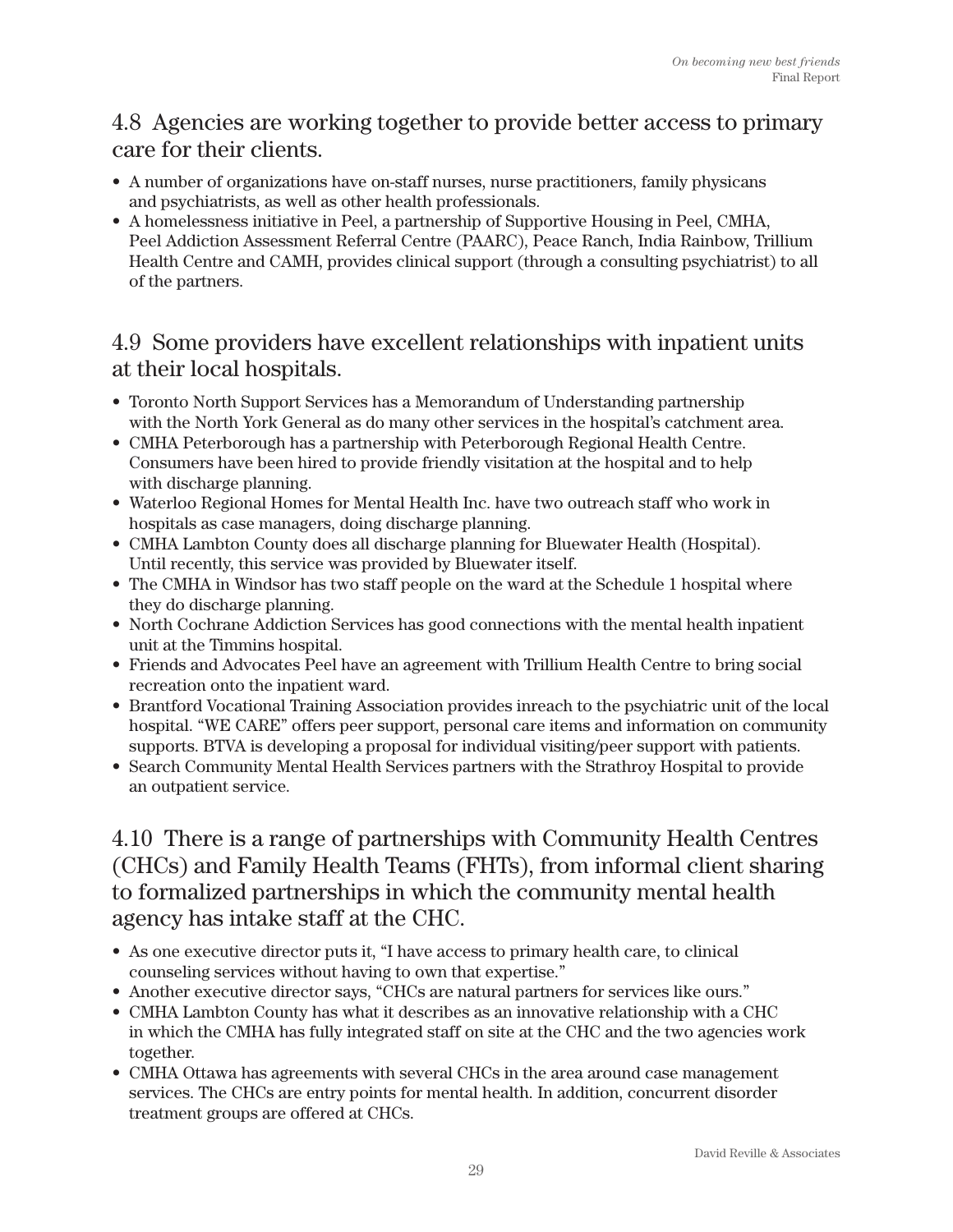- CMHA Durham recently created and submitted to the Ministry of Health and Long-Term Care (MOHLTC) a proposal for an Integrated Community Health Team (primary care and mental health services).
- Sistering has developed partnerships with four CHCs so that its clients will have access to primary health care.
- Toronto North Support Services has a partnership with French Language Health Centre (Centre Francophone) to provide case management in French.
- Toronto East Counselling and Support Service is co-located with South Riverdale Community Health Centre where they have an innovative partnership to provide primary health care services, case management and other supports to individuals with concurrent disorders.
- CMHA Windsor-Essex has a CHC as part of its organization, providing primary care to downtown Windsor with a specialization in mental health.
- A pilot project in Prince Edward County co-locates mental health and addiction services with Family Health Centres thereby improving access to primary health care for mental health and addictions clients.
- Across Boundaries, in Toronto, has partnerships with five CHCs in the community.
- Mental Health Services Hastings Prince Edward currently has an office in the Gateway CHC in Tweed where it has a close working relationship with staff who work with their clients.
- Regeneration Housing in Toronto co-locates with a Community Health Centre, where they are able to provide complementary services and share some resources, e.g., a board room, equipment and educational sessions.
- Tri-County Addiction Services (TriCAS) in Smiths Falls is supporting a CHC in its proposal to develop a satellite in the TriCAS catchment area. The two organizations are discussing co-location.
- Options for Change in Kingston provides part-time staff to the methadone clinic at a CHC.
- Community Mental Health Clinic co-locates with a CHC in Guelph, creating many opportunities to collaborate. They share group rooms and training rooms, a post-partum depression group, an early intervention group for children and they share intake.
- CMHA Elgin has a formalized partnership agreement with a CHC, providing 1.5 FTE intensive care manager and 1 FTE social worker. CMHA provides clinical support, and the CHC provides primary health care and does intake for mental health clients. Integration of mental health services with the new CHC for North Durham is on the agenda of the North Durham Community Health Advisory Committee, the local network.
- CMHA Windsor-Essex County Branch, Leamington District Memorial Hospital, Hospice of Windsor and Teen Health Centre have developed a successful proposal for a Family Health Team.

#### 4.11 Other providers are looking for ways to create better partnerships with primary care providers.

- Sistering, in Toronto, has identified a gap in communication with hospitals. It wants to be seen as a partner in case management and discharge planning to ensure that women are not being discharged into homelessness.
- "We need messaging from the ministry that is a strong recommendation to hospital administrators about the benefits of integrating; encouragement to form partnerships with community mental health and seriously marginalized people – so they can be seen as legitimate partners."
- "How to get more doctors on the front line is a big issue for us. We often have clients going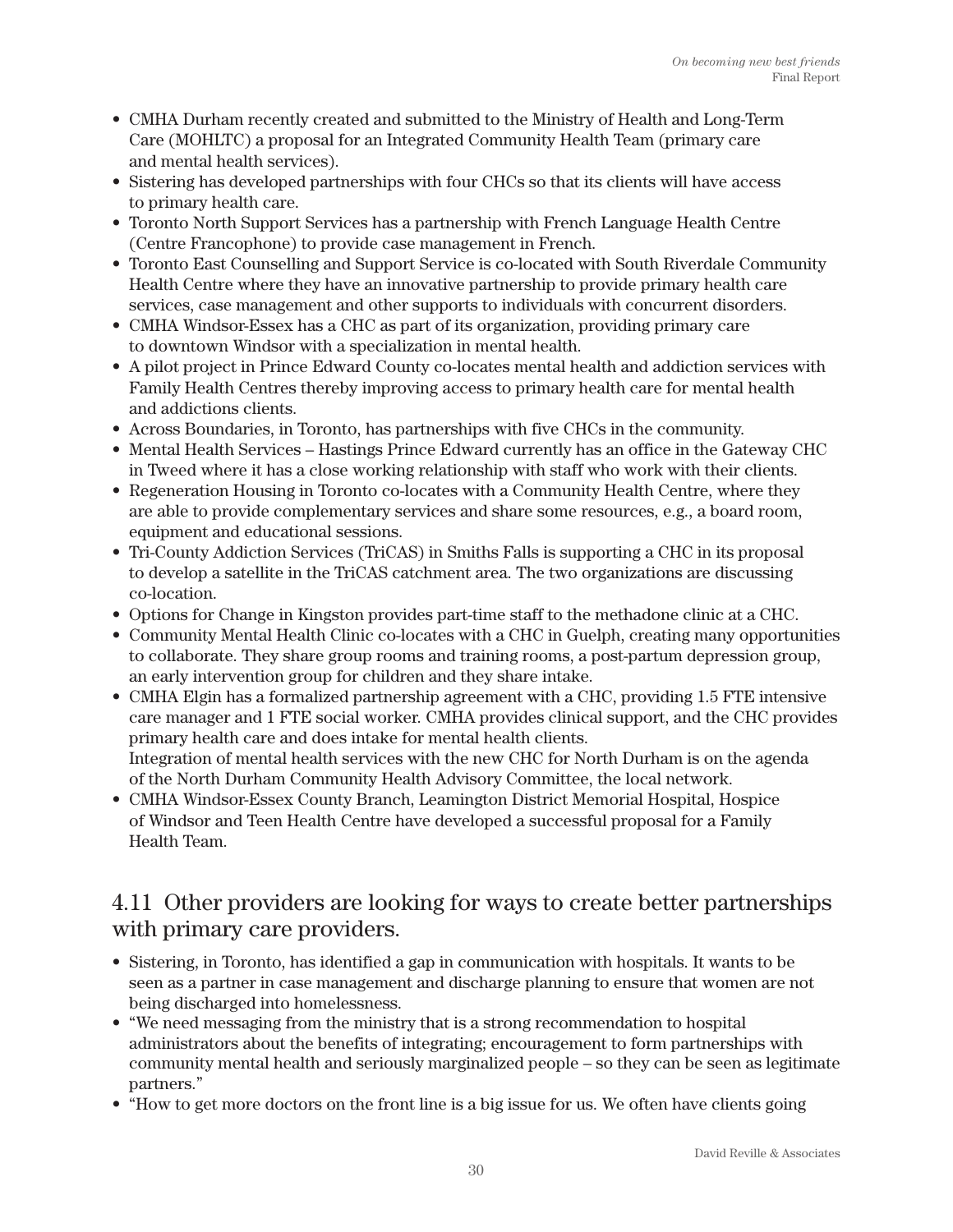a long way for their appointments or using televideo to connect with their doctors."

- "Better service coordination between addictions and primary care service providers would also be beneficial since the majority of our clients don't have a family physician and it is very difficult to find a family physician who is taking new clients."
- "Some clinical pathways, currently, are in need of better coordination. In particular, clients admitted to hospital and then discharged without the input or involvement of a case manager . . ."
- "I see value in service partnerships with professionals and agencies that provide primary care services."

## 4.12 Community mental health and addiction agencies have been developing formal relationships with police services.

- Durham Mental Health Services has a program with the police called the Advanced Mobile Team. A written agreement provides for the secondment of a police officer forty hours a week. Mental health workers and the officer provide follow up and education; advocacy; training in squad rooms with front line officers.
- York Support Services Network has a community crisis service which includes a 24/7 crisis line, a mobile response team composed of plainclothed police officers and mental health workers and 4 safe beds.
- Halton Peel has a mobile crisis service with police involvement.
- "We've partnered with the OPP for crisis intervention. We can call on them for assistance as needed and the OPP can get a fast response from us."
- The Chatham-Kent branch of the CMHA, the Chatham-Kent Health Alliance, ACT Team and Chatham-Kent Police Services have partnered in the development of the HELP Team, three police officers per platoon and some support staff partnered with mental health agencies. There's a protocol that provides for the interaction between the partners. The partners also provide much of the training for HELP Team members.
- Adult Mental Health Services work closely with the OPP on their crisis program. The OPP has designated a liaison officer.
- Womankind Addiction Services has a new partnership with the police, through the Hamilton Addictions System Coalition (HASC). Programming is emerging.

## 4.13 Duplication and coordination

**When we asked about duplication in the sector, we provoked some strong reactions. One of the most common responses is that there is not enough capacity in the sector to meet the needs of clients. It is a question of having too little capacity, not one of having too many organizations.** 

- "Duplication is only duplication if the need is met or more than met. Here, the need is greater than the services being offered."
- "There are not enough services, so there is not a lot of duplication."
- "There isn't enough of any of these services, so duplication is not relevant."
- "It's so sparse in terms of mental health programs . . . you can only have efficiencies if you have too much service"
- "There are long waiting lists so little in the way of mental health services, so it's difficult to have duplication."
- "There isn't duplication, there are gaps in service."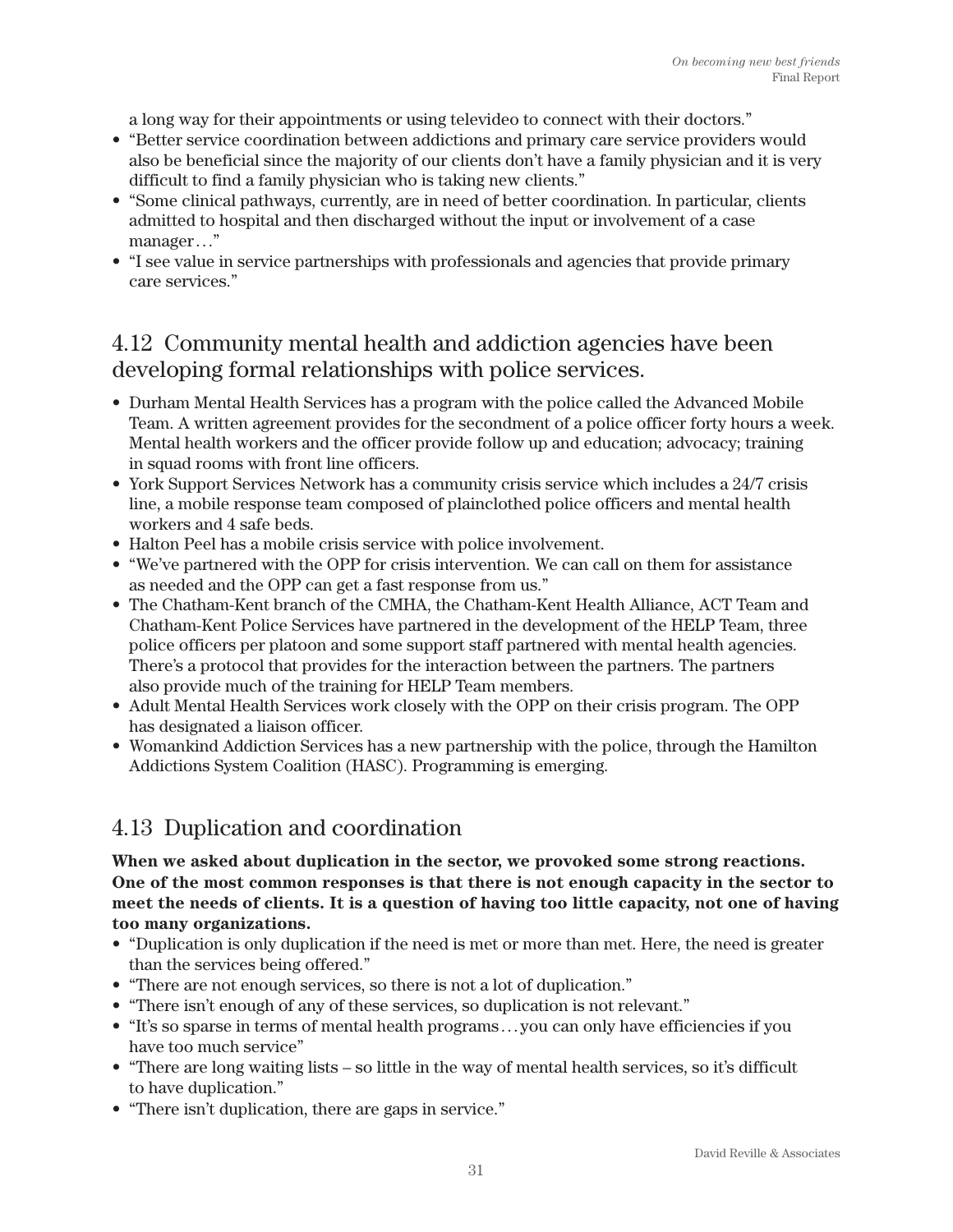- "There aren't too many organizations; they're just too fragmented. They need to be puzzled together."
- "There's no shortage of work to be done, so it's a matter of coordination, not duplication."
- "The demand for service is so large that no matter what we do we just don't have the service volume to meet the needs."
- "We need many doors. That's one of our strengths. It sometimes looks like we have too many organizations. But they are niche service providers. The richness provides a lot of value to the system."
- "We do not see that roles played by partners are duplicative or excessive."
- "[With service integration, there is] no wrong door."
- "[Coordination means] fewer 'entry' points for clients to manoeuver."

#### 4.14 Agencies are involved in a number of partnerships to better coordinate services.

- Mental Health Grey Bruce is a legal partnership comprised of three agencies that offer co-located services at five team sites, with four core services being delivered in an integrated fashion. Each Team has a Team Leader who is responsible for day-to-day operation of the Team. The Teams have standardized eligibility criteria and intake and assessment procedures. A joint clinical record is compiled for each Team client. At the point of intake each prospective client is informed about the model and required to sign a multi-agency consent form. Mental Health Grey Bruce also operates a shared website.
- With more than one agency doing case management in Ottawa, a partnership for co-ordination of eight organizations was struck in 1998. Known as Mental Health Community Support Services, it provides centralized intake – a coordinated access point into case management – for the district, with CMHA Ottawa as the lead agency. The common waiting list is a priority list based on acuity. "The door to case management is right where the people happen to be."
- A centralized intake project in Hastings and Prince Edward Counties is nearly ready to be implemented. There will be a single number to call. The prospective client will be screened, triaged and referred to the appropriate mental health and addiction services on the phone. Because there are long waiting lists, the client will be offered a peer support in the meantime.
- Four intensive case management agencies are avoiding duplication through centralized intake and a managed waiting list; all the information is kept at the Hamilton Program for Schizophrenia. The partners are CMHA Hamilton Wentworth; Wellington Psychiatric Outreach; Community Mental Health Promotion Program of City of Hamilton and St. Joseph's Health Centre.
- The London Mental Health Alliance has centralized and streamlined access to mental health services in London in order to reduce duplication and the number of times a client has to tell his or her story.
- A common client record (CCR) or electronic patient record is administered by CMHA London in collaboration with London Mental Health Crisis, WOTCH, Women's Mental Health Resources, Court Diversion, and justice-related crisis beds at St. Leonard's. (The hospitals do not yet share the CCR).
- Partners Community Mental Health Clinic, the CCAC and St. Joseph's Hospital provide a new specialized geriatric service using the same assessment and referral forms and additional staff.
- An Assessment Case Management Worker, working out of Serenity House, is a district position for all of the Champlain District. The worker goes out and conducts assessments and referrals for clients deemed to need residential treatment. An advisory group reviews the position.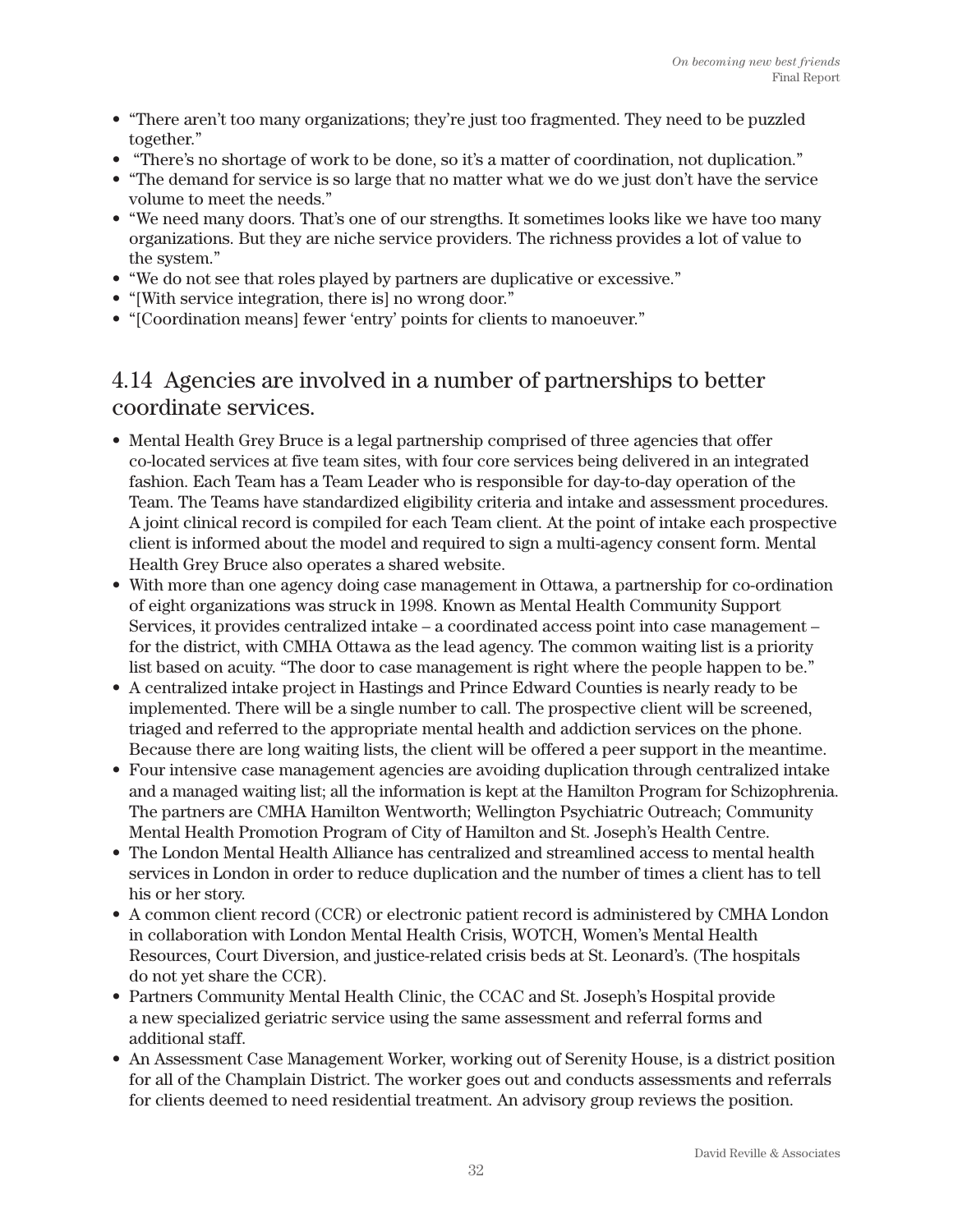- The Huron Perth Mental Health Network operates within a legal agreement to do common assessment, referral forms and process; a common website; common information sharing "release" protocol; education of staff and community; volunteer development; information and referral protocol and customer service. "At a front-line level, staff operate as a team, respecting the roles of each program entity."
- CMHA Durham is involved in a project to coordinate its intake and assessment process with Durham Mental Health Services (DMHS), another community mental health program. This project addresses the potential duplication of client data collection and differences in the way clients are assessed by each agency. They will also be working with the University of Waterloo to pilot the RAI-CMH Assessment tool and are now working with DMHS to create a shared intake and assessment process.
- The Toronto Housing and Support Services Directors, a network of all 31 supportive housing agencies has developed a "Coordinated Access to Supportive Housing" model, which includes: detailed inventory; clear agency description, a common application form and intake model to ensure good matches between consumer-survivor and housing. The ministry has recently provided funding to assist in implementing the model.

### 4.15 Agencies are working together on projects coming from new investment.

- The ministry encouraged the development of partnerships when it issued an RFP for the Phase 1 Homelessness Initiative. Regeneration House, for example, partnered with CAMH, Impact ACT Team, Women's Residence, Hostel Outreach Programs and Reconnect ACT Team.
- For the Mental Health and Justice funding, known as "service enhancements," the ministry also required agencies to form partnerships. In Toronto, five agencies have come together to provide housing supports, for instance. Four agencies are building a safe bed network. Several agencies are doing pre-charge, outreach and crisis prevention. A lead agency has been appointed for each of the services; the lead brings the other partners together to sort through operational issues.
- "[The Schizophrenia Society] received ministry funding to deliver early intervention services in the Toronto area in partnership with two other mental health agencies, the Mood Disorders Association of Ontario and the Family Outreach and Response program. This was the first time the ministry facilitated partnership development of any kind for us."
- The ministry basically said "if you want this money, you'll have to get together with other agencies and work it out together." (This is a reference to partnership requirements that the ministry linked to participation in recent investments.)
- "Early psychosis intervention and the court diversion program are collaborative efforts. Previously our mindset was more competitive. We were always looking out for how we could feather our own nests."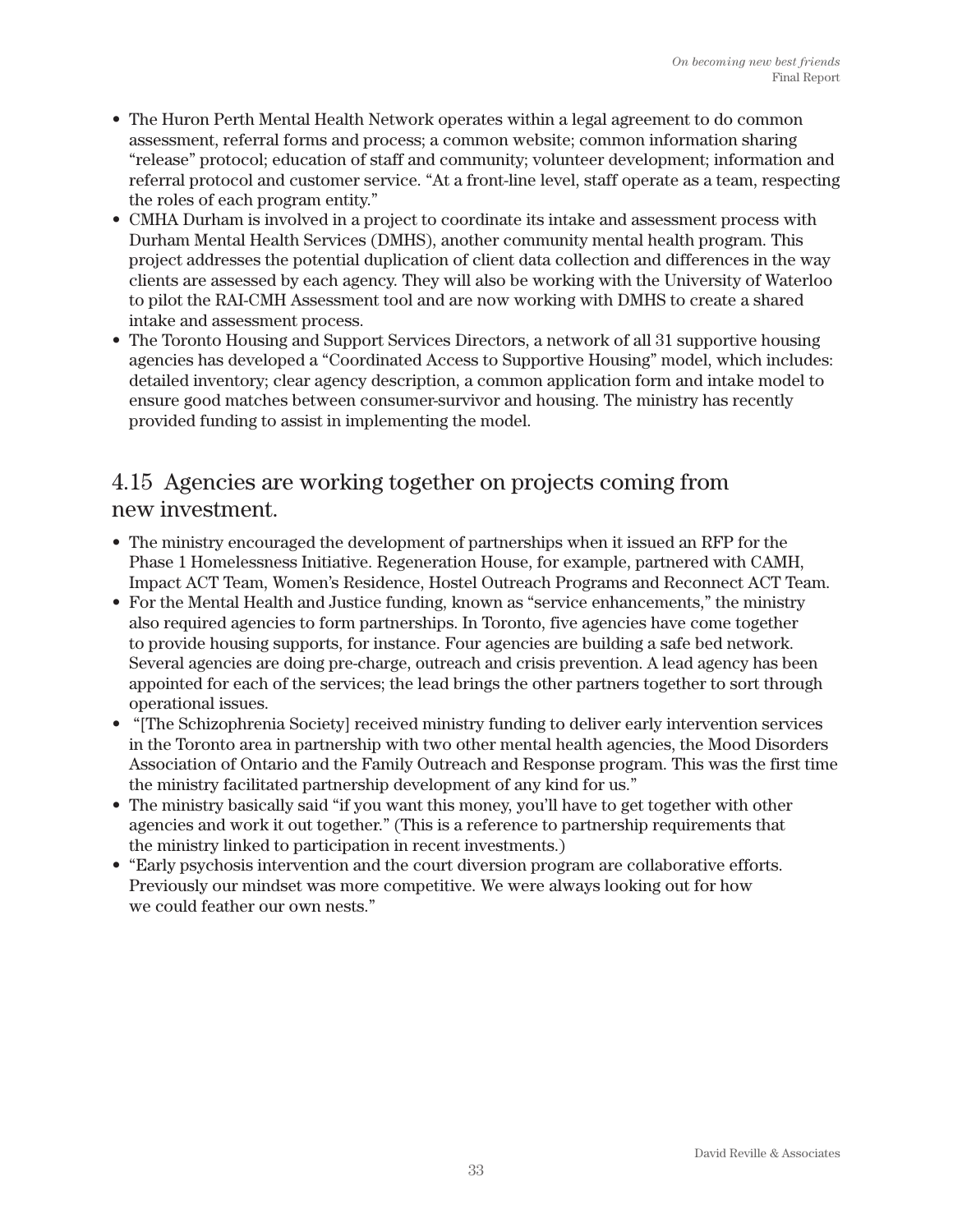## 5.0 Mergers

Our questions about mergers caused a *frisson.* The first service provider we interviewed looked at our instrument and exclaimed: "I didn't realize that mergers were back on the table."

## 5.1 When it comes to mergers, there is a strong voice of opposition.

- As one key informant noted, "Agencies don't need to merge, just to connect."
- Another claimed, "When you put two agencies together, it causes a lot of stress, you don't get buy in."
- As one key informant put it, "It needs to be finessed, not forced. Don't just clap them together. Clients will suffer if organizations are just whacked together."
- One service provider agrees with the government's direction, with a simple caveat, "People are working harder together. It doesn't mean everyone needs to merge."
- "There will be huge resistance to anything smacking of amalgamation."
- A key informant says, "People will have a hard time with mergers. Don't treat agencies like they're disposable things."
- "Clients prefer smaller agencies where they know everyone."
- "Honest communication, values, principles and ethics . . . are essential to effective service delivery, not mergers or amalgamations."
- "I'm all for partnerships and ongoing discussion with my community partners, but mergers don't have to occur to achieve this . . . "
- One provider referred to a recent amalgamation and remarked "There are not a lot of efficiencies coming out of integrated agencies."
- One Executive Director has had the experience of merging two large organizations into an even larger one – which wound up affecting service negatively.

#### 5.2 Agency representatives express concern about job loss when it comes to amalgamations.

- "People fear losing their job, and are afraid of takeovers."
- Providers prefer to see mergers between agencies when one executive director is leaving naturally, as in the case for North Cochrane Addiction Services when one of the executive director positions was vacant at the time of merging.
- Addiction Centre Belleville partly attributes the success of their merger to the fact that one of the executive positions was vacant at the time of merger.
- "A solution and savings are possible if people can work in an environment that reduces personal risk and the fear of significant job loss."

#### 5.3 Some key informants argue that the creation of larger organizations doesn't benefit clients.

• "I'm leery of merger by edict because I think what it sometimes produces is large organizations consuming smaller organizations. Oftentimes, the smaller organizations were serving marginalized communities and were created because larger mainstream organizations were not being responsive to those communities . . ."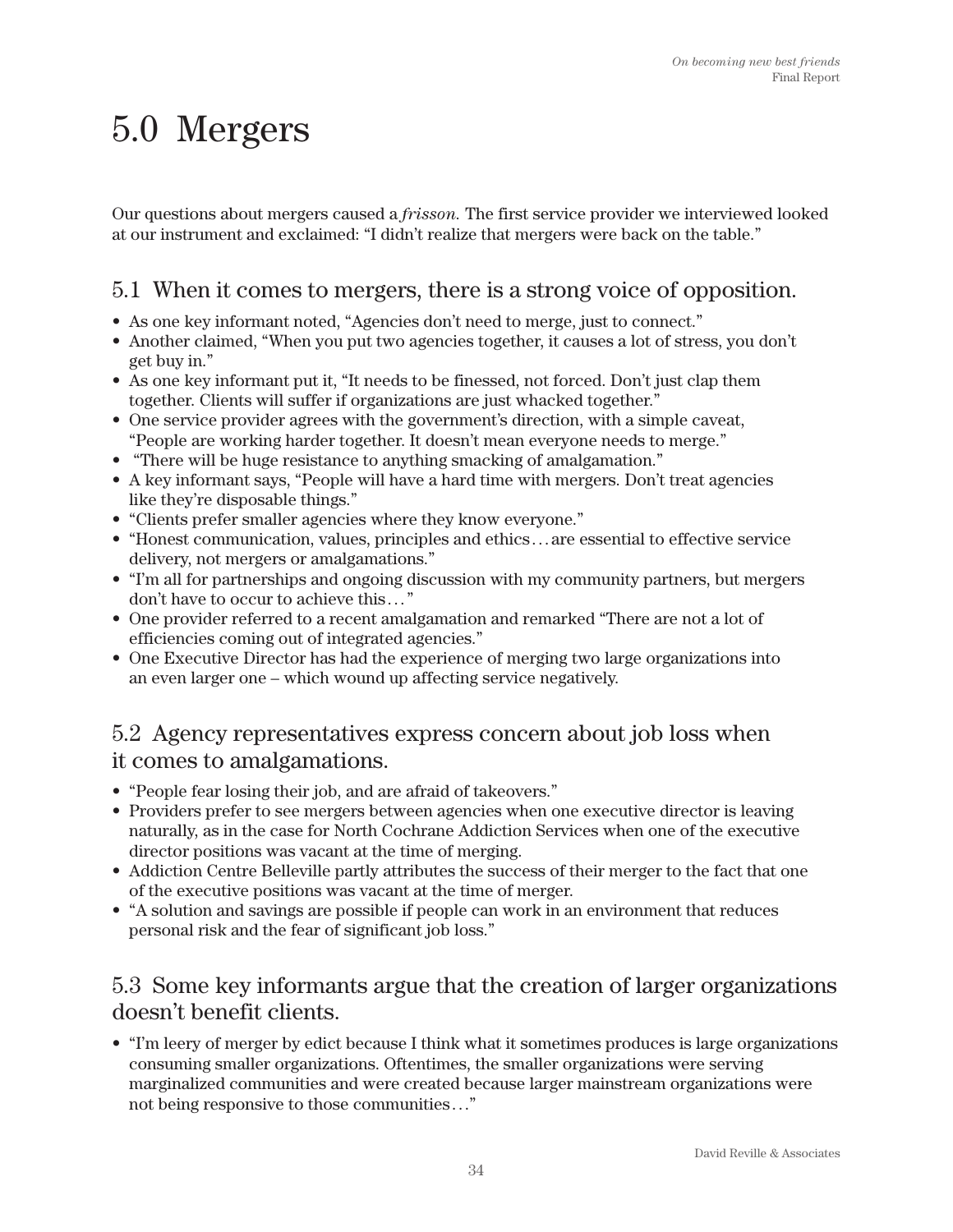- "We shouldn't be turning community resources into institutions."
- "Larger organizations tend to be more cumbersome and less able to respond to the community's changing needs."
- "In some sectors, bigger is better... Not in this sector."
- "Centralization isn't always an option geography prevents it; right sizing might mean a loss of service so in some situations, it's best to keep a less efficient operation."
- "Do you want little organizations that are close to the hearts of people, or do you want larger organizations?"
- "Fewer service providers doesn't mean better outcomes."
- "Larger organizations are prone to be less flexible and responsive to their constituencies."
- "[A]malgamating agencies has the potential to create institutions, which come with their own set of problems and grow into hierarchies where administration becomes top heavy and procedures complex."

### 5.4 Some service providers believe that one of the results of mergers would be the reduction of access points for clients.

- "Centralization can be a problem, because then we're creating a barrier narrowing the funnel – which could lead to clients being able to access service only through one particular organization; should not be making client get to the right place; rather it's about getting the service to the client."
- More than one interviewee warned of becoming too streamlined, and therefore "the only game in town."
- "It would be a crime to diminish access points for this sector."
- "If too centralized, access for smaller places is compromised."
- "Avoid streamlining access and communication to the point that one agency is the sole provider."
- "You need multiple and varied access points. Multiplicity of access points is good for patient care."
- "Reducing the number of sites could be a problem for access."

#### 5.5 Underlying the resistance to mergers is a strong belief that choice for clients should be maintained.

- "I question the benefit of mid-size agencies merging. The risks are that you become more intimidating to the client, or more bureaucratic, risk losing communication and connections to volunteers, and the local board."
- "It's important to give clients choice; they don't get much in their lives."
- "Clients want choice. They may not want to deal with a mega-agency."
- "Offer choice to the client; don't lose that."
- "Consumers should have choice; mergers would reduce client choice."
- "We want to allow for client choice: not become a cookie cutter."
- "Smaller agencies are just right for some clients different doors meet different needs."
- "Not sure bigger is better with big huge structures, there's no choice for the client, smaller budgets get eaten up. Better to have more choice than big institutions.
- "Choice of services... equals empowerment of users of service!!!"
- "Would mergers/amalgamations limit consumer choice?"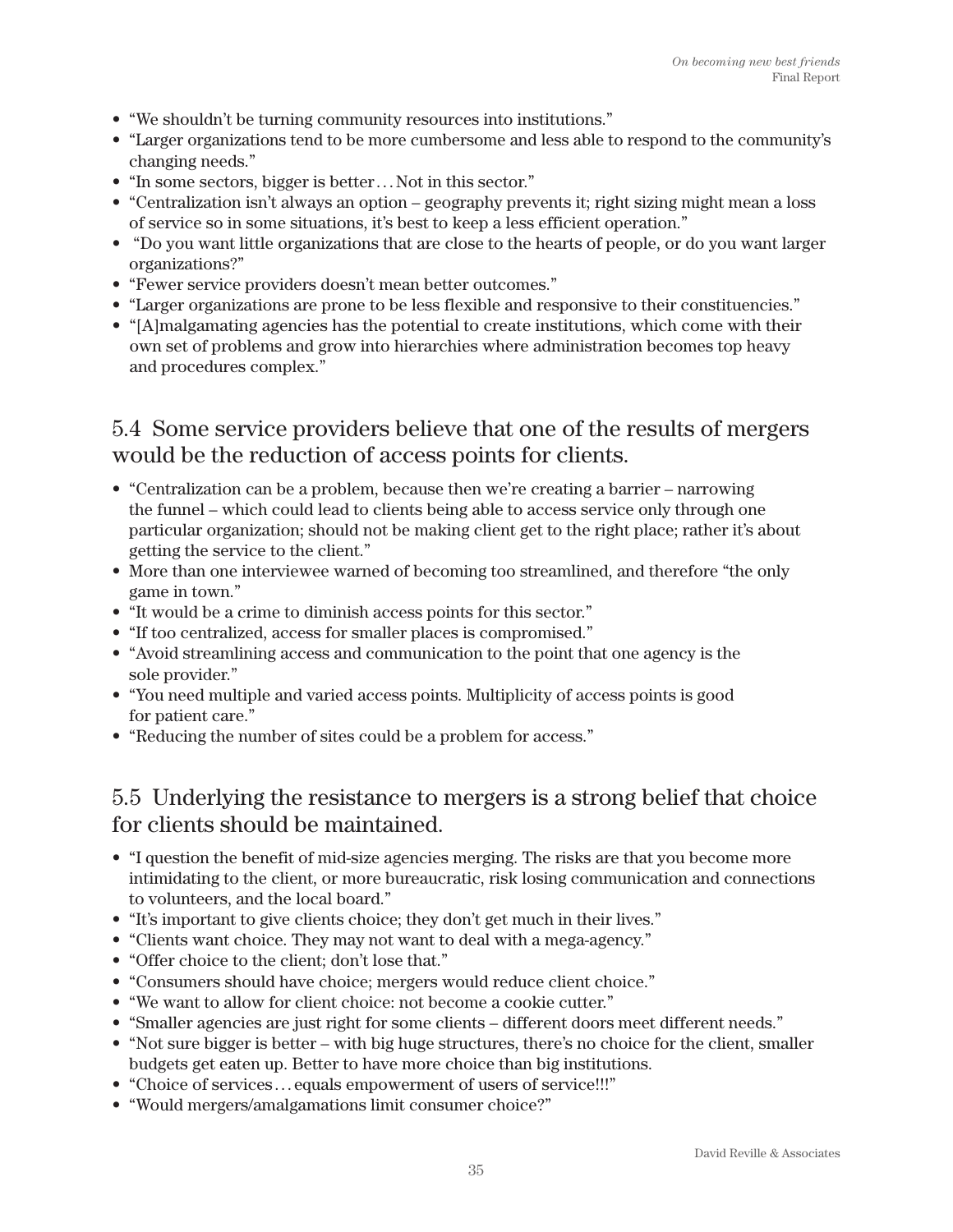• "The cornerstone of service reform, even reforms aimed at cost containment, should be the expectation that individuals and families will be better off, that their supports and choices will be improved."

## 5.6 Key informants provided a some examples of agencies that failed to merge.<sup>5</sup>

- One \$5 million mental health agency spoke of having approached a \$500,000 addiction agency about merging. "They have \$500,000, we have \$5 million, so it's a matter of being swallowed up. Another barrier is that we have different philosophical approaches."
- A housing provider in Toronto was approached by two agencies to talk about formal mergers, one a community mental health agency and the other an addiction service provider. The board did not think they were good matches philosophically so the merger did not proceed.
- The ministry requested that a small agency merge with a larger agency in London. When the small agency said they'd rather merge with a different agency, the ministry "backed off."
- A 17-bed residential addiction service was approached by two agencies to talk about formal mergers. The board did not think either agency was a good match. One was a mental health agency and the other was a twelve-step addiction service. The residential addiction service has a harm reduction philosophy.
- A housing initiative in North Bay approached the local CMHA to merge, but the CMHA declined.
- "The MOHTLC locally did encourage the board to consider a merger . . . (with a CSI in Windsor) at one point. A board advisor developed a review of the potential operating benefits and reviewed operating efficiencies in detail. Based upon that review, the board concluded there were minimal efficiencies to be realized from the proposed merger."
- "Before [an East York mental health agency] hired their recent executive director, [a supportive housing agency's] Board of Directors proposed to their board a strategic management direction that the two agencies merge. This overture was unsuccessful."
- "Several years ago, we were approached by another agency to amalgamate, and the two boards met for six months to discuss the proposal." Discussions ended when it became clear that one board did not share the other's commitment to issues such as diversity, harm reduction and outreach.
- "As a small agency we have actively pursued amalgamating with other agencies. The board of our agency has been clear that amalgamation should lead to an enhancement of service delivery. However, the cost analysis that was conducted indicated that service amalgamation would lead to a decrease in service in the east end of Toronto . . . "

## 5.7 A few service providers felt mergers were a good idea.

- One service provider thought that agencies with fewer than five FTEs were too small and that such agencies should be merged with larger ones. Our informant was quick to add that Consumer Survivor Initiatives, almost all of which have fewer than five FTEs, should be exempted from that rule.<sup>6</sup>
- A few service providers, mainly on a confidential basis, mentioned agencies that they felt should be merged or "unfunded."
- One key informant suggested that if agencies "are not involved in partnership, they don't deserve to survive."

<sup>&</sup>lt;sup>5</sup>It is not our intention to identify specific agencies for possible merger, as we do not have adequate information on which to base such advice. 6 See Appendix 8 for more on CSIs.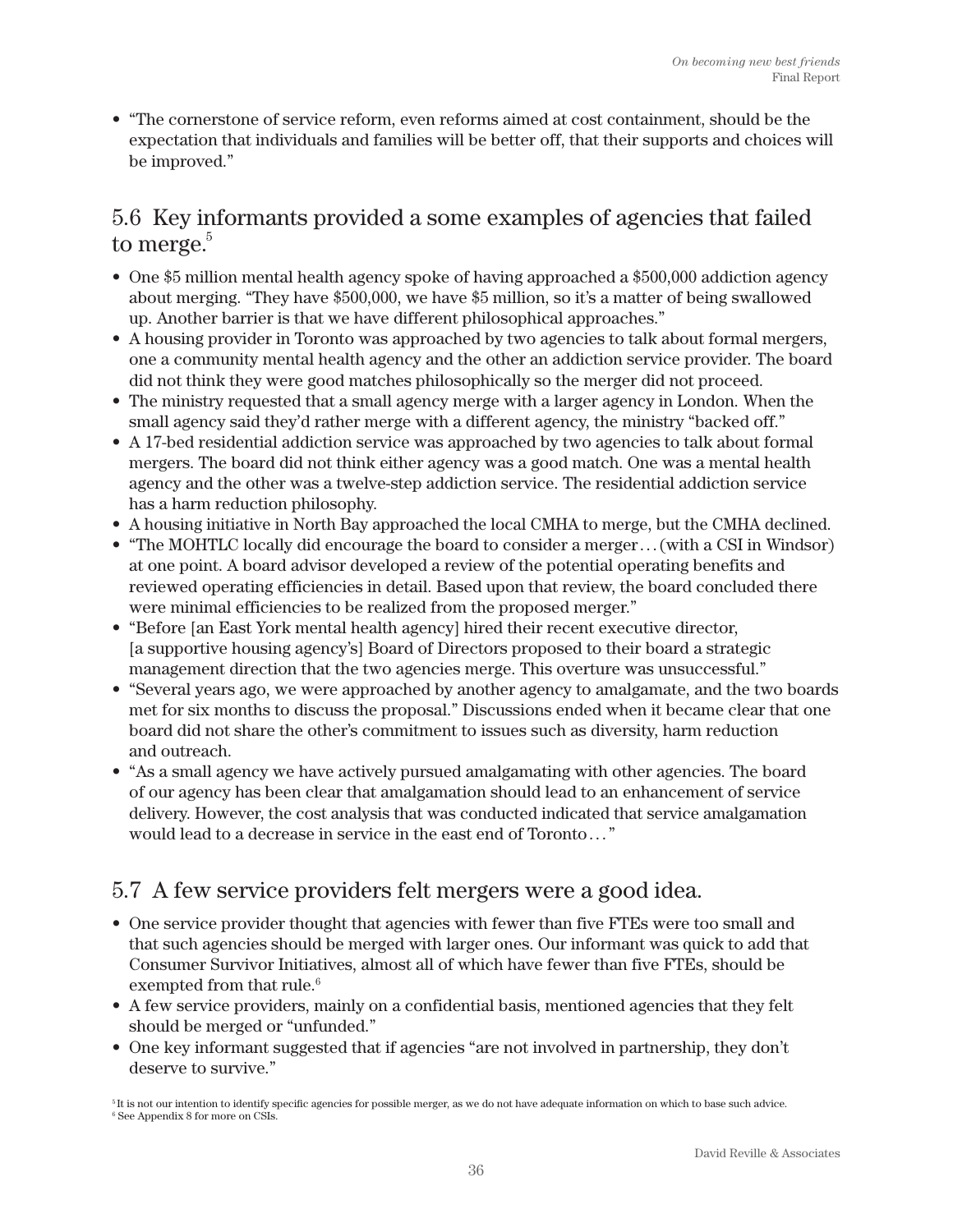- "Mergers can make good sense if clients benefit and there are service efficiencies, but just to make a great large organization doesn't make sense."
- "There are too many agencies; some should merge."
- "I'm in favour of mergers. They should be done by a third party consultant don't let the staff make all the decisions; it should be a combination of staff and the board and the ministry."
- "I would advocate merging only if local partners think it's beneficial."
- "While I agree with some amalgamation, I think we need to be very cautious and go about it slowly."

#### 5.8 Some providers suggested that the addictions side is further ahead in terms of mergers because of the "rationalization" of the late 90s.

- "The addiction system has taken major steps toward [integration] and I believe the mental health system could benefit from the lessons learned in that sector."
- "Addictions is far ahead in terms of system integration."
- "[Addictions] is more coordinated than the mental health sector."
- "There was a lot of pushing on the addictions side (1995-96)."
- "The addiction field has made great strides in planning and developing protocols and tools to streamline and improve our system."

#### 5.9 Some service providers spoke of mergers among addiction agencies that were seen to be successful.

- Addiction Centre (Hastings Prince Edward Counties) Inc. (Belleville): Five years ago, Addiction Centre (an outpatient agency) was asked (by the ministry) to assume the management of a residential facility. The success of the merger is attributed in part to geography (both agencies were in the same city) and to the fact that one of the managers left naturally.
- Womankind (addiction services): In 2004, Womankind took over the residential treatment and aftercare from Mary Ellis House when they realized the program would be lost due to financial difficulty. Board members from Mary Ellis House are still part of the Womankind board. They had to bring together non-union and union staff, devise a different working model, a new vision and a mission statement, as well as a new logo. Another merger, with a men's withdrawal management provider that is currently managed by Womankind is expected in 2006. A number of issues, in particular salary differential, and different unions, complicate the merger.
- Initiated by the Ontario Substance Abuse Bureau's Integrated Service Plan, FourCAST (an addiction agency) has successfully merged with two other small programs.
- In 1990, TriCAS (TriCounty Addiction Services) commenced discussion with two other small addiction agencies in the region to encourage merging their three operations. Two of them amalgamated by 1992 and the final combination of the three agencies was accomplished in 1996.

### 5.10 Those who have come through mergers talk about things that might have been done differently.

• For instance, in Grey Bruce, the home of a very successful legal partnership, there were two mergers, both of them forced. The ministry ordered an organizational review of Bruce Peninsula Health Services, a small housing and vocational rehabilitation program. The result of the review was a merger with Grey Bruce Community Health Corporation and that didn't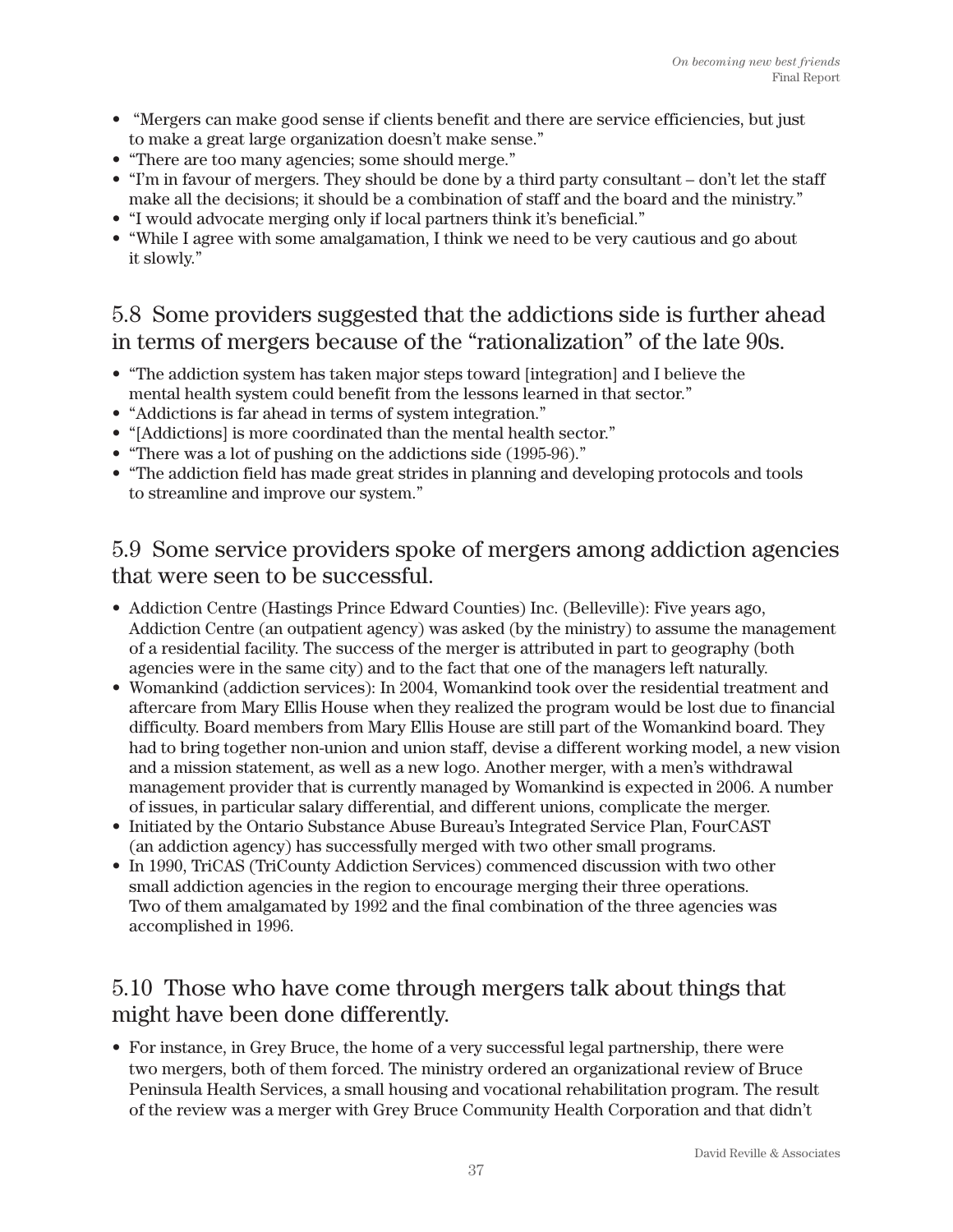sit well with CMHA Grey Bruce. Another agency, Bruce Shoreline, decided not to join Mental Health Grey Bruce and was eventually dismantled by the ministry and its resources given to CMHA Grey Bruce. It is said the bitterness still exists, many years later.

- In 1999, all community mental health services in Renfrew County were amalgamated. Although the amalgamation was ultimately successful, it took many years of "disgruntlement" to realize that success. "We didn't spend enough time to engage the staff of the other services, we didn't do enough team building; we didn't do enough valuing of the history of the other services."
- The 2003 merger of CMHA York Region with Mental Health Services of York Region faced a number of challenges but has succeeded in bringing the two organizations under one Executive Director. The success is in part attributed to the ability to use surplus funds toward merger costs and to the fact that the former executive director of Mental Health Services became the Director of Clinical Services and therefore an executive job was not lost. (see section 5.2).
- In January 1999, the community mental health program at Pembroke Regional Hospital merged with the program out of the local public health unit and the Renfrew Victoria Hospital. The director of the Community Mental Health Services at Pembroke Regional says, "It's better if you don't force it. Our amalgamation benefited everyone in the long run. But it was very painful for a long, long time."
- "In 1997, when some programs were closed, we were asked to pick up services; it would have been] much more healthy if [the merger had been] voluntary; clients were upset; people picketed programs; [mergers have] to be done in a collegial and consensus-building way."
- Mental Health Services Hastings Prince Edward "was formed in late 2002 by dissolving two existing boards, forming a new corporation to accept the two groups of staff and finally adding more staff from a third agency. There was much time and money spent on the process . . . significant distractions created and sustained uncertainty for both consumer and staff over two to three years. This had a detrimental effect . . . I believe integration of services can be accomplished to achieve benefits without the trauma and expense of amalgamation."

### 5.11 Some agencies are either considering now or are open to amalgamating.

- Two CSIs in Sudbury Peer Support of Sudbury and Northern Initiative for Social Action (NISA) – are discussing a merger.
- Mainstay Housing, the largest community based mental health housing and support agency in Ontario, says that it is open to discussing amalgamating with smaller organizations.
- Discussions about an amalgamation are underway between St. Jude Community Homes and Madison Avenue Housing and Support Services. "The process is underway. However, we must avoid threatening language at the onset – 'mergers,' 'amalgamations' – and let these relationships evolve naturally as we are confident they will. We believe in the 'courtship, engagement and marriage process.'"
- Serenity House [in Ottawa] indicates that "Yes, we are considering amalgamating the six charities that we now share all services with, but we can't until our gaming revenue is replaced by regular funding." They are able to run only one bingo if they amalgamate.
- An Ontario-wide association has "had discussions with a couple of different family organizations about amalgamation. However, these are very preliminary."
- One potential merger is on hold because one of the partners "has been hesitant to delve into the planning stages with us because they are uncertain of the new LHIN structure and how it will impact us."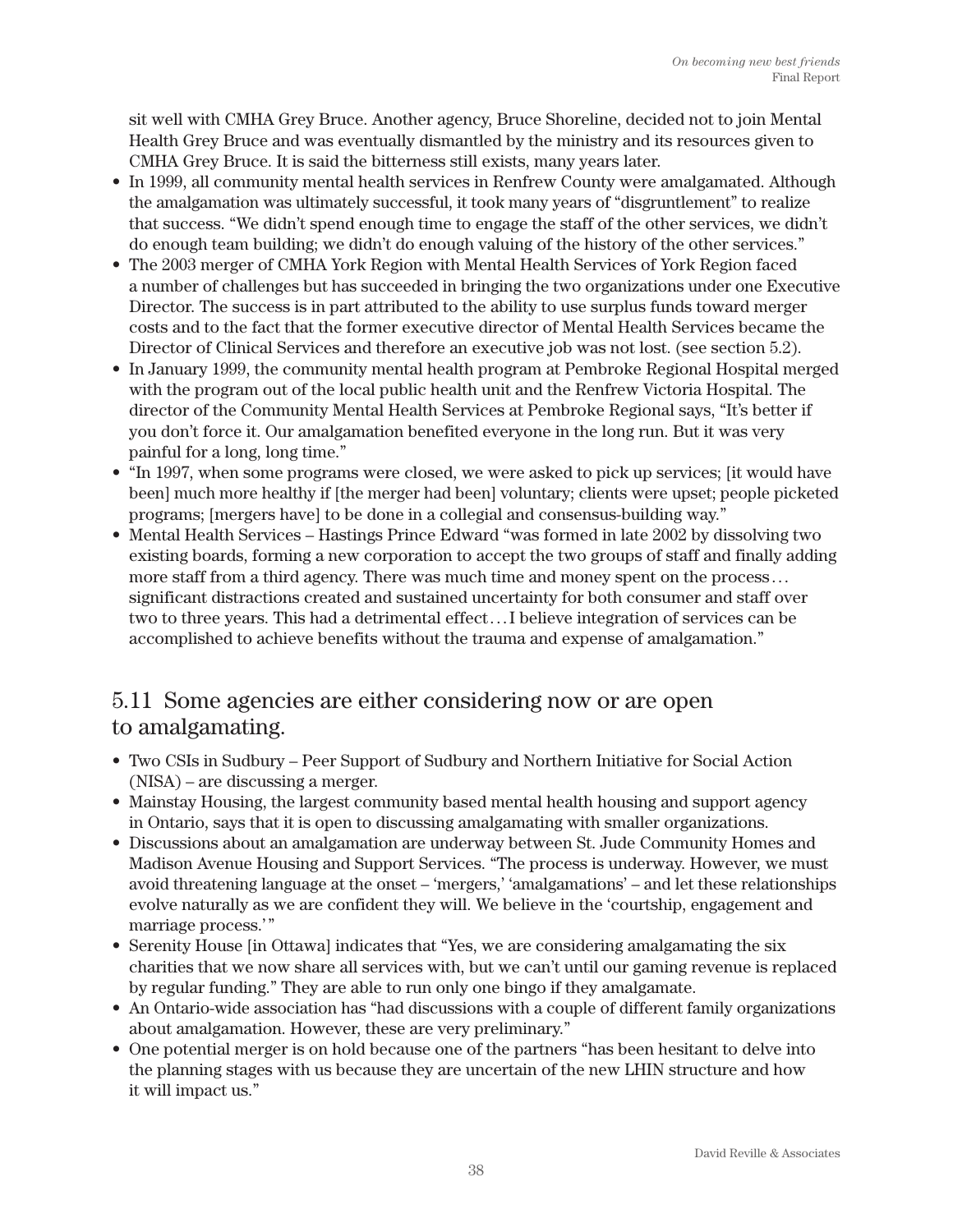## 6.0 Advice from the field: Conditions for successful integration

**Our informants had lots of advice about how the ministry (or LHINs) could best support integration, both in the back office and in service delivery.**

6.1 As seen in Sections 2, 3, 4 and 5, many service providers are already undertaking integration projects in various ways, both with and without ministry incentives. However, when it comes to back office partnerships and mergers, many service providers, reluctant to pursue these forms of integration, are requesting clearer leadership from the ministry.

- "Create opportunities to improve performances; give agencies the opportunities to meet expectations with transparent policy."
- "The ministry should be doing a lot more coordination... should be taking a stronger role to making this happen."
- "Have to clearly communicate what their policy is not simply have the Minister giving the message – need much more clearly enunciated policy from the MOHTLC."
- "Need support from ministry to come together to figure out how to meet expectations."
- "Need to get very clear direction from the ministry re: requirements for new money."
- "The ministry has to take a stand take some leadership in reorganization. Agencies won't volunteer to disappear."
- "The ministry will have to use a big stick; if it's left optional, nothing will happen."
- "If we have to do it, we'll do it."
- "Unless you direct amalgamations, it's not going to happen."
- "If they truly want organizations to merge, they have to be clear about that and be more directive."
- "You need a strong voice and mandate from the ministry (or the LHINs) to lead the agencies to partnerships and make it clear that it is a requirement of the funding."
- "We need the ministry to come up with a directive for coordination."
- "Make it a directive and we'll do it."
- "We need clear direction and decision-making. 'This is the way the government is going, so how do you people plan to get there?' We need a mandate from ministry."
- "Not having clear direction from the ministry is a barrier."
- "If the ministry had the guts to be more directive, the cost-savings could happen. They back away. The ministry should be more directive, not hesitant to impose integration and mergers."
- "If the ministry were more proscriptive, it would make it easier to work together... Be more specific about expectations."
- "We need clear direction from the ministry"
- "There needs to be clear direction regarding what is expected of the service provider. The vague policy frameworks and implementations plans that have come out of past m inistry initiatives have reinforced the status-quo."
- "The ministry is going to have to put its foot down and mandate the new way of operating (like they did with the Justice money)."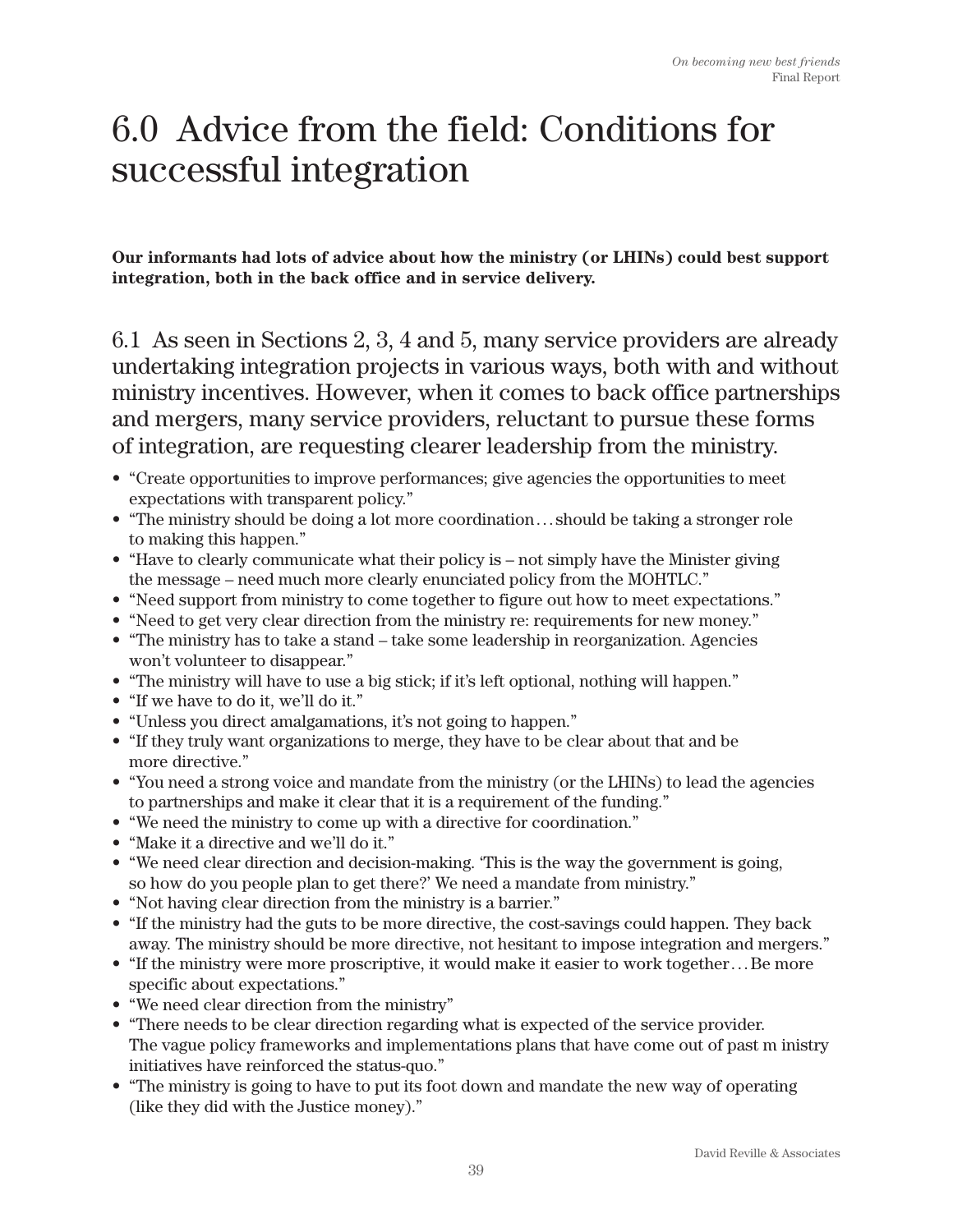- "Don't leave it up to the organizations. The ministry has to set it up."
- "The ministry needs to tell people to do it [integrate]."
- "Why does the ministry sit back and let things happen the way it does? The ministry should be more active."
- "If it wants this kind of coordination, [the ministry] should provide more leadership."

### 6.2 It is important to note, however, that, although agencies are requesting clear direction, they are reluctant to pursue back office integration and amalgamation and do not wish to be forced to integrate.

- "Use authority to make agencies work together, not to police us; we need to develop agreements re: working together to streamline."
- "Don't have the iron fist saying this is what you ought to be doing."
- "[Integration should be] by agreement between agencies, compared to imposing which is less likely to work"
- "There are no disadvantages to service coordination if done through collaboration just not forced and not one size fits all . . ."
- "Agencies have merged where there is conflict because they were forced . . . it won't work if you're forced."
- "[It's] hard when partnerships are forced; it's much healthier if voluntary; it has to be done in collegial and consensus-building way."
- "I would hope that there's no forced mergers; everything through collaboration."
- "We need a commitment at the agency level, not from the top down."
- "There's a difference between encouraging and foisting."
- "Why force things when you can work collaboratively?"
- "It's better if you don't force it. Our amalgamation benefited everyone in the long run. But it was very painful for a long, long time."
- "Some people just don't want to play ball together and you cannot make them. If you do, they might cause more problems . . . then the clients will suffer."
- "The notion of amalgamations/mergers has to be voluntary . . . the outcome and cost benefit analysis has to demonstrate that such a vehicle is worth the cost . . . "
- "[I am] apprehensive that [the ministry] might decide that [mergers] are the way to go and force it on us, even if we feel it be inappropriate."
- "[I would like to see the ministry] understand that amalgamations are not the first consideration and may lead to service disruption, not integration."
- "I don't think it would be wise to enforce amalgamations, as it is a complicated process that has numerous repercussions not always immediately transparent."
- "Integration, partnership, amalgamations, and mergers work best when all parties agree to what's happening."
- "In order for consolidation/amalgamations to work effectively, it must evolve as a result of working partnerships. If it is legislated and organizations are forced to comply, there is the risk that the outcome may be compromised."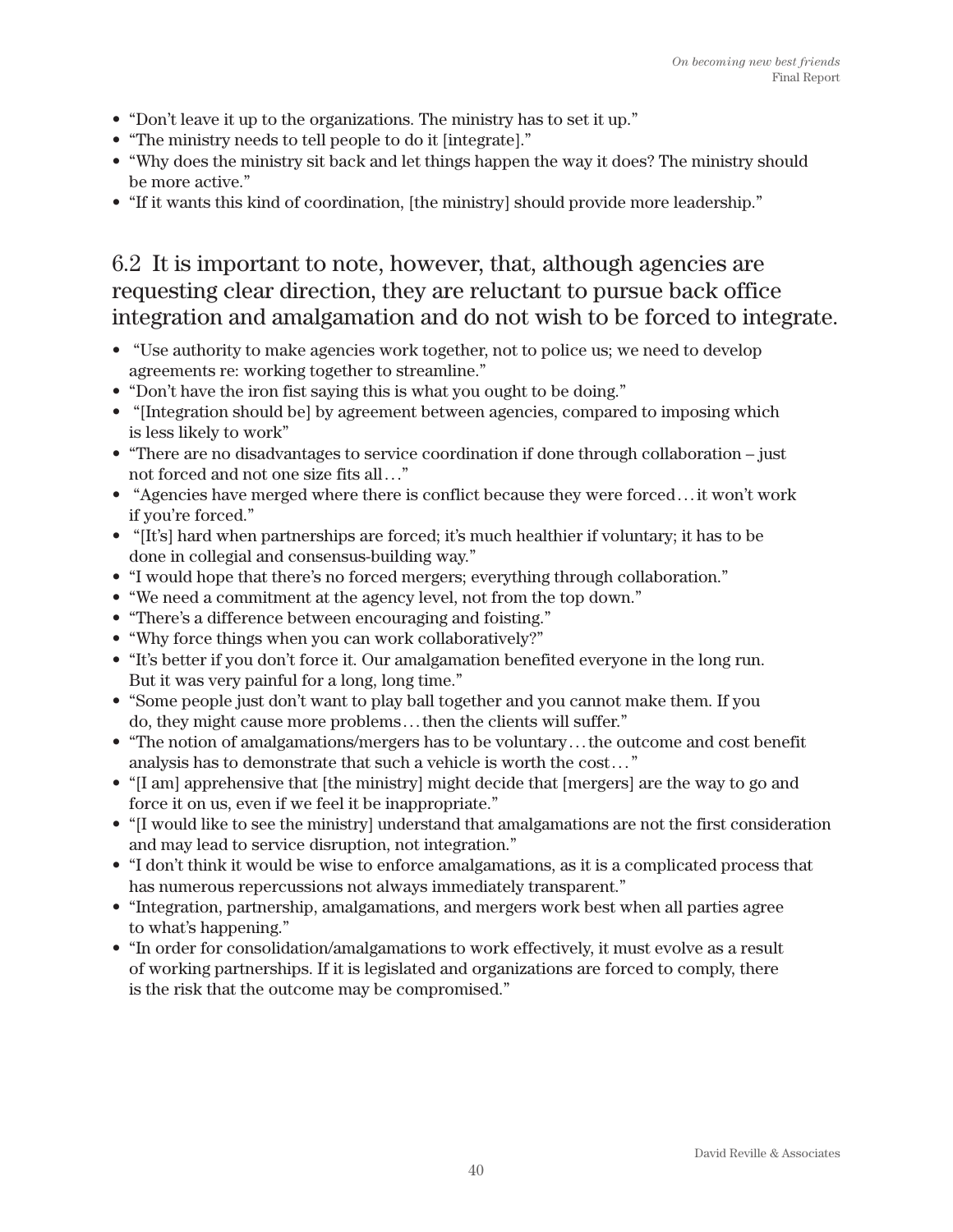## 6.3 If the ministry mandates back office integration and amalgamation, agencies look to the ministry for additional funding and guidance.

- "The ministry could provide resources for discussions and implementation. It should be encouraging creative partnerships – putting it on the table, asking people to look at it and providing money to do it."
- "It's unrealistic to expect organizations to completely reinvent themselves in the absence of a guiding hand; we have made some headway in service integration in the last 10 years; if we want a whole other level of integration, we need more direction from the ministry."
- "The ministry could give financial support to amalgamations and mergers. It's difficult for agencies to find that money themselves."
- "The ministry should be offering some carrots. They'd get lots of cooperation but they need to give us the ability to do it."
- "[The ministry should allow agencies] to keep year end surpluses, like hospitals, then we can use them strategically."

## 6.4 Key informants expressed the need for their input to be respected and for decisions to be made locally.

- "Consolidations have to be evaluated on a case by case basis and the ministry should be listening to input from organizations."
- "[Consolidations] should be voluntary and on best advice of community partners."
- "Ministry should respect community input."
- "The important thing is to look at situations on a local basis and decide what would work for that area."
- "Would rather create something than have it created for me."
- "The potential (to consolidate) is there but agencies have to be willing to explore. Could be agreements and understandings, not necessarily mergers and amalgamations."
- "The MOHLTC needs to recognize and reward sincere efforts at partnership and at system innovation that are in keeping with the goals of Mental Health Reform and the Health Transformation Agenda."
- "I don't think our creativity is rewarded; it's not even recognized. If we were being acknowledged, we'd get enough money to run our programs."
- "It would be nice if the ministry rewarded this kind of creativity."
- "[The ministry shouldn't] micromanage; let agencies be creative."
- "The ministry should be encouraging creative partnerships."
- "[The ministry should] recognize that a lot of work has been done."
- "There needs to be an acknowledgement that after years of doing more with less, there is no fat to cut."
- "Be supportive of opportunities and innovations."
- "Be clear about outcomes but let us figure out how to do it."
- "Tell the agencies the desired outcome and have them figure it out."
- "Ministry needs to tell the agencies what is expected, benchmarks, and then let them do it."
- "There's a readiness that the ministry is underestimating. Give us the tools and we'll finish the job."
- "[The ministry needs] to encourage and support but not create the rules.
- "The ministry should trust that those of us who are doing the work that, when given the opportunity, we come up with some pretty creative stuff."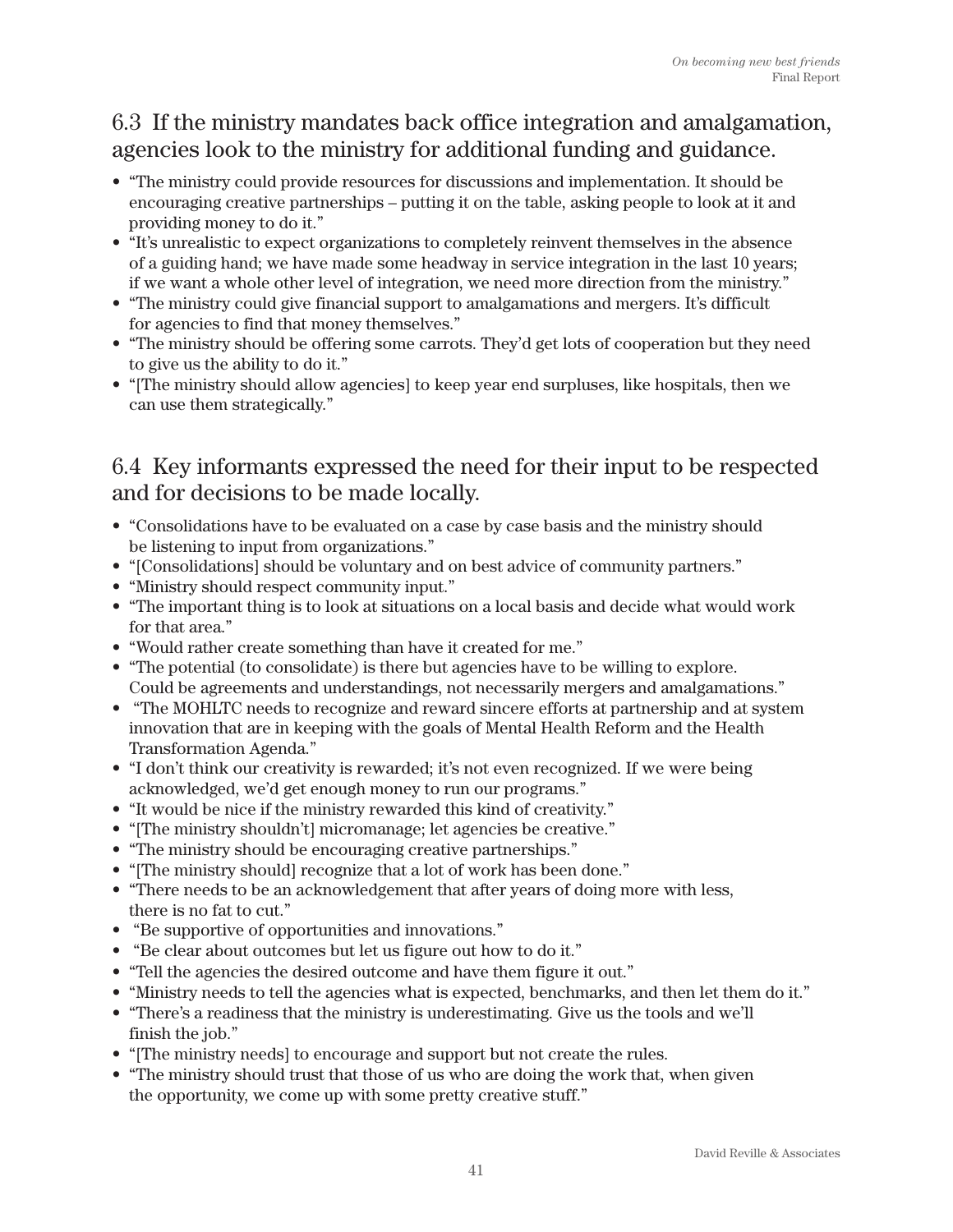- "[Agencies] work well together; we're creating best practices as we speak."
- "If the ministry doesn't get preachy and isn't stingy with resources, it will be very gratified with what the mental health and addictions sector can do."

### 6.5 Agencies are looking to the ministry to facilitate the implementation of integration, by demonstrating best practices.

- "Systems evolve. It won't succeed if you try to impose a dramatic shift; model change, instead, put in strategic funds to make the changes."
- "[The ministry should] bring leaders together, [and] speak to agencies in a non-threatening way."
- "If the ministry were a catalyst, a facilitator of the process, that would be a key thing."
- "The ministry could show agencies what is working (models) getting it out to people."
- "[The ministry could provide] knowledge transfer around best practices help how do we transfer good examples, learn from each other to make services better."
- "[The ministry could] provide resources for discussions and implementation."
- "The ministry could support our partnership; if they see two agencies that could work together, they could facilitate that."
- "The ministry could act as a clearinghouse for putting agencies together."
- "The ministry has a global picture of who it funds so the ministry can broker conversations, not necessarily about mergers, but about service integration, where it knows there are commonalities. The ministry has the expertise to put community organizations together."
- "The ministry could bring people to the table. Fine line between imposing and supporting an idea. Put players together to see if there's a match, but not imposing."
- "The ministry (or LHINs) needs to facilitate and coordinate, bring people to the table, and rubberstamp the product at the end of the day."
- "The ministry could share some models that have been out there in the field and are working."
- "The ministry should play the role of bridge builder put the right people together to share and compare and move it."
- "The ministry could bring forward examples of best practice in back office and service integration."
- "The ministry should facilitate the consolidation."
- "[The ministry] should fund a comprehensive analysis of the best model for mergers (if any), and then fund an implementation plan that evolves over time."
- "[The ministry should provide] further support to networks…"
- "[The ministry should provide] support to coordinating bodies . . . that could assist us in coordinating or consolidating services."
- "[The ministry could host a] forum to explore the possibilities."

## 6.6 Service providers saw a role for regional staff as animators and community developers to help implement change.

- "We need the regional staff through the transformation; they should play more of a community development role."
- "If regional offices had the mandate to consolidate the back office, agencies would implement it."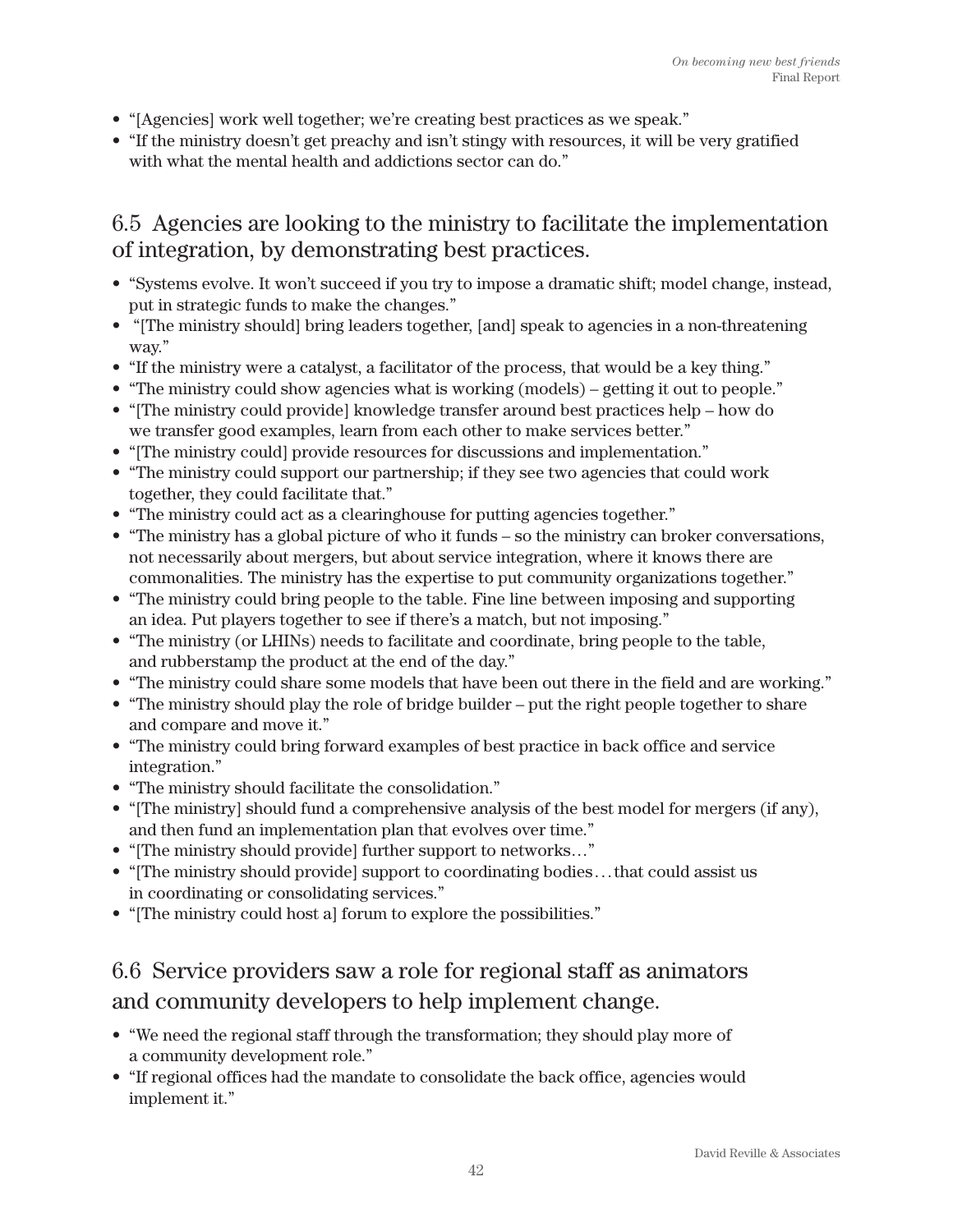- "Need an open-minded, innovative approach from the ministry office; offer opportunities; permit people to get together to do things differently."
- "Regional staff are involved with agencies and networks as a community developer; They keep the agencies on track with government – identifying where there should be efficiencies that the agency wouldn't have known about."
- "They should be animators and should take a role in facilitating change."
- "Regional consultants should be animators don't really have the authority to force change; why force things when you can work collaboratively?"

### 6.7 Service providers say that working for the good of the client is a condition of successful integration.

- "We agreed to work for the good of the client vs. the agency. This single focus for all clients made working together 'the right thing to do.'"
- "A willingness by both parties [is required] to attempt to improve services for clients."
- "[Our success was due to our] willingness on the part of myself and two former directors to think about the good of the system as a whole – and ultimately the good of the people that we serve – rather than the specific interests of our own agencies."
- "[We can] truly be seen as working together for the good of the client and not your own 'turf'. . ."
- "Whatever the need is that we are trying to fulfill, the most important issue is that it be done with the client in mind and not the central issue being your organization."
- ". . .we were able to develop policies and protocols that were client oriented."

#### 6.8 Service providers say that as far as partnerships are concerned, putting it in writing is the best approach.

- "We use a written agreement with most partnerships and I ask the agreement be signed by the CEO."
- "(The agencies) came together (with a facilitator) and hammered out an agreement that essentially divided up the responsibilities over the two counties. They now have a legal network agreement that clearly outlines who does what."
- "For all partnerships, it becomes necessary to develop formal protocols."

#### 6.9 Providers have found that both parties in an integration project must benefit if it is to be successful.

- "Successful partnerships are partnerships when there is some benefit to all parties . . . "
- "Each partnering agency has to benefit from the proposal/partnership."
- "For a partnership to be successful, both parties must gain some benefit."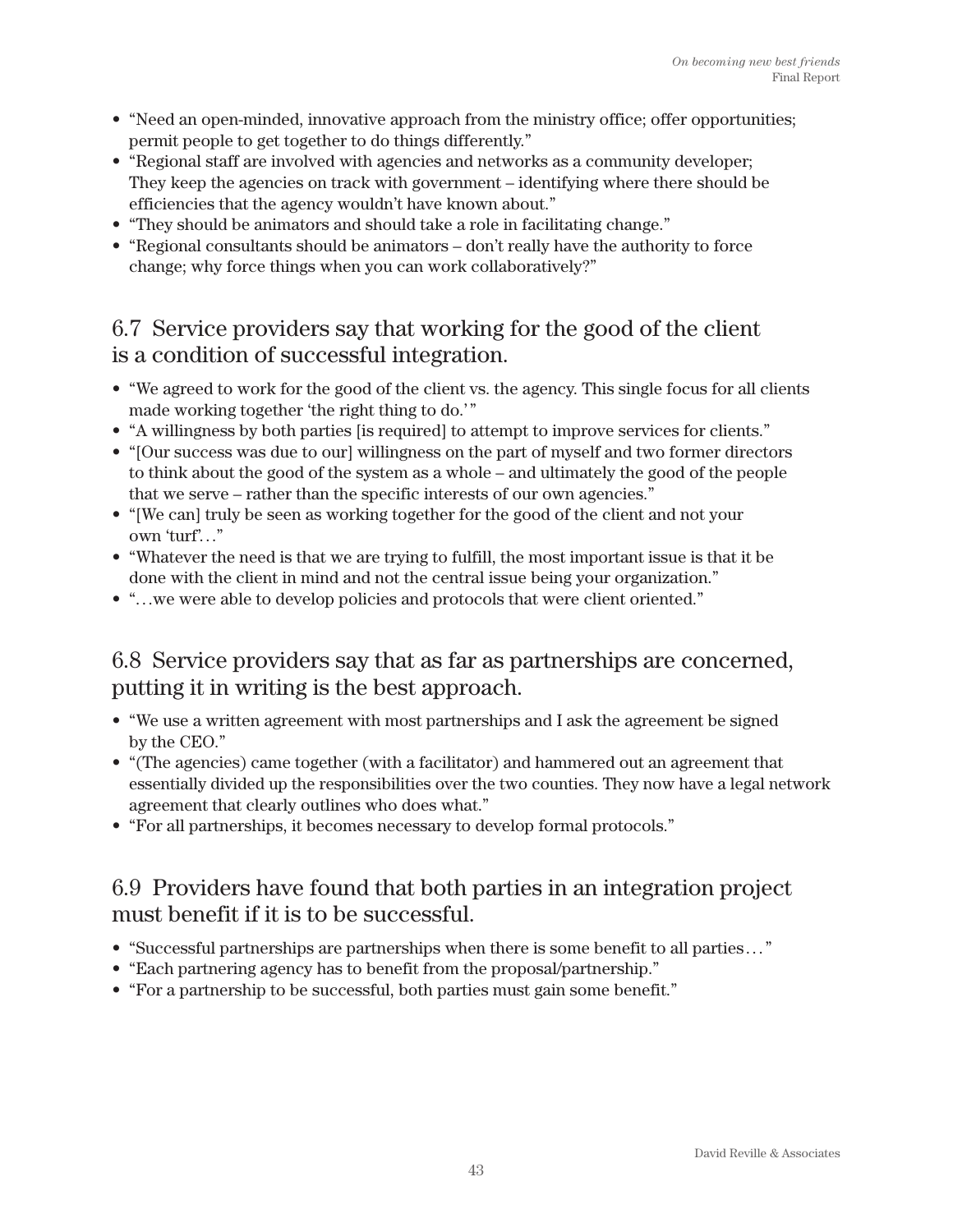## 6.10 Networks can play an important role in integrating service. They can foster both formal and informal partnerships; they are spaces where trust is built; they are places where providers can get a better sense of "who to call" when their clients need other services. And they are places where planning happens.

There are active regional and local networks across the province. Most of the regional networks have begun to reconfigure along LHIN lines. They are primarily concerned with service integration rather than back office integration. There are also places, specifically in downtown Toronto, where planning tables appear to be less active.

- "Being involved in networks builds trust between the representatives of different agencies. Often, the trust being built in networks allows agencies to move more easily to legal partnerships."
- The Human Services and Justice Coordinating Committees (HSJCCs) are an example of how a network can bring together providers of a wide range of services and make it possible for those participants to work together. Regional and local committees have representation from courts, crowns, probation, jails, police, mental health, developmental services, youth services, hospitals (Schedule 1 and tertiary), and family members.
- For instance, a partnership of the Durham Mental Health Service and CMHA Durham to reduce duplication in case management by coordinating intake, assessments and referrals originated as an idea at the Durham Mental Health Alliance, a monthly network of executive directors of community mental health, addictions and hospitals.
- The Champlain Mental Health Network is another example of a network that is promoting service integration. In place for under two years, the Champlain Mental Health Network is "becoming the go-to place for planning, coordinating, problem solving."
- "We have worked long hours together writing proposals, position papers, meeting due dates, developing political approaches. We've worked weekends and evenings together. One of the results of working together is that we gain respect for one another; another is that we learn we can count on each other."
- "A new cohesion has emerged between addiction service agencies . . . this has a lot to do with new faces at the planning table…"
- "[Planning tables] are already forums for service integration in terms of better understanding of service entities, development of standards, collaboration and coordination.
- At the Addiction Centre in Belleville, knowing who to call means you can reach out for assistance to other organizations more effectively. Instead of hiring an unknown consultant for training, for instance, you can get on the phone to another agency and ask for what you need: "Can I have Trevor from Crisis Team?"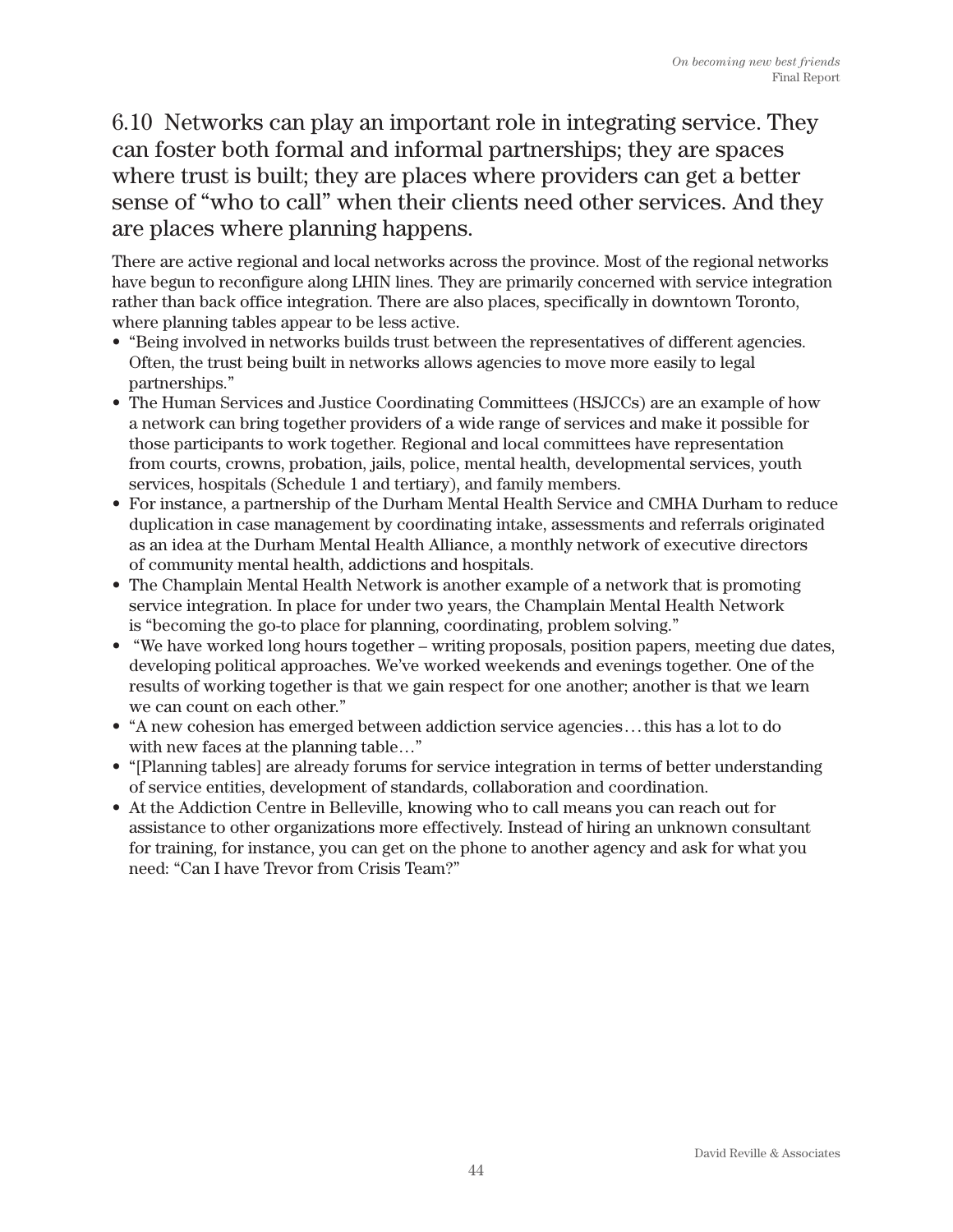## Conclusions

In theory, there is almost unanimous approval for the concept of agencies working together. Organizations are not only interested in working together to improve services for clients, in most regions, they are already working that way. These efficiencies and innovations are well underway and indeed, have been part of the way some agencies have been doing business for many years. The sector has some thoughtful advice about how to expand these models for partnership so that they will produce effective integration. However, the notion of merging, especially when forced, received very little support among our key informants. Back office partnerships received support under some very specific conditions.

In our efforts to learn about the capacity for the community mental health and addictions sector to incorporate efficiencies and effectiveness in their programs, we were struck by the deep commitment of key informants to the clients they serve. Service providers had clients in mind as they thoughtfully answered our questions. If a specific activity wasn't going to help them serve clients better, then it wasn't viewed as a worthwhile activity.

#### The Environment

Uncertainty about LHINs has created some anxiety and rumours about how the LHINs will change the community mental health and addictions sector, especially about how the new boundaries will affect existing networks. The Minister's message that agencies will become "new best friends" has penetrated, but there is a sense that the ministry itself has not uniformly supported integration.

According to key informants, the system is under-funded and that made our queries about efficiencies insulting to some providers. And while the mental health agencies acknowledge the new investments that have been made, they also point to the pressures that growth has put on the back office.

Geography is a key element in the environment, sometimes emerging as a barrier to integration. Solutions need to be sensitive to the urban-rural-northern splits in the province. There are interurban splits, too: large urban, urban and Toronto. There's a perception, both inside and outside Toronto, that mental health agencies in Toronto are disorganized. The way the sector developed in Toronto has resulted in a number of agencies that are relatively small and, although efficiency and effectiveness and size do not necessarily correlate, the sheer number of agencies may contribute to the sense of disorganization and "siloing."

## Back Office Consolidation

The discussions that we've had with key informants lead us to doubt that there are real savings to be found in back office consolidation. On the contrary, back office consolidation would likely require additional funding. There is a willingness on the part of most agencies to share with other agencies, but sharing requires surplus capacity which agencies say they don't have. Even agencies having specific expertise to share with smaller agencies identified the need for financial incentives in order to pursue back office partnerships.

Agencies have used the limited administrative support that they have to make back offices as efficient as they can. Although some back office integration is taking place, and there is, as we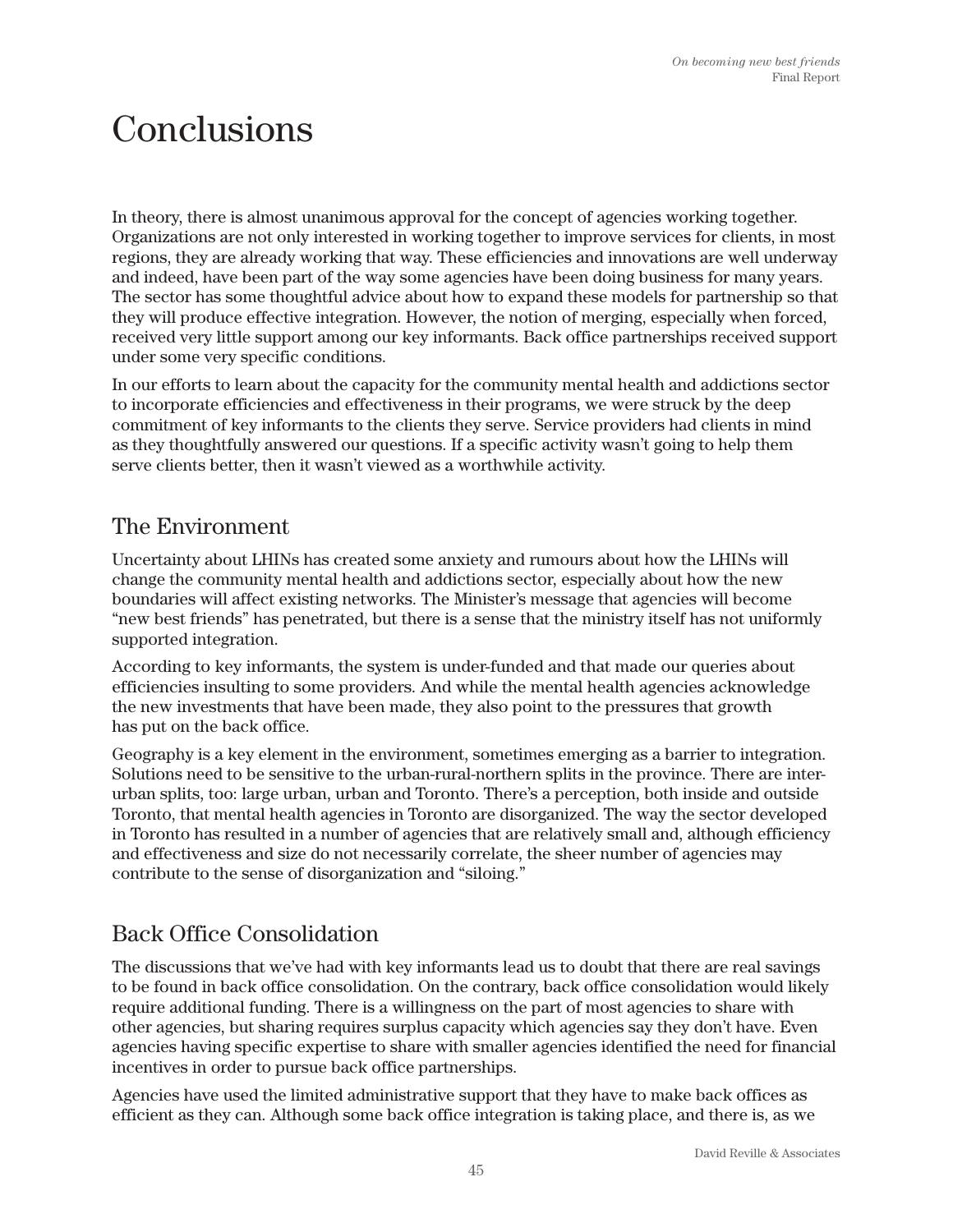have said, considerable positive feedback regarding theoretical sharing in the back office, there is a strongly skeptical response among key informants that back office integration will result in savings.

In spite of general skepticism that back office efficiencies would result in cost savings, our informants thought that, were savings realized, they should be put into client service. Some providers went so far as to say that the only circumstance under which efforts to create back office efficiencies would be worthwhile was one in which savings went back into front-line service.

There is almost no question from the field that services need to be better coordinated, there is a question only of capacity, especially in this time of unparalleled growth. The growth in some of the larger agencies has been significant. The front office of some agencies has grown by 200 per cent while the back office has remained the same. That has put strain on agency administration.

Apart from the lack of resources, agencies resist back office integration because they fear losing their autonomy and identity. There's also an element of distrust. What if integrating the back office leads to a takeover? A smaller agency, contemplating partnering with a larger one, may fear that it will be "swallowed up." Thus, back office integration sparks a trust issue, suggesting that there has to be trust built before agencies will contemplate partnerships. Building trust requires relationships to be in place. In aid of building trust among agencies, networks or planning tables, like the Human Services and Justice Coordinating Committees (HSJCC), are invaluable vehicles for making contacts and getting people talking and planning together.

Another question for most key informants was the extent to which back office efficiencies would have any impact on clients. The tendency is to dismiss back office efficiencies as having very little direct effect on the lives of clients. Some key informants see the pursuit of back office partnerships as an unnecessary distraction from the work of delivering services to clients. A number of key informants wondered if, in the final analysis, back office integration was a meaningful exercise.

All that said, even the largest agencies say that they would benefit from additional resources in the back office, such as human resources and legal services, information technology and information management. By funding a resource that could be shared, the ministry has the opportunity to close a gap that currently exists in the back office of many agencies.

### Co-location

Co-location among community mental health and addiction agencies and with other community agencies in general is a popular way for agencies to serve clients in a streamlined manner. It is also a way to share more than an address. Co-locating is also seen as a way to facilitate back office partnerships. It is an opportunity to share reception duties, some purchasing, and common rooms such as a board room, in addition to other back office functions.

Clusters of agencies are now co-locating in buildings they have purchased through capital allocations from the ministry and/or private fundraising. These co-locations create opportunities to coordinate direct services to clients. When community agencies co-locate under one roof it is seen as a way to create seamless service for the client, a kind of one-stop shopping that will help clients to find their way around. Staff in co-located facilities get to know one another, facilitating the work of the agencies and potentially expanding the projects they do together. Some agencies say that sharing space is a first step toward creating service delivery partnerships.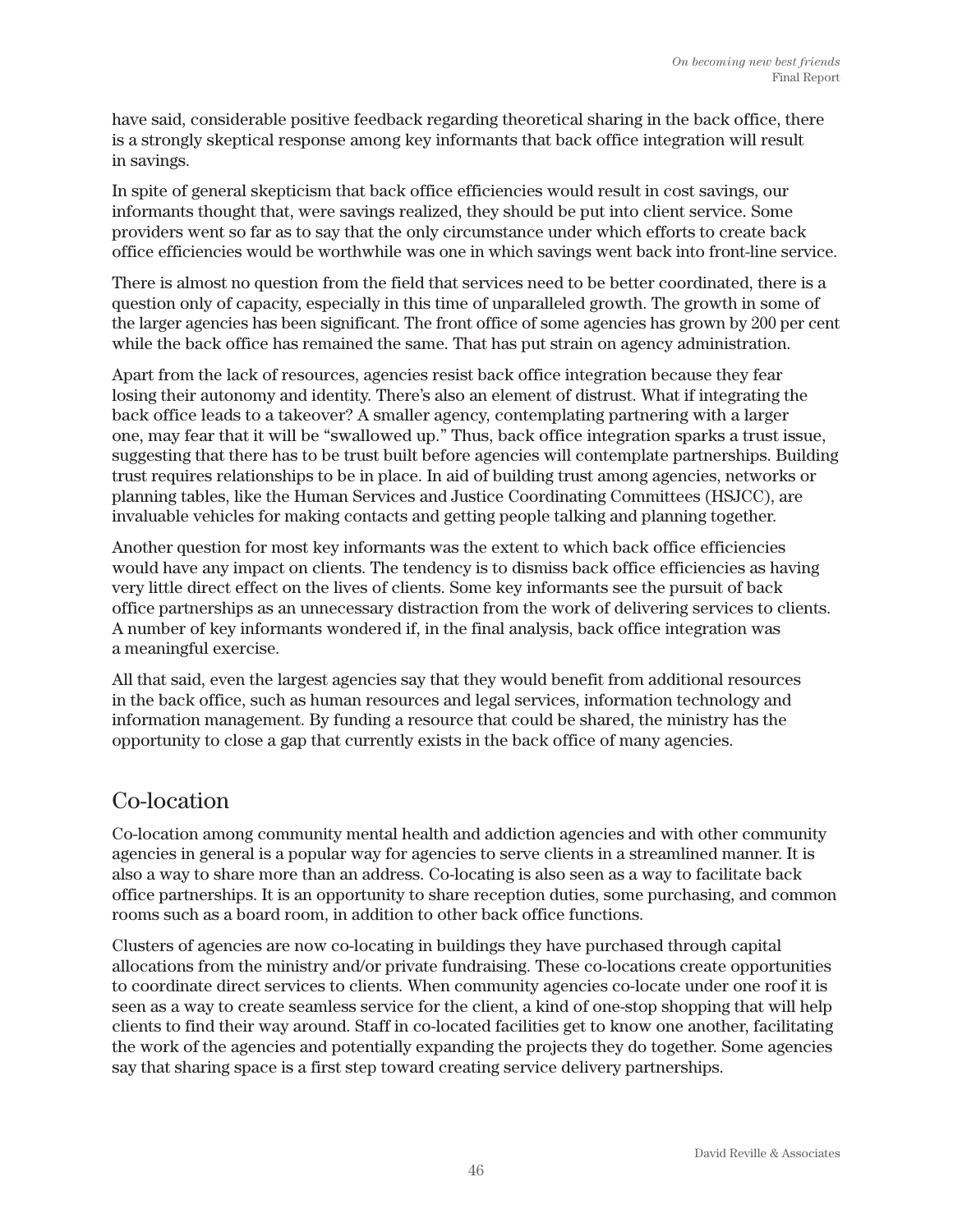## Service Delivery Coordination

Service delivery partnerships, when compared to back office partnerships, are seen to be more important for clients. The sector is already involved in a great number of service delivery partnerships.

Not unlike back office partnerships, the fear of loss of autonomy is a barrier to service delivery integration. Perhaps more so than in back office partnerships, philosophical differences can make service delivery partnering difficult. For instance, a split still exists between the medical model and the community-based non-medical model in community mental health, and between the abstinence and harm reduction models in addiction service.

As with back office partnerships, the goal of service partnerships should be better service to the client.

Many agencies are involved in alliances with primary care providers thereby creating a more "seamless" experience for their clients and helping to ensure that clients get the primary care they require. Integrating with Community Health Centres and Family Health Teams multiplies the organization's expertise and improves access to primary care for clients. Where partnerships do not yet exist, some providers are looking to partner with primary care providers to better serve clients.

Community mental health and addiction agencies have also been developing formal relationships with police services, thereby supporting an improved police response to people with mental illnesses and addictions.

There is some concern among those agencies that deliver addiction services that they will be overwhelmed by mental health programs. However, many community mental health agencies are working in partnership with addiction agencies to provide programming for concurrent disorders.

While some agencies suggest that there is no duplication in the sector, others argue for a more coordinated, streamlined system. Agencies have undertaken many projects, such as centralized intake, common databases and common client records, to reduce duplication and to better coordinate services in the sector.

The ministry has facilitated partnerships when it has made new investments, such as the Homelessness Initiatives, the Accord Funding and the Service Enhancements.

#### Mergers

On the whole, the field favours a model of integration that relies on collaboration and autonomy. There is a clear message coming back from the field that it favours integration; but integration à la a *Best Friends* model, with marriage almost entirely out of the question – at least so far as arranged ones go. Some providers are adamantly opposed to mergers, especially those mergers that are dictated or forced. Fear of job loss, generally and executive job loss in particular, is a primary concern when it comes to mergers. The natural leaving of an executive director is therefore an appropriate time to consider an amalgamation.

Mergers are seen to be potentially negative for the client, with the creation of larger and fewer organizations which reduce the number of access points and the amount of choice for clients. It is said that forced mergers can create bitterness that lasts a long time.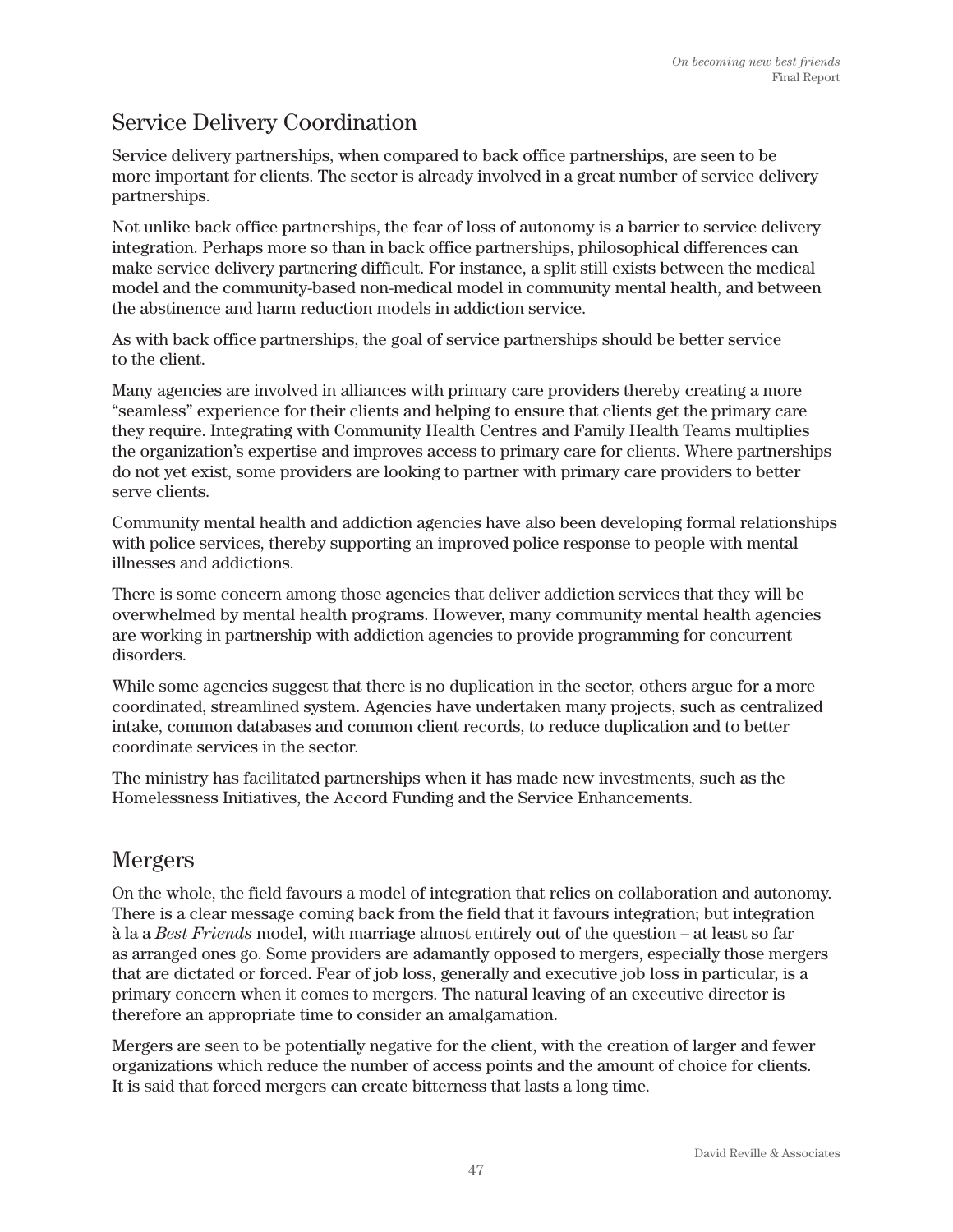## Advice from the field: Conditions for successful integration

Agencies are clear that the ministry needs to provide leadership and unambiguous direction in order to promote integration through back office partnerships and amalgamations. In order to help support a clear policy on integration, the ministry could take a proactive supporting role with agencies by bringing them together and "modeling change." Essentially, the data shows that if it wants agencies in the sector to integrate, the ministry is going to have to provide funding and guidance. To keep decision-making local, the ministry should allow planning and implementation of integration to be done by the sector in each of the LHINs.

In terms of conditions for successful integration, agencies shared how helpful regional offices had been as resources for the implementation of integrative practices. Additionally, integration has worked well when agencies have focused on the needs of clients, and when partners each had something to gain from the partnership. Formal, written agreements are key to successful integration projects, as are the relationships that are built through planning tables and networks.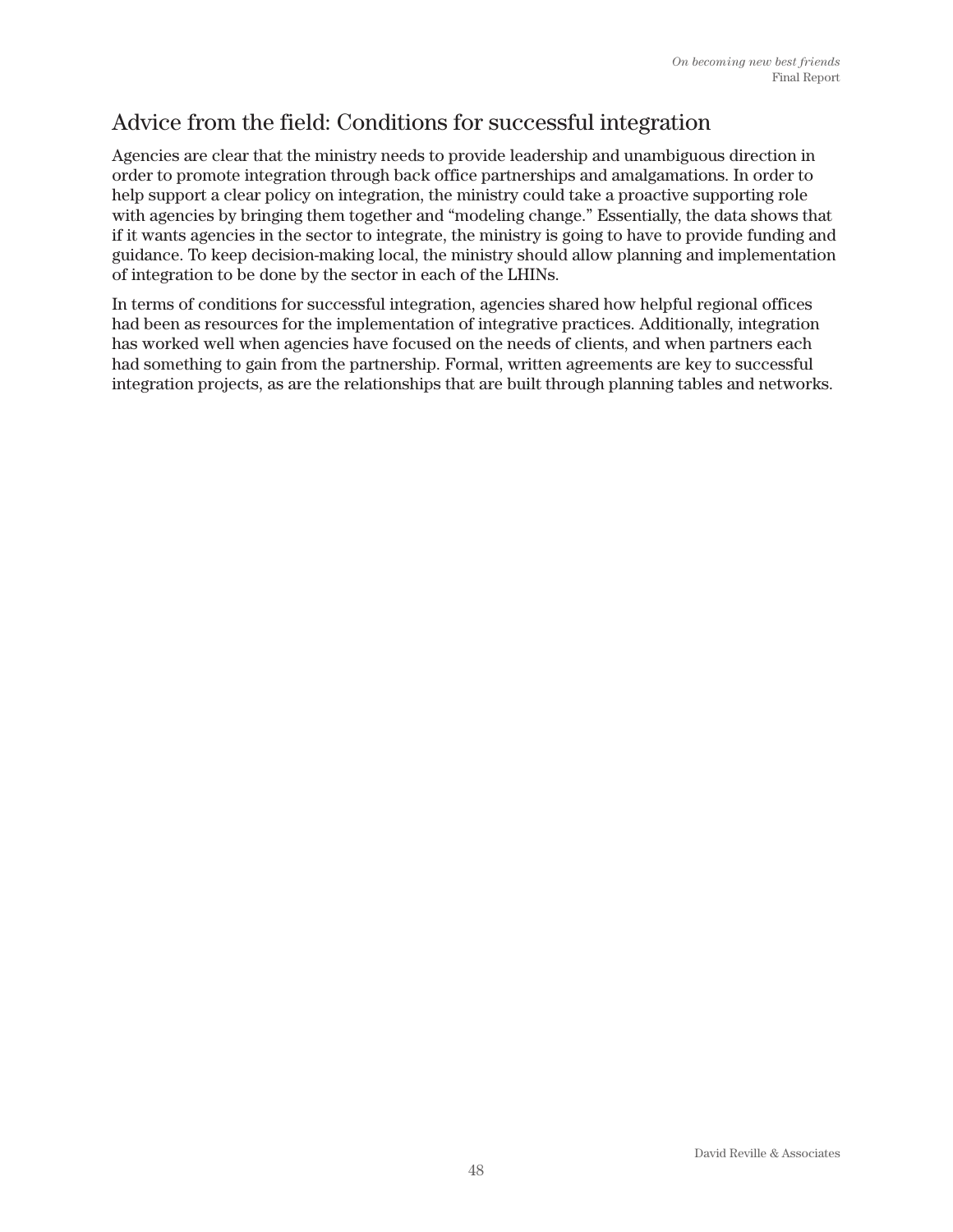## Interview Schedule – Ministry of Health and Long-Term Care Regional Office Program Managers

#### **Mandate: "Determining the potential for effective and efficient service delivery through the consolidation of community mental health and addiction agency office functions and agency services."**

- 1. Could you please list the LHINs in your region, as well as the former DHC areas?
- 2. Who should we be consulting? Can we consult with the regional consultants? Are there visionaries in the sector who we should consult? Contact information?
- 3. Can you point us to agencies that you think are especially effective?
- 4. Back office functions could include human resource management, information management, IT, leadership, shared resources/functions, etc. What's the potential for coordinating these and other back office functions among several agencies?
- 5. Can you help us identify agencies which could coordinate back office functions? Can you identify the single service agencies?
- 6. To what extent are agencies duplicating services in ways that would benefit from merging or other coordination of operations?
- 7. To what extent are your agencies already sharing resources and/or back office functions? Can you point to coordination projects that are already underway?
- 8. To what extent will efforts to consolidate back office function and/or services be perceived as a threat to local agencies?
- 9. Will there be a willingness to participate in this review on the part of agencies? How should we involve agencies? E-mail survey?
- 10. Are there particular opportunities to coordinate back office functions between mental health and addiction programs?
- 11. Do you perceive disadvantages to the kinds of coordination we are investigating?
- 12. What benefits can you see to the coordination of back office functions and service delivery? What is the carrot here?
- 13. Could back office function consolidation improve agency accountability to the ministry?
- 14. What impact will back office efficiencies and service coordination have on clients?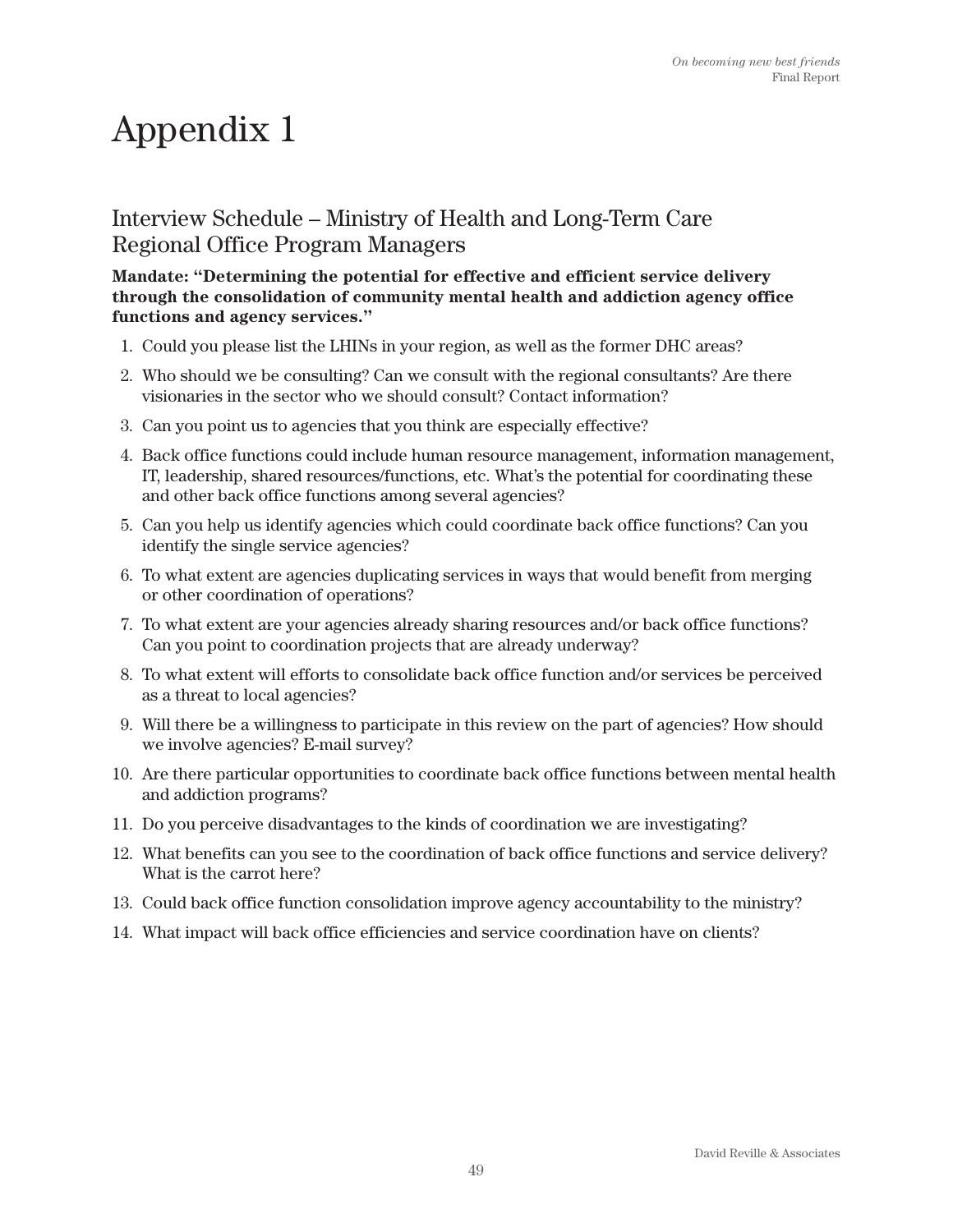#### Interview Schedule – Ministry of Health and Long-Term Care Regional Consultants

#### **Mandate: "Determining the potential for effective and efficient service delivery through the consolidation of community mental health and addiction agency office functions and agency services."**

- 1. Who should we be consulting? Are there visionaries in the sector who we should consult? Contact information?
- 2. Can you point us to agencies that you think are especially effective?
- 3. Back office functions could include human resource management, information management, IT, leadership, shared resources/functions, etc. What's the potential for coordinating these and other back office functions among several agencies?
- 4. Can you help us identify agencies which could coordinate back office functions? Can you identify the single service agencies?
- 5. To what extent are agencies duplicating services in ways that would benefit from merging or other coordination of operations?
- 6. To what extent are your agencies already sharing resources and/or back office functions? Can you point to coordination projects that are already underway?
- 7. To what extent will efforts to consolidate back office function and/or services be perceived as a threat to local agencies?
- 8. Will there be a willingness to participate in this review on the part of agencies? How should we involve agencies? E-mail survey?
- 9. Are there particular opportunities to coordinate back office functions between mental health and addiction programs?
- 10. Do you perceive disadvantages to the kinds of coordination we are investigating?
- 11. What benefits can you see to the coordination of back office functions and service delivery? What is the carrot here?
- 12. Could back office function consolidation improve agency accountability to the ministry?
- 13. What impact will back office efficiencies and service coordination have on clients?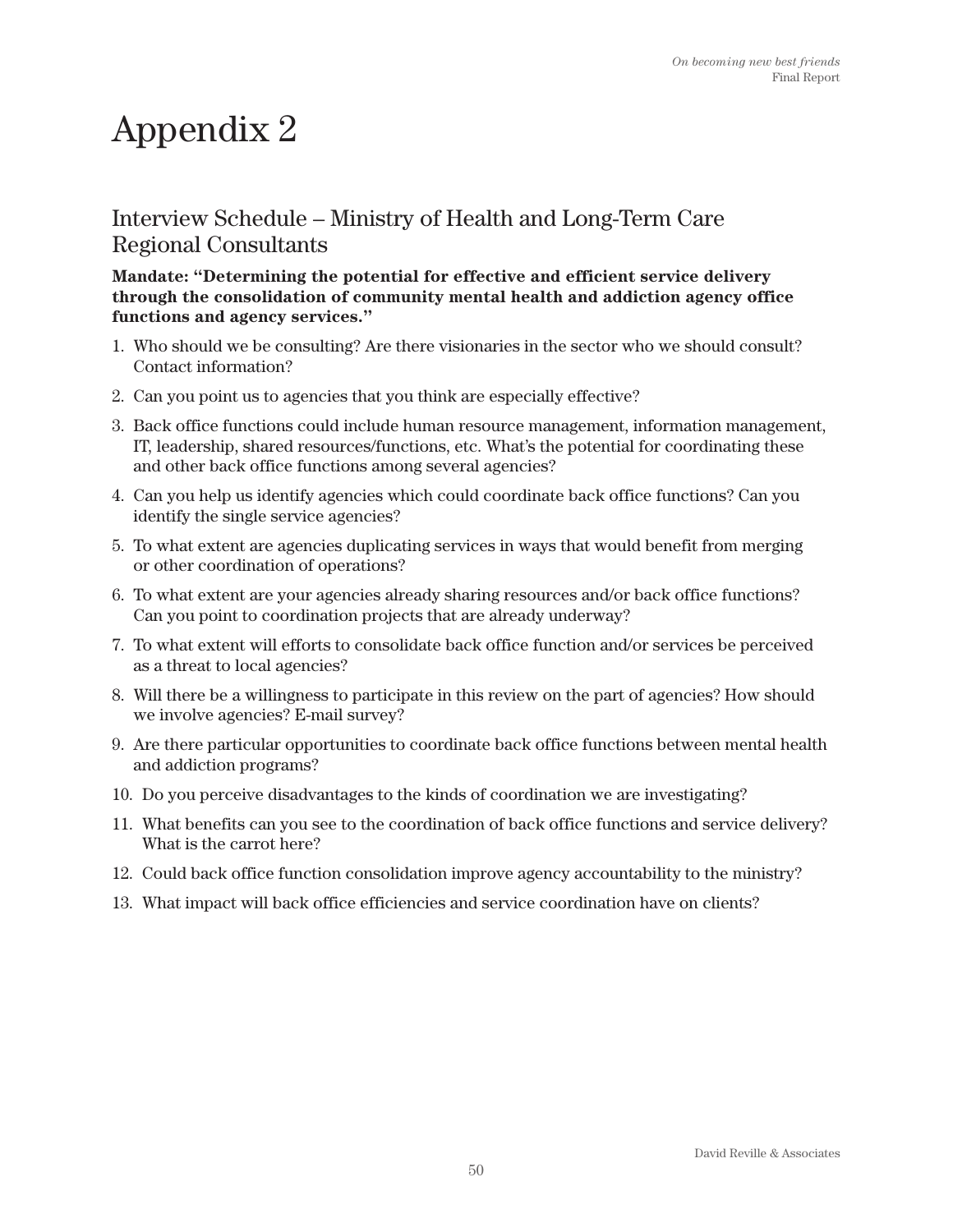#### Interview Schedule – Key Informants

#### **Mandate: "Determining the potential for effective and efficient service delivery through the consolidation of community mental health and addiction agency office functions and agency services."**

The interview has three parts. The first part is a general inquiry into the potential for creating new partnerships. The second part is an investigation into the coordination of back office functions, currently and potentially. The final part investigates the potential for coordination of service delivery. The context here is efficiency and effectiveness, rather than cost savings per se.

By back office function, we are referring to the following types of functions: human resource management (including payroll), information management, information technology (IT), shared facilities, etc.

By coordination of programs, we are referring to coordination ranging from shared expertise and leadership to mergers to the integration of services.

#### **Part I: General questions**

What mental health and addiction services does your organization offer?

- 1. Are there community mental health and addictions information networks or planning tables in your region? Are these networks an appropriate forum to discuss back office partnerships/ service integration?
- 2. Are there examples of duplication in your region that should be addressed/are being addressed by back office partnerships and/or coordination of services?
- 3. Do you have any relationships with Community Health Centres in your region? Do you see any value in creating some, where none exist?

#### **Part 2: Back Office Efficiencies**

1. Theoretically, do you think it is a good idea to coordinate some back office functions with other agencies in order to use your administrative resources more efficiently?

#### **Human resources (payroll, etc.)**

 **Information Management (MIS/CDS):** 

 **Financial Management (bookkeeping; audit)**

#### **Information Technology (support and website)**

#### **Co-location**

How much space do you currently rent?

What is the monthly cost for renting your facilities?

Are your space facilities adequate for the needs of your agency? Please elaborate.

Do you have any space that you currently do not use?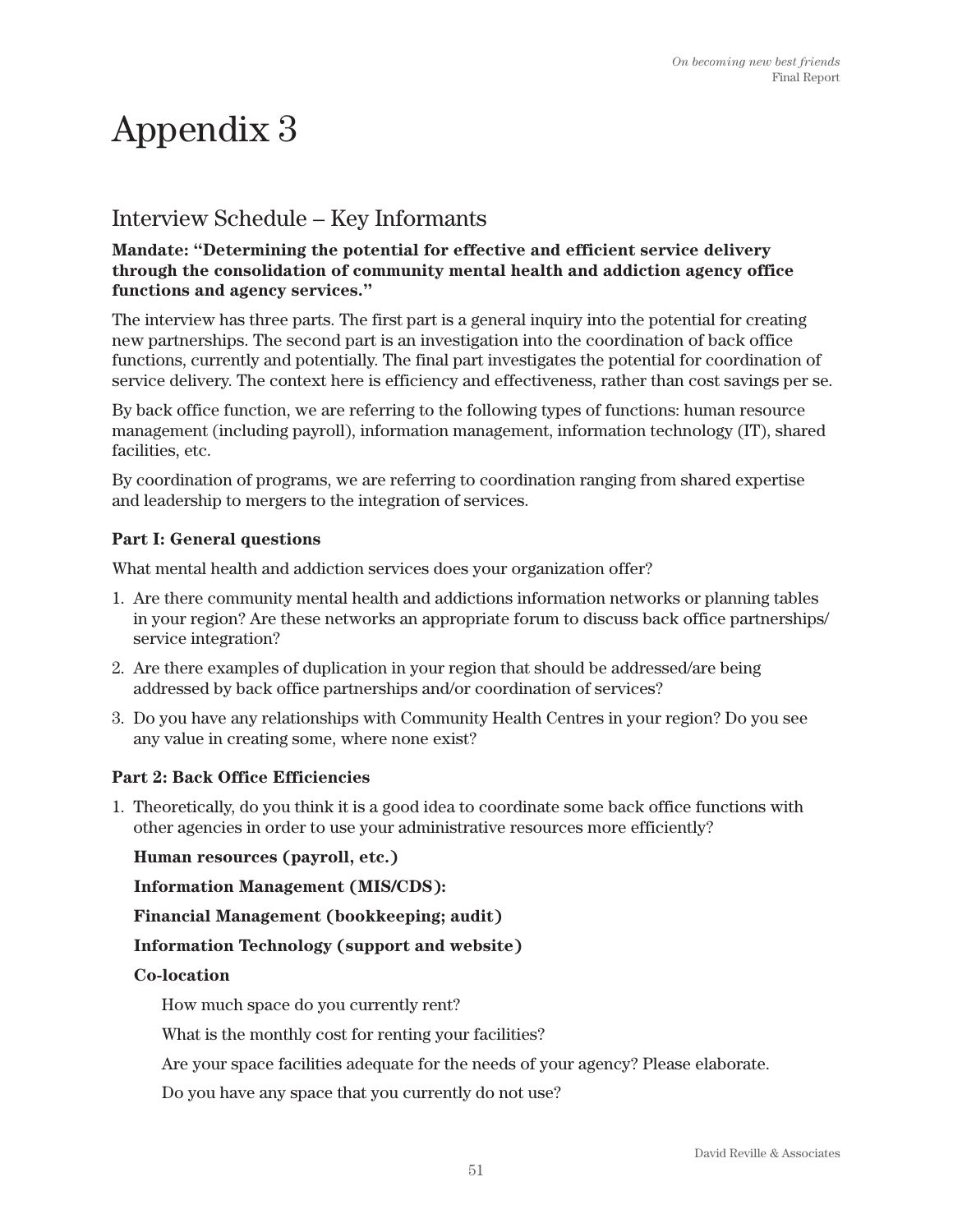Provided you had sufficient space to do so, do you see any advantages/disadvantages to hypothetically sharing space with another community mental health or addiction agency in order to maximize efficiency?

Have you considered purchasing real estate?

#### **Other back office functions?**

- 2. Are you involved in any back office partnerships? Do you know of any? Are there any written resources that outline lessons learned from existing partnerships? What role did the ministry play in encouraging these partnerships?
- 3. Do you see the potential for back office partnerships involving your agency? Involving other agencies?
- 4. What would you require in order to implement these efficiencies?
- 5. Are there any examples of back office partnerships that have been unsuccessful or thwarted in some way?
- 6. What are the barriers to back office partnerships?
- 7. What are the benefits of back office partnerships to your agency?
- 8. Are there other benefits of back office partnerships? What about for clients/consumers?
- 9. Are there particular opportunities to coordinate back office functions between mental health and addiction programs?
- 10. For larger agencies: Theoretically, would you be prepared to play the role of a coordinating agency – one that provides back office services to smaller agencies?

#### **Part 3 – Coordination of service delivery**

- 1. Theoretically, do you think it is a good idea to coordinate services with other agencies?
- 2. Can you report on successful service partnerships in your agency? In your region? Are there any written resources that outline lessons learned from existing partnerships? What role did the ministry play in encouraging these partnerships?

Conditions:

- 3. Do you see the potential for future service partnerships in your agency? In your region? What about mergers?
- 4. What would you need to assist you in coordinating or integrating services?
- 5. Are there any examples of coordination or integration that have been unsuccessful or thwarted in some way?
- 6. Are there particular opportunities to coordinate or integrate services between mental health and addiction programs?
- 7. What are the barriers to service integration?
- 8. What benefits are there to integrating services?
- 9. How will clients benefit from the integration of services?
- 10. Do you perceive any disadvantages to the coordination of services we are discussing?
- 11. What role do you think the ministry should be playing in encouraging these consolidations?
- 12. Do you have any other comments?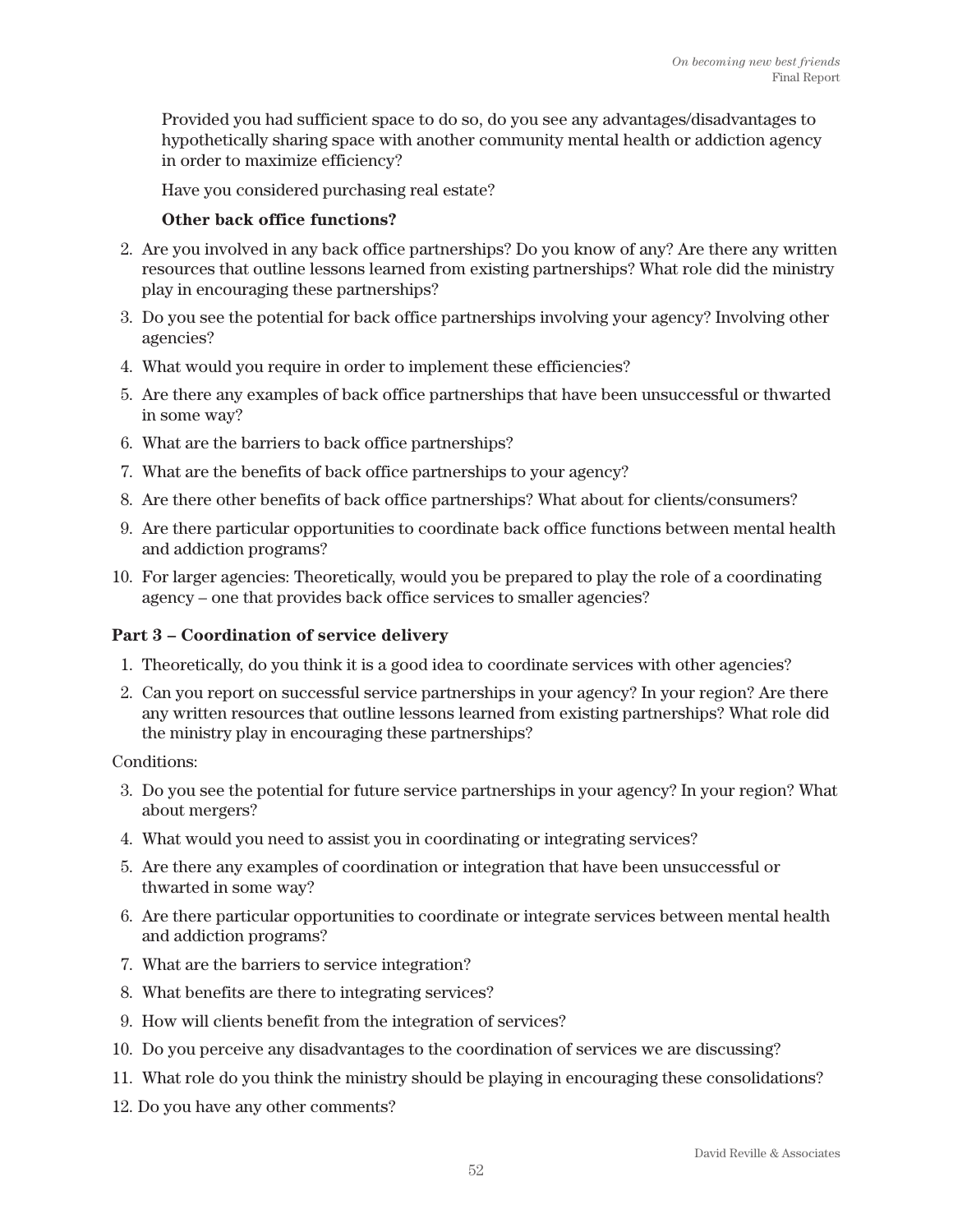## Federation Questionnaire

We are writing to you to seek your advice for a project we have undertaken for the Ministry of Health and Long-Term Care. The purpose of the project is to determine the potential for effective and efficient service delivery through the consolidation of community mental health and addiction agency office functions and services. Please take a few minutes to answer and return the questionnaire so we can include the experience of your agency in the data we are collecting.

The interview has three parts. The first part seeks general information. The second part is an investigation into the coordination of back office functions, currently and potentially. The final part investigates the potential for coordination of service delivery. The objective here is efficiency and effectiveness, rather than cost savings per se.

#### **Part I: General questions**

- 1. What is your name, your title, the name and address of your organization? Please include your phone number, e-mail address and website if applicable.
- 2. What mental health and addiction services does your organization offer?
- 3. Do you sit at any information networks or planning tables for community mental health and addiction services? Are these networks an appropriate forum to discuss back office partnerships/service integration?
- 4. Do you have any relationships with Community Health Centres in your region? Do you see any value in creating some, where none exist?

#### **Part II: Back Office Functions**

By back office function, we are referring to the following types of functions: human resource management (including hiring, payroll, training and recruitment), information management, information technology (IT), shared facilities, co-location, etc.

1. As far as back office functions go, how are they currently managed in your office? For instance, do you outsource them to a private company, do you or your staff manage them, or do you have assistance from another (larger) community agency? Please specify for each.

#### **Human resources (payroll, hiring, recruitment, training)**

#### **Information Management (MIS/CDS)**

#### **Financial Management (bookkeeping; audit)**

#### **Information Technology (support and web services)**

- 2. Do you see advantages in partnering with another agency to manage your back office functions. Are there disadvantages?
- 3. Do you see advantages to re-locating so that you can "co-locate" with another community agency, including community mental health or addiction agencies? Are there any downsides?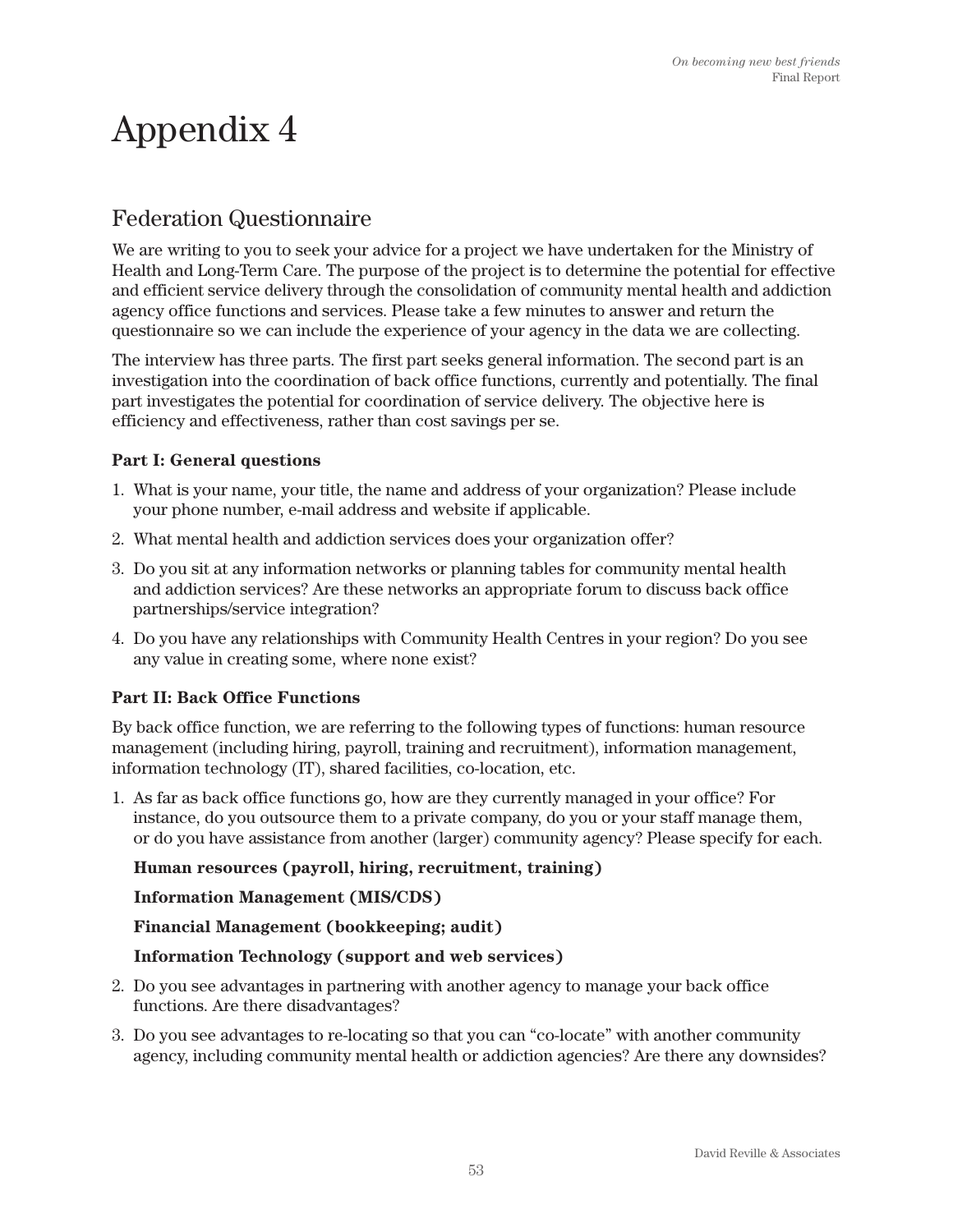#### **Part III – Coordination of service delivery**

By coordination of service delivery, we are referring to consolidation ranging from shared expertise and leadership to service partnerships, and finally, to amalgamation and mergers.

- 1. Please describe any partnerships you currently have with community mental health agencies and addiction agencies? Are there any written resources that outline lessons learned from existing partnerships?
- 2. What role did the ministry play in encouraging these partnerships?
- 3. What benefits are there to integrating services?
- 4. How will clients benefit from the integration of services?
- 5. Are you interested in pursuing further service partnerships with other agencies to enhance the work you are doing? Are you considering amalgamating with another agency?
- 6. What role would you like to see the ministry play in supporting service partnerships or amalgamations involving your agency?
- 7. What would you need to assist you in coordinating or consolidating services?
- 8. Are there any examples of coordination or integration that have been unsuccessful or thwarted in some way?
- 9. Are there particular opportunities to coordinate or integrate services between mental health and addiction programs?
- 10. What barriers exist to service integration?
- 11. Do you have any other comments?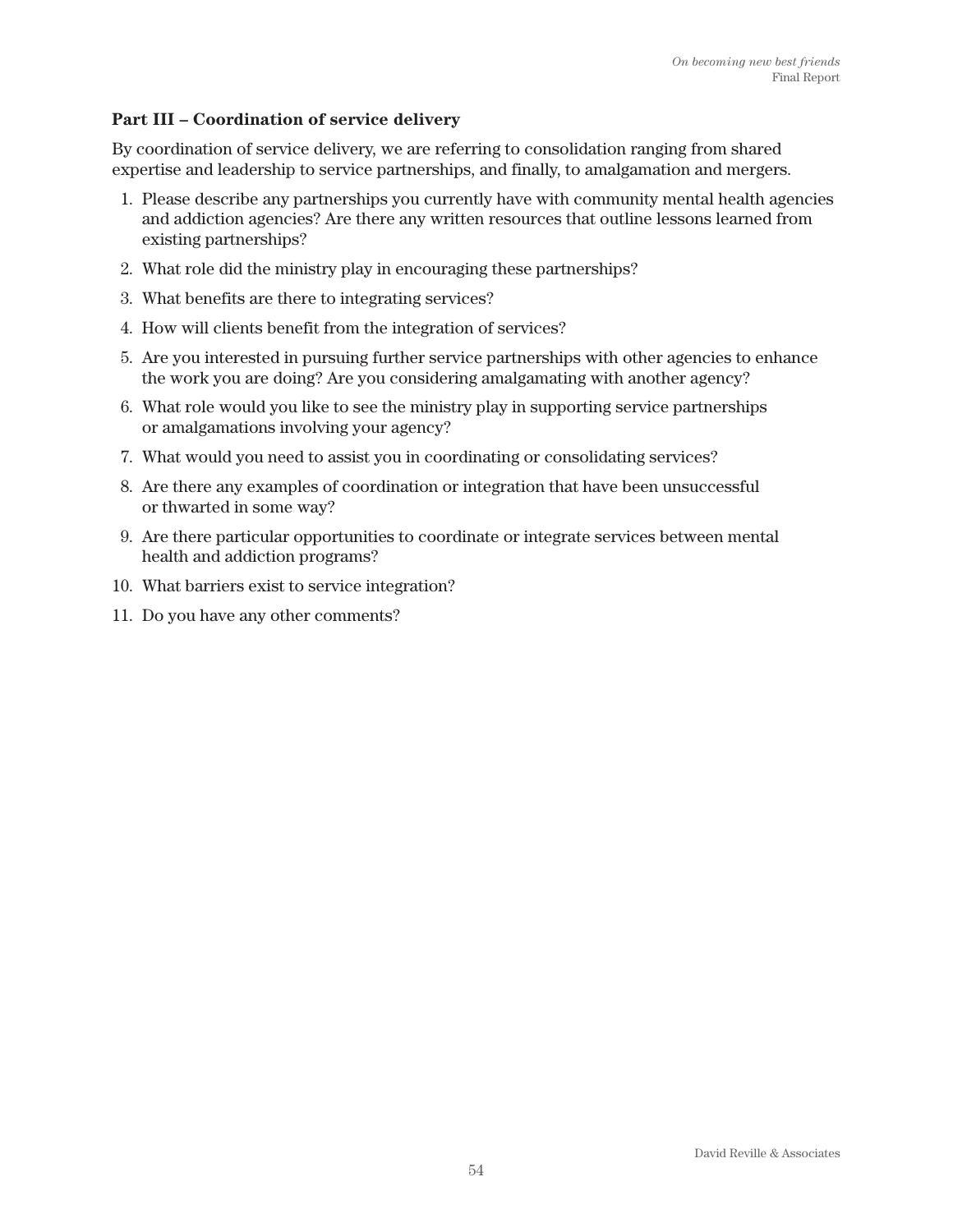## The Questionnaire and the Respondents

In December, the Ontario Federation of Community Mental Health and Addiction programs sent a questionnaire we'd developed to its members. In all, 55 responses were received. Eleven respondents said they'd been interviewed by David Reville & Associates and did not complete the questionnaire. Three agencies, marked with an asterisk below, returned completed questionnaires, notwithstanding that we had interviewed the executive director or CEO. Net "new" agencies = 41.

| <b>AGENCIES</b>                                                          |
|--------------------------------------------------------------------------|
| 1. Across Boundaries                                                     |
| 2. Alternatives: The East York Mental Health Counselling Services Agency |
| 3. Amethyst Women's Addiction Centre                                     |
| 4. ARID Group Homes                                                      |
| 5. A-Way Express Courier                                                 |
| 6. Brantford Vocational Training Association                             |
| 7. Canadian Mental Health Association Toronto Branch*                    |
| 8. Canadian Mental Health Association, Brant County Branch               |
| 9. Canadian Mental Health Association, Windsor Essex Branch*             |
| 10. CMHA Nipissing Regional Branch                                       |
| 11. COPE Mental Health Program (COPE)                                    |
| 12. Dunara Wellington-Dufferin Homes for Psychiatric Rehabilitation      |
| 13. Eden Community Homes                                                 |
| 14. ENSH Inc. Programs                                                   |
| 15. Habitat Services                                                     |
| 16. Homeward                                                             |
| 17. House of Friendship                                                  |
| 18. Houselink Community Homes                                            |
| 19. Lifestyle Enrichment for Senior Adults (LESA) Program, Ottawa        |
| 20. Loft Community Services, 301-205 Richmond St. West                   |
| 21. Madison Avenue Housing and Support Services                          |
| 22. Mainstay Housing                                                     |
| 23. Mental Health and Addictions, North Bay General Hospital             |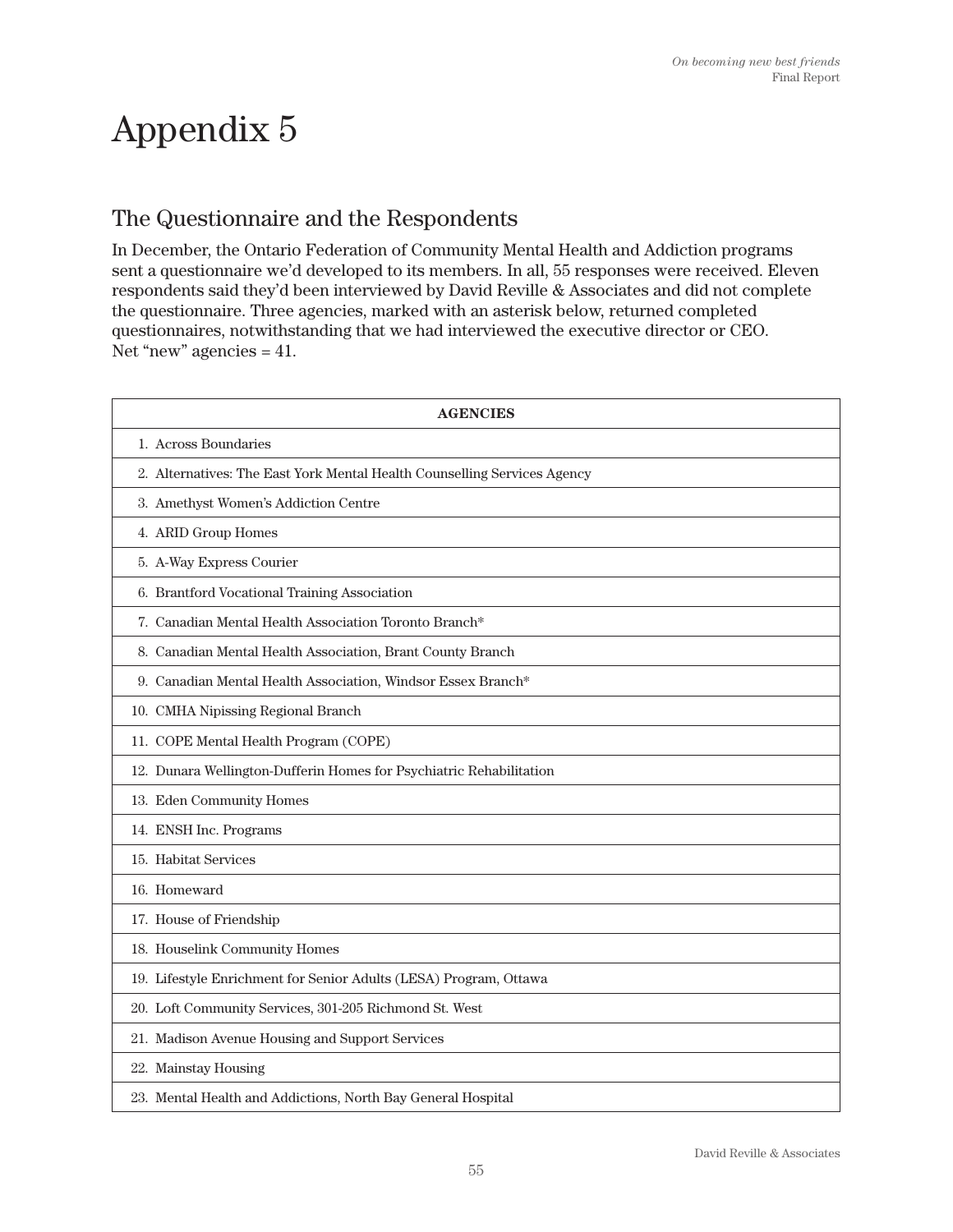| <b>AGENCIES</b>                                                                              |
|----------------------------------------------------------------------------------------------|
| 24. Mental Health Consumer/Survivor Employment Assoc. of Essex County                        |
| 25. Mental Health Counselling and Treatment plus Assessment/Referral and Community Treatment |
| 26. Mental Health Services - Hastings Prince Edward                                          |
| 27. North Shore Community Support Services, Inc.                                             |
| 28. Options for Change                                                                       |
| 29. Ottawa Salus Corporation*                                                                |
| 30. Pathways Alcohol and Drug Treatment Services                                             |
| 31. Peel Addiction Assessment and Referral Centre                                            |
| 32. Peer Support of Sudbury Inc.                                                             |
| 33. Psychiatric Survivors Network of Elgin                                                   |
| 34. Regeneration Housing and Support Services                                                |
| 35. Schizophrenia Society of Ontario                                                         |
| 36. Search Community Mental Health Services                                                  |
| 37. Serenity House Inc.                                                                      |
| 38. St. Jude Community Homes                                                                 |
| 39. Syme-Woolner Neighbourhood and Family Centre                                             |
| 40. The Salvation Army Ontario Central Division                                              |
| 41. The Vitanova Foundation                                                                  |
| 42. Toronto East Counselling and Support Service (TECSS)                                     |
| 43. TriCounty Addiction Services                                                             |
| 44. Wychwood Open Door                                                                       |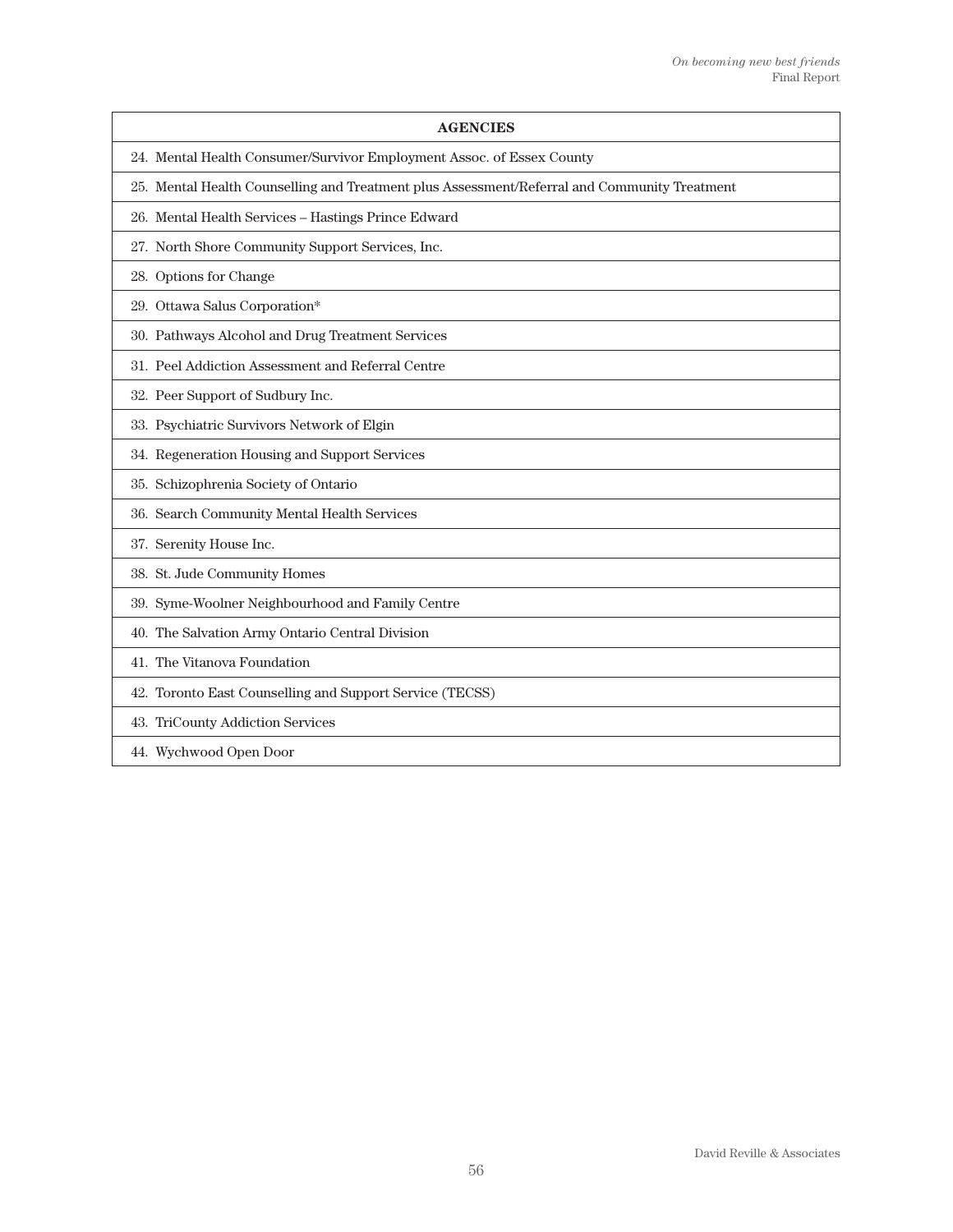#### Interview List

#### **Central East**

Rob Adams, Executive Director, Durham Mental Health Services Linda Gallagher, Executive Director, CMHA Durham Mark Graham, Executive Director, CMHA Peterborough \*Marie Lauzier, Executive Director, York Support Services \*Sandy McClymont, Director of Finance and IT, York Support Services John O'Mara, Executive Director, Addiction Services for York Region Donna Rogers, Executive Director, FourCAST (Four Counties Addiction Services) Dr. Ilya Roumeliotis, Director, Community Mental Health, Northumberland Hills Hospital Nancy Roxborough, Executive Director, CMHA Barrie-Simcoe Sandra Rundle, Director of Corporate Services, CMHA Durham Colleen Zakoor, Executive Director, CMHA York Region

#### **North**

Nancy Black, Manager, Addiction Services, St. Joseph's Care Group, Thunder Bay Marielle Cousineau, Executive Director, North Cochrane Addiction Services Inc. and Cochrane District Detox Centre Bill Davies, Executive Director, Muskoka-Parry Sound Community Mental Health Service Mary Deciantis, Executive Director, Sunset Country Psychiatric Survivors Shannon Desrosiers, Executive Director, North Bay Community Housing Initiatives Patti Dryden-Holmstrom, Program Manager, Addiction Services Kenora, co-chair, Kenora /Rainy River Directors' Network Marian Quigley, Executive Director, CMHA Sudbury Judy Shanks, Executive Director, CMHA Timmins

#### **Toronto**

Paul Bruce, Manager, Community Support Services, COTA Health

\*Lana Frado, Executive Director, Sound Times

Colleen Franklin, Executive Director, Transition House (currently on secondment to the Ministry of Health and Long-Term Care)

\*Anne Hertz, Director of Strategic Planning and Co-ordination, CAMH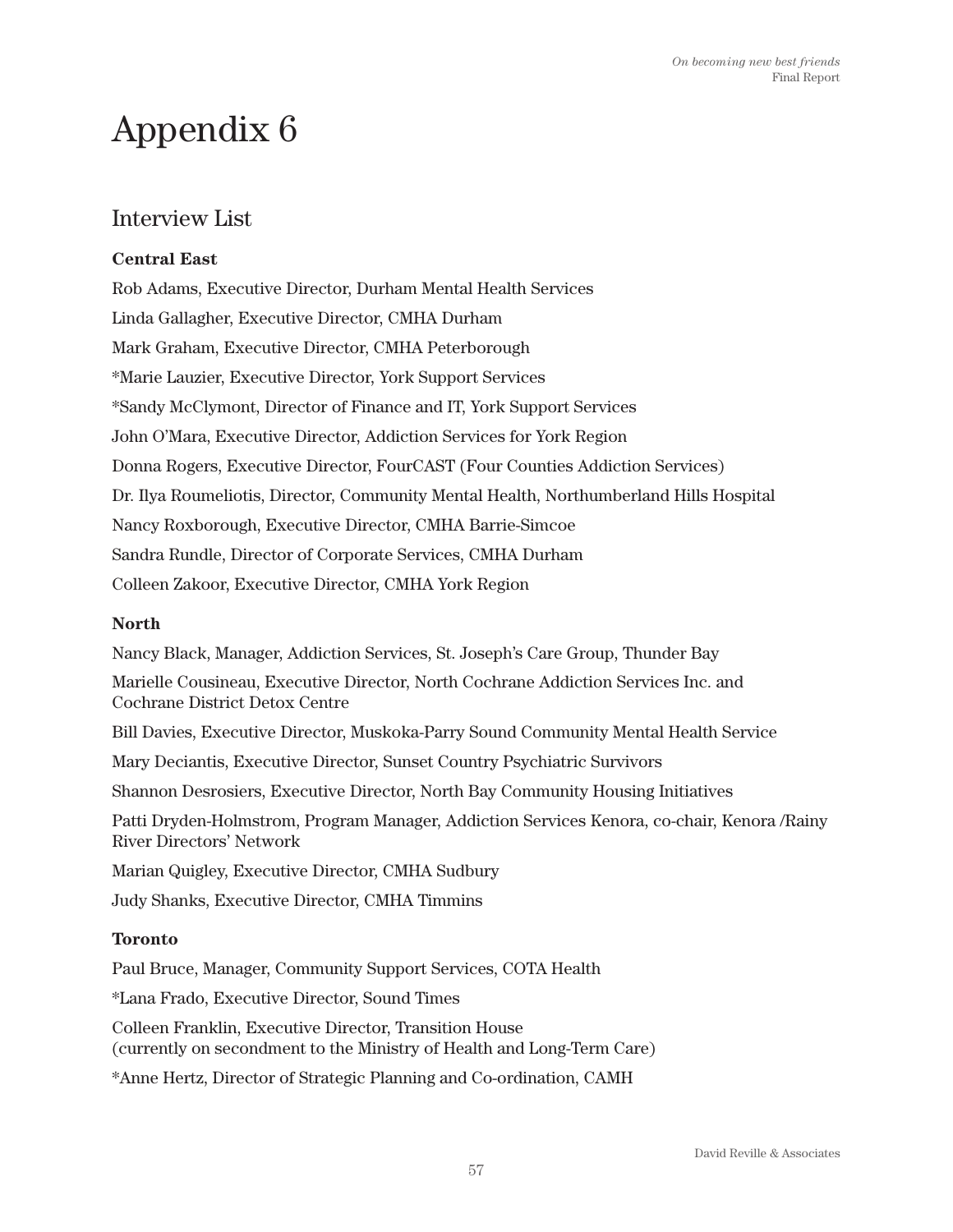Dennis Long, Executive Director, Breakaway and Past President, Addictions Ontario Steve Lurie, Executive Director, CMHA Toronto Susan Meikle, Executive Director, Toronto North Support Services \*Mario Nigro, Chair and President, St. Jude Community Homes and Chair and President, Madison Avenue Housing and Support Services Vince Pietropaolo, General Manager, COSTI Family and Mental Health Services Angela Robertson, Executive Director, Sistering Dr. Jose Silveira, Director, Portuguese Community Mental Health **Central West** Wendy Czarny, Executive Director, Waterloo Regional Homes for Mental Health, Inc.

Diane Doherty, Executive Director, CMHA Halton Region Branch

John Jones, CEO, CMHA Waterloo-Wellington

Vern Lediett, Executive Director, Community Mental Health Clinic, Wellington-Dufferin

Sandy Milakovic, Executive Director, CMHA Peel

Laurie Ridler, Executive Director, Supportive Housing in Peel

Wendy Ross, Program Manager, William Osler Health Centre – Crisis Services

#### **South West**

Heather DeBruyn, Executive Director, CMHA Elgin Pamela Hines, CEO, CMHA Windsor-Essex Michael Petrenko, Executive Director, CMHA London John Robertson, Executive Director, CMHA Huron Perth Linda Sibley, Executive Director, Addiction Services of Thames Valley Alan Stephenson, Executive Director, CMHA Lambton Sandy Stockman, Executive Director, Grey Bruce Community Health Corporation Caroline Tykoliz, Program Director, Mental Health Programs, Grey Bruce Health Services Willy Van Klooster, Executive Director (A), Westover Treatment Centre

#### **Central South**

Debbie Bang, Manager, Womankind Addiction Service and Hamilton Men's Withdrawal Management Centre George Kurzawa, Executive Director, CMHA Niagara Marilyn Jewell, Executive Director, CMHA Hamilton Brother Richard McPhee, Executive Director, Good Shepherd Non-Profit Homes, Brent Woodford, Executive Director, Adult Mental Health Services, Haldimand-Norfolk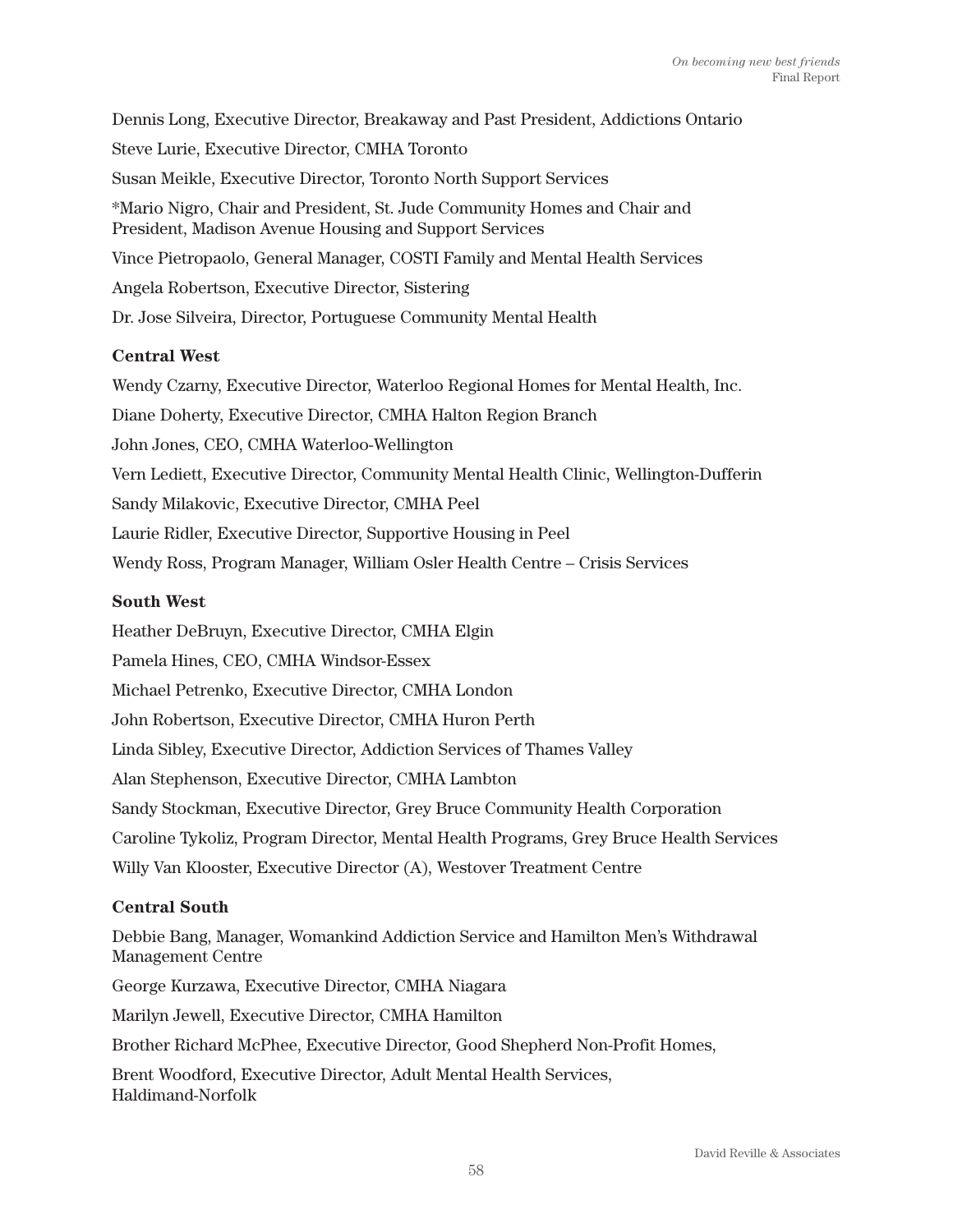#### **East**

Glenn Barnes, Executive Director, Addiction Services of Eastern Ontario (ASEO)

Vicky Huehn, Executive Director, Frontenac Community Mental Health Services

Jai Mills, Executive Director, Mental Health Support Network – Hastings Prince Edward Corporation

Don Palmer, Co-Executive Director, Causeway Work Centre, Ottawa

Pauline Sawyer, Executive Director, Alwood Treatment Centre

Margaret Singleton, Executive Director, Ottawa Salus Corporation

Cate Sutherland, Executive Director, Addiction Centre, Hastings Prince Edward

Bernadette Wren, Director of Community Mental Health and Social Work Services, Pembroke Regional Hospital

Marion Wright, Executive Director, CMHA Ottawa

#### **Additional Province-wide**

David Kelly, Executive Director, Ontario Federation for Community Mental Health and Addiction Services

Shawn Lauzon, Executive Director, Ontario Peer Development Initiative (OPDI)

\*Karen McGrath, CEO, CMHA Ontario

#### **Other Providers**

\*Camille Orridge, Executive Director, Toronto CCAC

\* – interviewed in person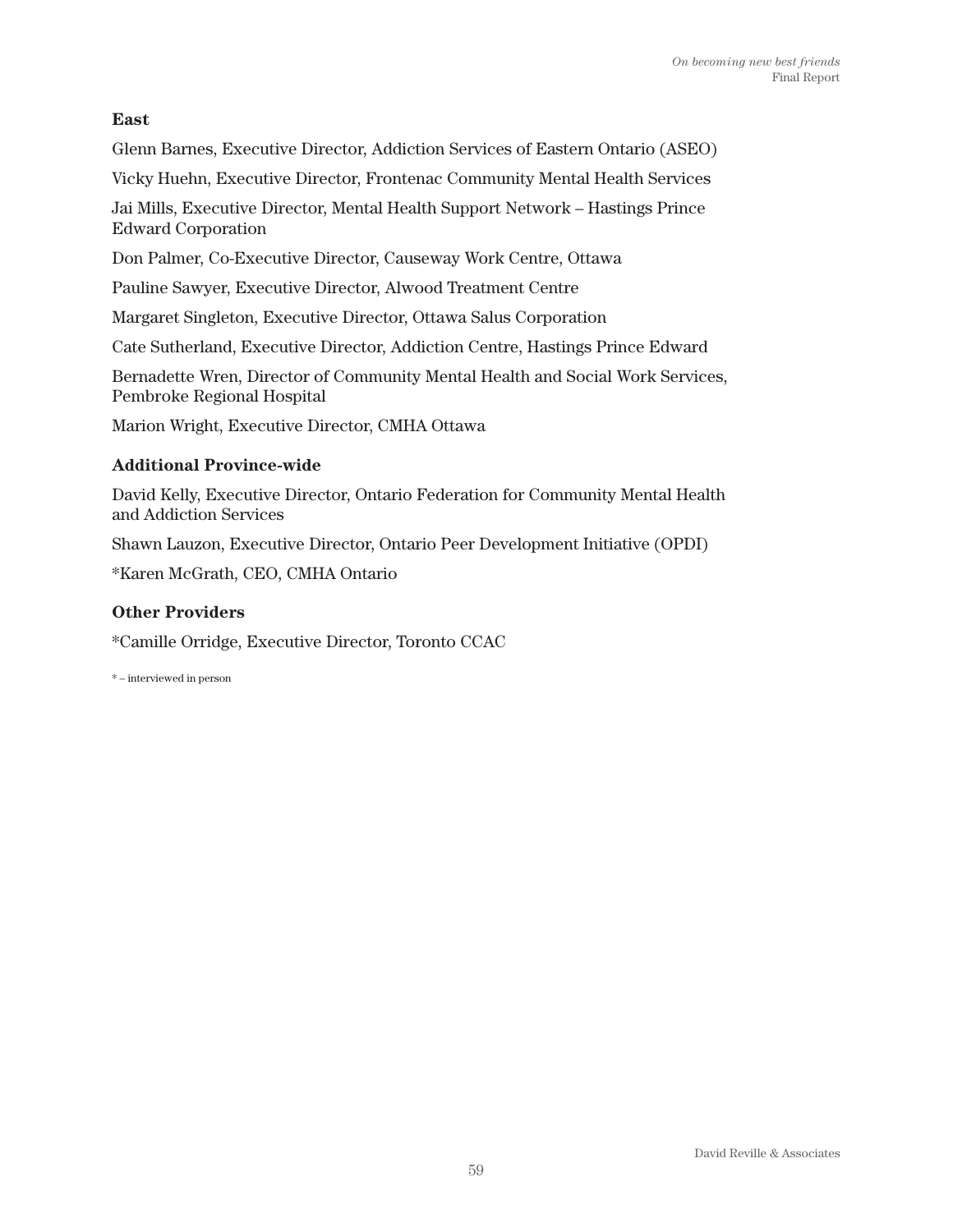#### Interview List Ministry of Health and Long-Term Care

#### **Central East**

\*Robert Moore, Program Manager Robert Bush, Regional Consultant \*Carol Lever, Regional Consultant \*Gail Waller, Regional Consultant

#### **Toronto**

\*John Marshall, Program Manager (A) \*Gail Forsyth, Regional Consultant \*Robin Daly, Regional Consultant

#### **North**

Nancy Cornwell, Program Manager Wendy DeMarco, Regional Consultant Siobhan Farrell, Regional Consultant Denis Lozier, Regional Consultant Sandra Watson, Regional Consultant Janis Yahn, Regional Consultant

#### **Central West**

\*Ruth Flynn, Program Manager \*Peter Munns, Regional Consultant

#### **South West**

Brad Davey, Program Manager Julia Elliot, Regional Consultant

#### **Central South**

\*Lorne Langdon, Program Manager \*Ingrid Farag, Regional Consultant \*Miranda Borisenko, Regional Consultant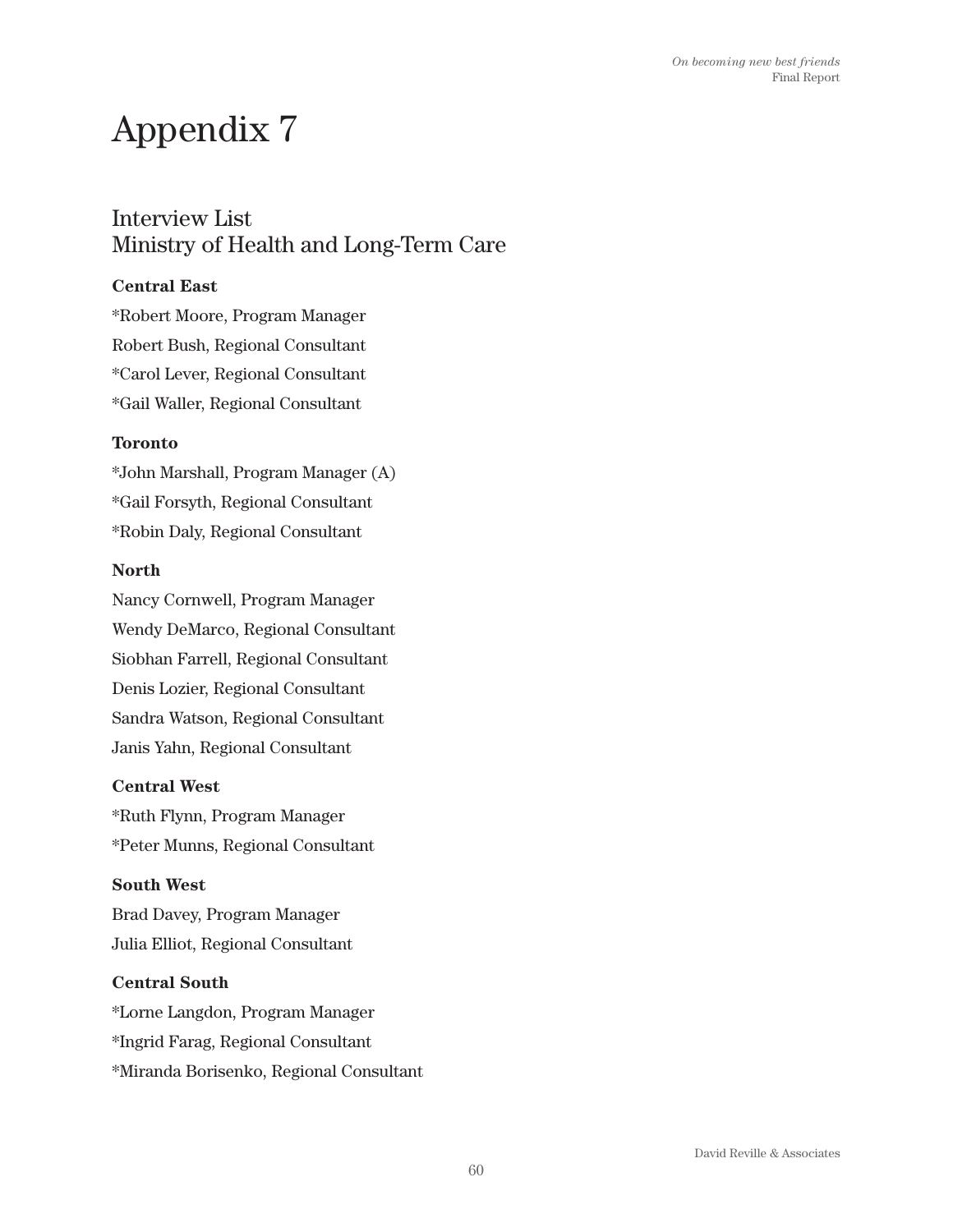#### **East**

Katherine Barry, Regional Consultant

Rick McInnes, Regional Consultant

#### **Corporate**

Brian Davidson, Manager, Supportive Housing Unit, Mental Health and Addictions Branch

#### **Other current and former MOHLTC interviewees**

\*Chris Higgins, Senior Program Analyst, Ministry of Health and Long-Term Care and Past Executive Director, Ontario Federation for Community Mental Health and Addiction Services

Terry Tilliczek, Hospital Consultant (A), North Region Branch, Acute Services Division, Ministry of Health and Long-Term Care; Former Executive Director of the Algoma, Cochrane, Manitoulin and Sudbury District Health Council

Eileen Mahood, President, EJ MAHOOD, INC. and formerly Regional Director, North Region, Ministry of Health and Long-Term Care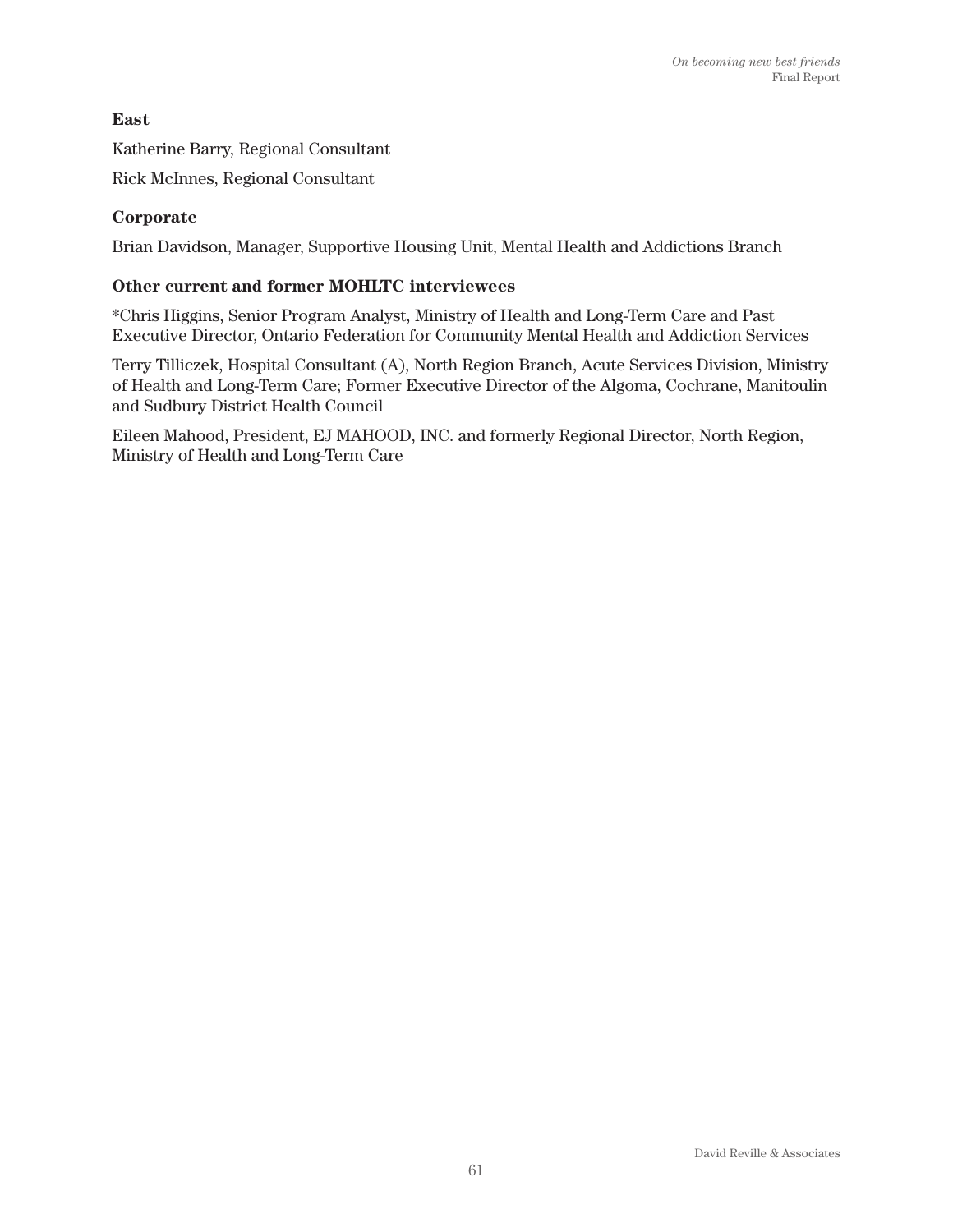## Consumer Survivor Initiatives

Most of the Consumer Survivor Initiatives (CSIs) have very small budgets. Because of their unique role in the sector – they are self-help groups, not service providers – they should not be amalgamated with larger organizations. The new MIS/CDS requirements will be onerous for most CSIs, however. It is here that they could use back office help from larger organizations.

Following a recent organizational review of the Ontario Peer Development Initiative (OPDI), the ministry announced that it intended to reduce the mandate (and budget) of OPDI. One of the consequences of that change will be that CSIs will no longer have a provincial organization on which to call for technical support. Instead, the ministry will appoint a CSI in each LHIN to be a network lead. Perhaps those leads will assist the CSIs in their networks to make connections with agencies that can assist them with their reporting responsibilities.

Partnerships can be problematic for CSIs. Consumer control is very important to CSIs and partnering with larger organizations can be a threat to consumer control. Several respondents noted with concern that there were CSIs that had lost their autonomy and had been taken over by service providers. More than one key informant felt that the CSIs had been set up for failure from the outset because they had never been given sufficient resources. CSI employees and board members were not helped to get the skills they needed and insufficient attention had been paid to capacity building. Those CSIs that are involved in community-based business are particularly vulnerable when their managers go on sick leave and they are unable to find (and pay) replacements.

The leaders of some CSIs report that having the back office functions performed by a service provider has not undermined the independence of their organizations. CAN-HELP, for example, has no administrative staff and its back office functions are performed by CMHA Fort Frances. The members of CAN-HELP say they have maintained their autonomy.

CSIs are a best practice. It is our view that the MOHLTC should issue an RFP for a review of CSIs with a view to understanding more about how to support a strong CSI presence in Ontario.